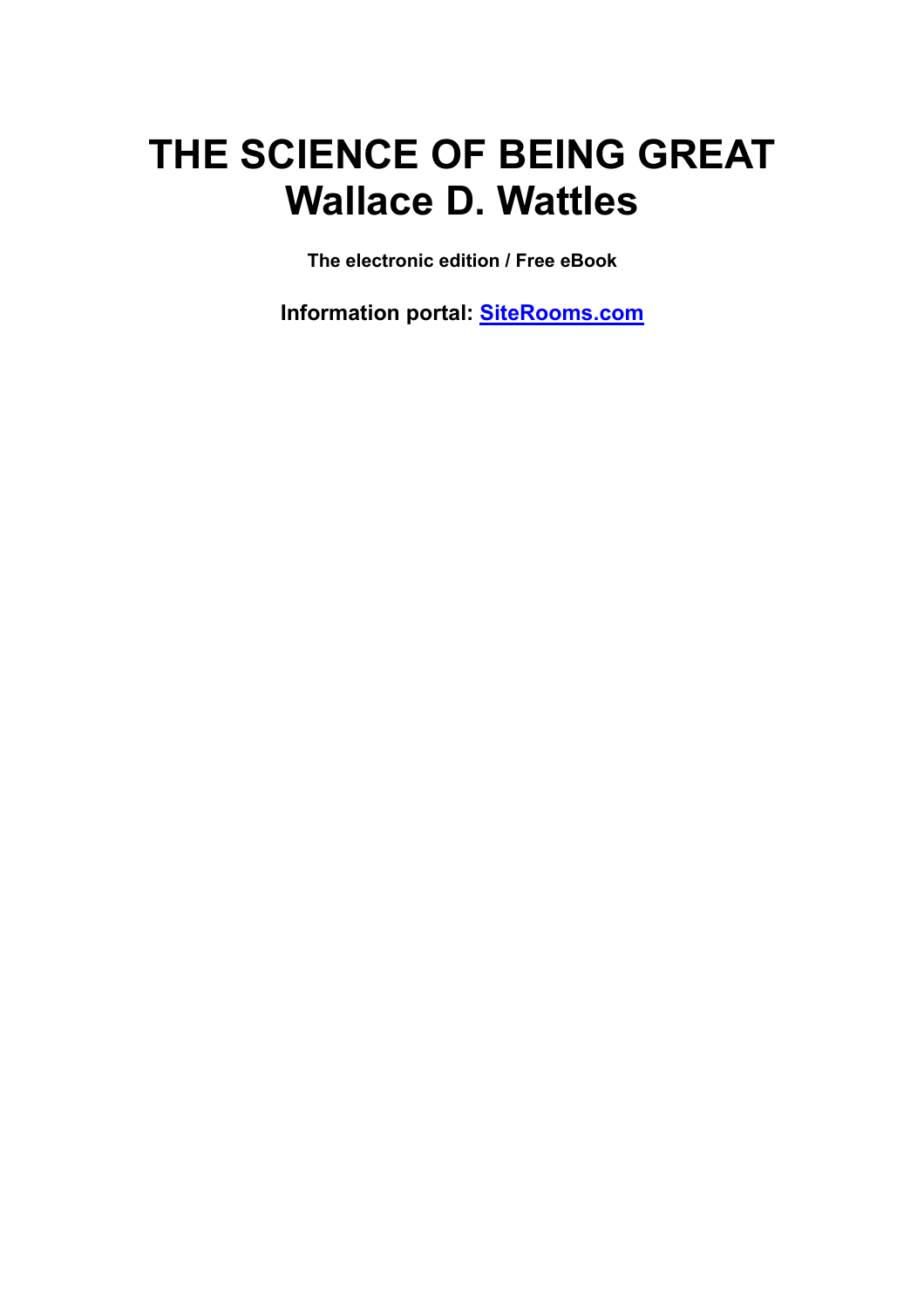# Wallace D. Wattles (1860-1911)



Wallace Delois Wattles wrote a number of books including Health Through New Thought and Fasting, The Science of Getting Rich, The Science of Being Great, The Science of Being Well, and a novel, Hellfire Harrison, but it is for his prosperity classic, The Science of Getting Rich that he is best known.

Little is known about Wattles' life. He was born in the USA shortly after the civil war, and experienced much failure in his earlier years. Later in his life he took to studying the various religious beliefs and philosophies of the world including those of Descartes, Spinoza, Leibnitz, Schopenhauer, Hegel, Swedenborg, Emerson, and others. It was through

his tireless study and experimentation that he discovered the truth of New Thought principles and put them into practice in his own life. He began to write books outlining these principles. He practiced the technique of creative visualisation and as his daughter Florence relates, "He wrote almost constantly. It was then that he formed his mental picture. He saw himself as a successful writer, a personality of power, an advancing man, and he began to work toward the realization of this vision. He lived every page ... His life was truly the powerful life."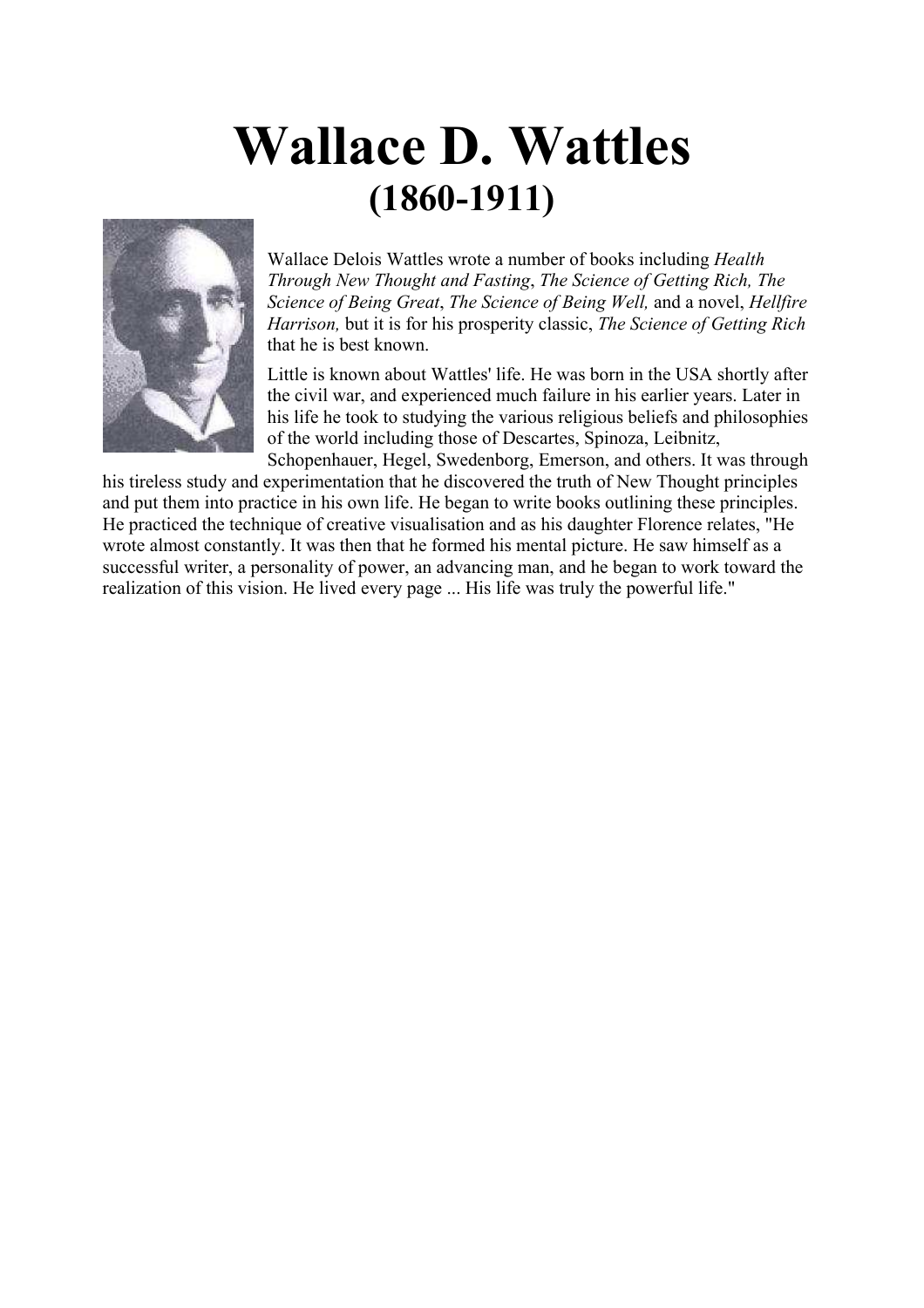#### CHAPTER 1. ANY PERSON MAY BECOME GREAT.

THERE is a Principle of Power in every person. By the intelligent use and direction of this principle, man can develop his own mental faculties. Man has an inherent power by which he may grow in whatsoever direction he pleases, and there does not appear to be any limit to the possibilities of his growth. No man has yet become so great in any faculty but that it is possible for some one else to become greater. The possibility is in the Original Substance from which man is made. Genius is Omniscience flowing into man.

Genius is more than talent. Talent may merely be one faculty developed out of proportion to other faculties, but genius is the union of man and God in the acts of the soul. Great men are always greater than their deeds. They are in connection with a reserve of power that is without limit. We do not know where the boundary of the mental powers of man is; we do not even know that there is a boundary.

The power of conscious growth is not given to the lower animals; it is mans alone and may be developed and increased by him. The lower animals can, to a great extent, be trained and developed by man; but man can train and develop himself. He alone has this power, and he has it to an apparently unlimited extent.

The purpose of life for man is growth, just as the purpose of life for trees and plants is growth. Trees and plants grow automatically and along fixed lines; man can grow, as he will. Trees and plants can only develop certain possibilities and characteristics; man can develop any power, which is or has been shown by any person, anywhere. Nothing that is possible in spirit is impossible in flesh and blood. Nothing that man can think is impossible-in action. Nothing that man can imagine is impossible of realization.

Man is formed for growth, and he is under the necessity of growing.

It is essential to his happiness that he should continuously advance.

Life without progress becomes unendurable, and the person who ceases from growth must either become imbecile or insane. The greater and more harmonious and well rounded his growth, the happier man will be.

There is no possibility in any man that is not in every man; but if they proceed naturally, no two men will grow into the same thing, or be alike. Every man comes into the world with a predisposition to grow along certain lines, and growth is easier for him along those lines than in any other way. This is a wise provision, for it gives endless variety. It is as if a gardener should throw all his bulbs into one basket; to the superficial observer they would look alike, but growth reveals a tremendous difference. So of men and women, they are like a basket of bulbs. One may be a rose and add brightness and color to some dark corner of the world; one may be a lily and teach a lesson of love and purity to every eye that sees; one may be a climbing vine and hide the rugged outlines of some dark rock; one may be a great oak among whose boughs the birds shall nest and sing, and beneath whose shade the flocks shall rest at noon, but every one will be something worthwhile, something rare, something perfect.

There ere are undreamed of possibilities in the common lives all around us in a large sense, there are no "common" people. In times of national stress and peril the cracker-box loafer of the corner store and the village drunkard become heroes and statesmen through the quickening of the Principle of Power within them. There is a genius in every man and woman, waiting to be brought forth. Every village has its great man or woman; someone to whom all go for advice in time of trouble; some one who is instinctively recognized as being great in wisdom and insight. To such a one the minds of the whole community turn in times of local crisis; he is tacitly recognized as being great. He does small things in a great way. He could do great things as well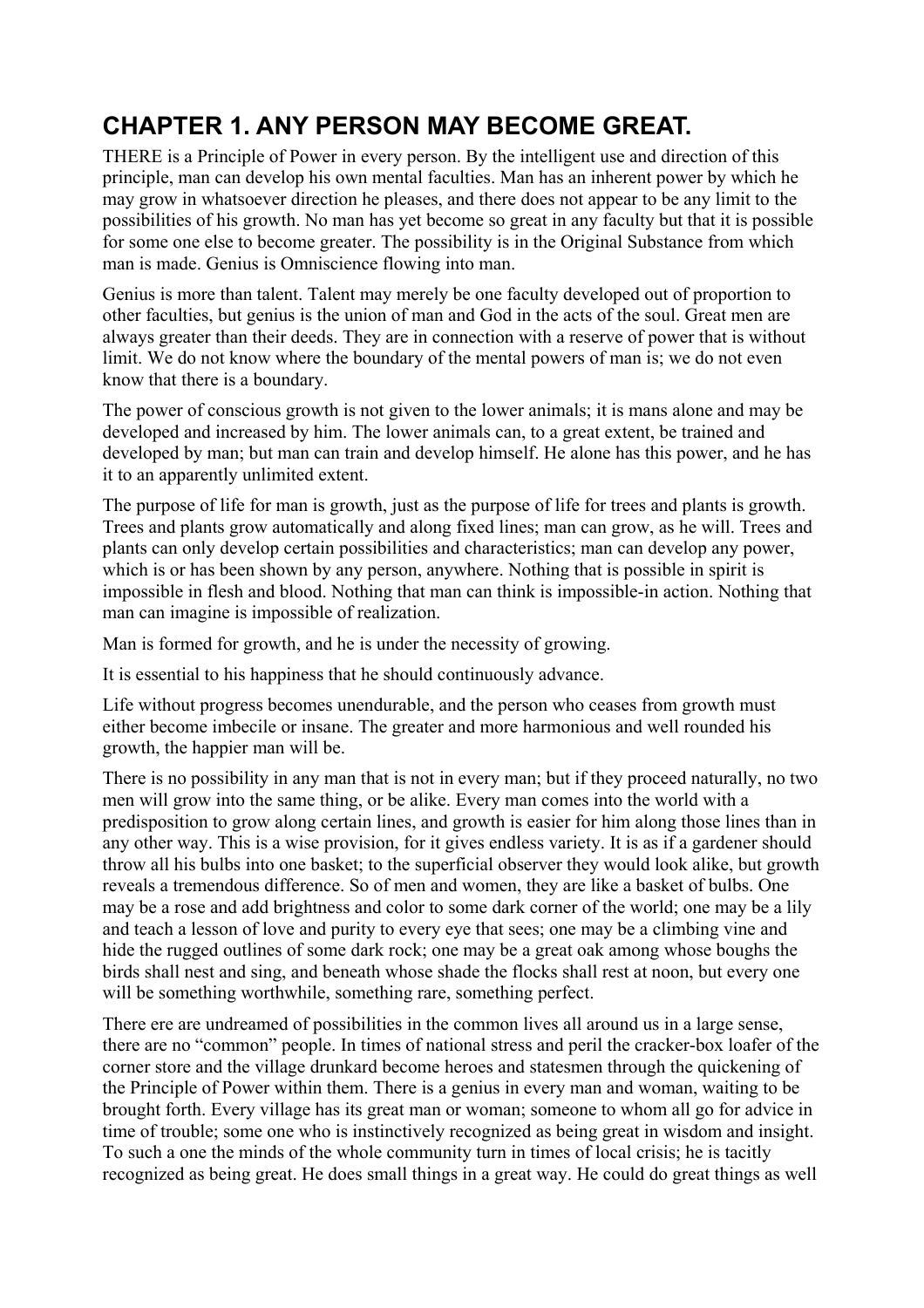if he did but undertake them; so can any man; so can you. The Principle of Power gives us just what we ask of it; if we only undertake little things, it only gives us power for little things; but if we try to do great things in a great way it gives us all the power there is.

But beware of undertaking great things in a small way: of that we shall speak farther on.

There are two mental attitudes a man may take. One makes him like a football. It has resilience and reacts strongly when force is applied to it, but it originates nothing; it never acts of itself. There is no power within it. Men of this type are controlled by circumstances and environment, their destinies are decided by things external to themselves. The Principle of Power within them is never really active at all. They never speak or act from within. The other attitude makes man like a flowing spring. Power comes out from the center of him. He has within him a well of water springing up into everlasting life, he radiates force; heist felt by his environment. The Principle of Power in him is in constant action. He is self-active. "He hath life in himself."

No greater good can come to any man or woman than to become self-active. All the experiences of life are designed by Providence to force men and women into self-activity; to compel them to cease being creatures of circumstances and master their environment. In his lowest stage, man is the child of chance and circumstance and the slave of fear. His acts are all reactions resulting from the impingement upon him of forces in his environment. He acts only as he is acted upon; he originates nothing. But the lowest savage has within him a Principle of Power sufficient to master all that he fears; and if he learns this and becomes self-active, he becomes as one of the gods.

The awakening of the Principle of Power in man is the real conversion; the passing from death to life. It is when the dead hear the voice of the Son of Man and come forth and live. It is the resurrection and the life. When it is awakened, man becomes a son of the Highest and all power is given to him in heaven and on earth.

Nothing was ever in any man that is not in you; no man ever had more spiritual or mental power than you can attain, or did greater things than you can accomplish. You can become what you want to be.

## CHAPTER 2. HEREDITY AND OPPORTUNITY.

YOU are not barred from attaining greatness by heredity. No matter who or what your ancestors may have been or how unlearned or lowly their station, the upward way is open for you. There is no such thing as inheriting a fixed mental position; no matter how small the mental capital we receive from our parents, it may be increased; no man is born incapable of growth.

Heredity counts for something. We are born with subconscious mental tendencies; as, for instance, a tendency to melancholy, or cowardice, or to ill temper; but all these subconscious tendencies may be overcome. When the real man awakens and comes forth he can throw them off very easily. Nothing of this kind need keep you down; if you have inherited undesirable mental tendencies, you can eliminate them and put desirable tendencies in their places. An inherited mental trait is a habit of thought of your father or mother impressed upon your subconscious mind; you can substitute the opposite impression by forming the opposite habit of thought. You can substitute a habit of cheerfulness for a tendency to despondency; you can overcome cowardice or ill temper.

Heredity may count for something, too, in an inherited conformation of the skull. There is something in phrenology, if not as much as its exponents claim; it is true that the different faculties are localized in the brain, and that the power of a faculty depends upon the number of active brain cells in its area. A faculty whose brain area is large is likely to act with more power than one whose cranial section is small; hence persons with certain conformations of the skull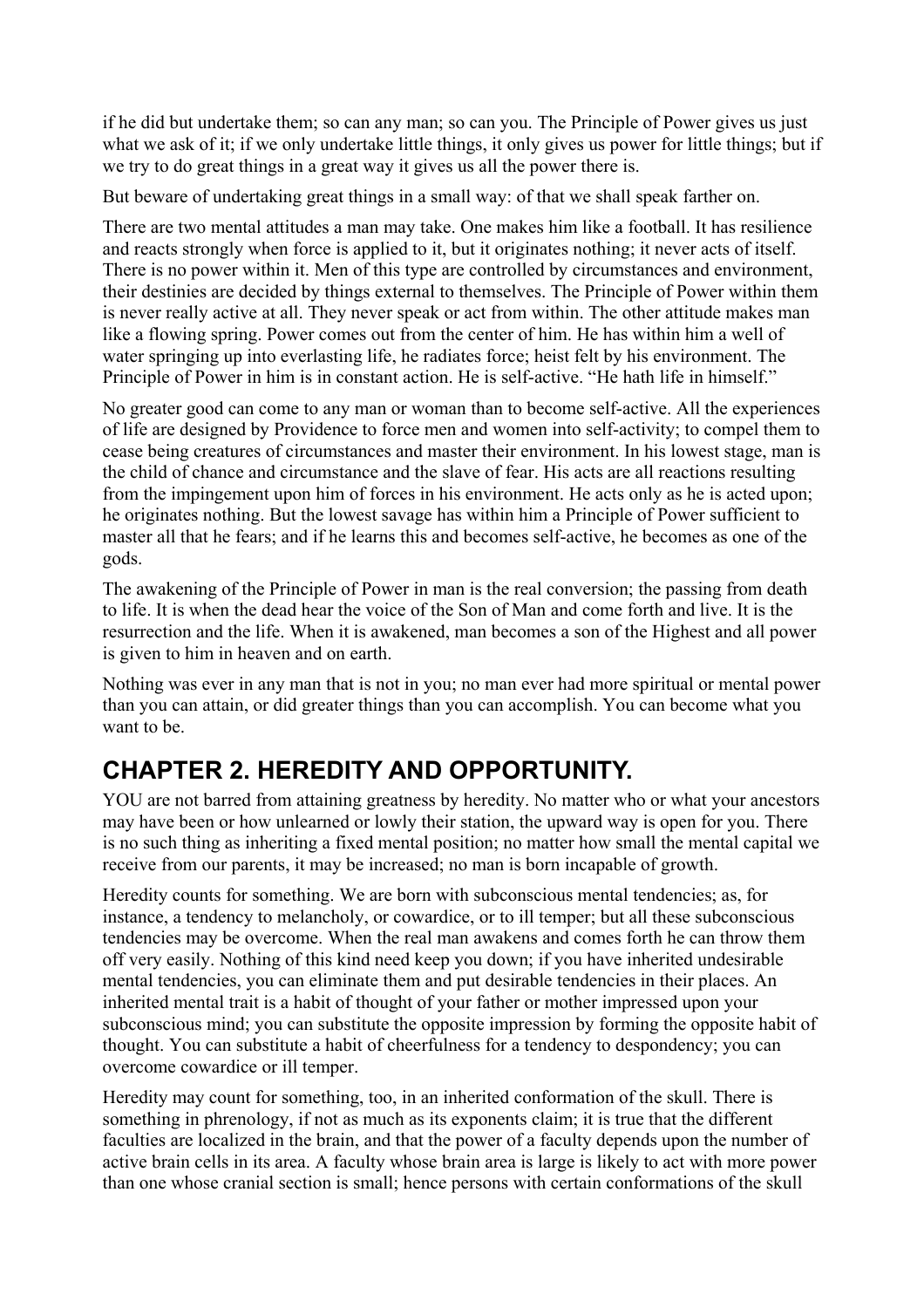show talent as musicians, orators, mechanics, and so on. It has been argued from this that a man's cranial formation must, to a great ex tent, decide his station in life, but this is an error. It has been found that a small brain section, with many fine and active cells, gives as powerful expression to faculty as a larger brain with coarser cells; and it has been found that by turning the Principle of Power into any section of the brain, with the will and purpose to develop a particular talent, the brain cells may be multiplied indefinitely. Any faculty, power, or talent you possess, no matter how small or rudimentary, may be increased; you can multiply the brain cells in this particular area until it acts as powerfully as you wish. It is true that you can act most easily through those faculties that are now most largely developed; you can do, with the least effort, the things which "come naturally"; but it is also true that if you will make the necessary effort you can develop any talent. You can do what you desire to do and become what you want to be. When you fix upon some ideal and proceed as hereinafter directed, all the power of your being is turned into the faculties required in the realization of that ideal; more blood and nerve force go to the corresponding sections of the brain, and the cells are quickened, increased, and multiplied in number. The proper use of the mind of man will build a brain capable of doing what the mind wants to do.

The brain does not make the man; the man makes the brain.

Your place in life is not fixed by heredity.

Nor are you condemned to the lower levels by circumstances or lack of opportunity. The Principle of Power in man is sufficient for all the requirements of his soul. No possible combination of circumstances can keep him down, if he makes his personal attitude right and determines to rise. The power, which formed man and purposed him for growth, also controls the circumstances of society, industry, and government; and this power is never divided against itself. The power which is in you is in the things around you, and when you begin to move forward, the things will arrange themselves for your advantage, as described in later chapters of this book. Man was formed for growth, and all things external were designed to promote his growth. No sooner does a man awaken his soul and enter on the advancing way than he finds that not only is God for him, but nature, society, and his fellow men are for him also; and all things work together for his good if he obeys the law. Poverty is no bar to greatness, for poverty can always be removed. Martin Luther, as a child, sang in the streets for bread. Linnaeus the naturalist had only forty dollars with which to educate himself; he mended his own shoes and often had to beg meals from his friends. Hugh Miller, apprenticed to a stonemason, began to study geology in a quarry. George Stephenson, inventor of the locomotive engine, and one of the greatest of civil engineers, was a coal miner, working in a mine, when he awakened and began to think. James Watt was a sickly child, and was not strong enough to be sent to school. Abraham Lincoln was a poor boy. In each of these cases we see a Principle of Power in the man that lifts him above all opposition and adversity.

There is a Principle of Power in you; if you use it and apply it in a certain way you can overcome all heredity, and master all circumstances and conditions and become a great and powerful personality.

#### CHAPTER 3. THE SOURCE OF POWER.

MAN'S brain, body, mind, faculties, and talents are the mere instruments he uses in demonstrating greatness; in themselves they do not make him great. A man may have a large brain and a good mind, strong faculties, and brilliant talents, and yet he is not a great man unless he uses all these in a great way. That quality which enables man to use his abilities in a great way makes him great; and to that quality we give the name of wisdom. Wisdom is the essential basis of greatness.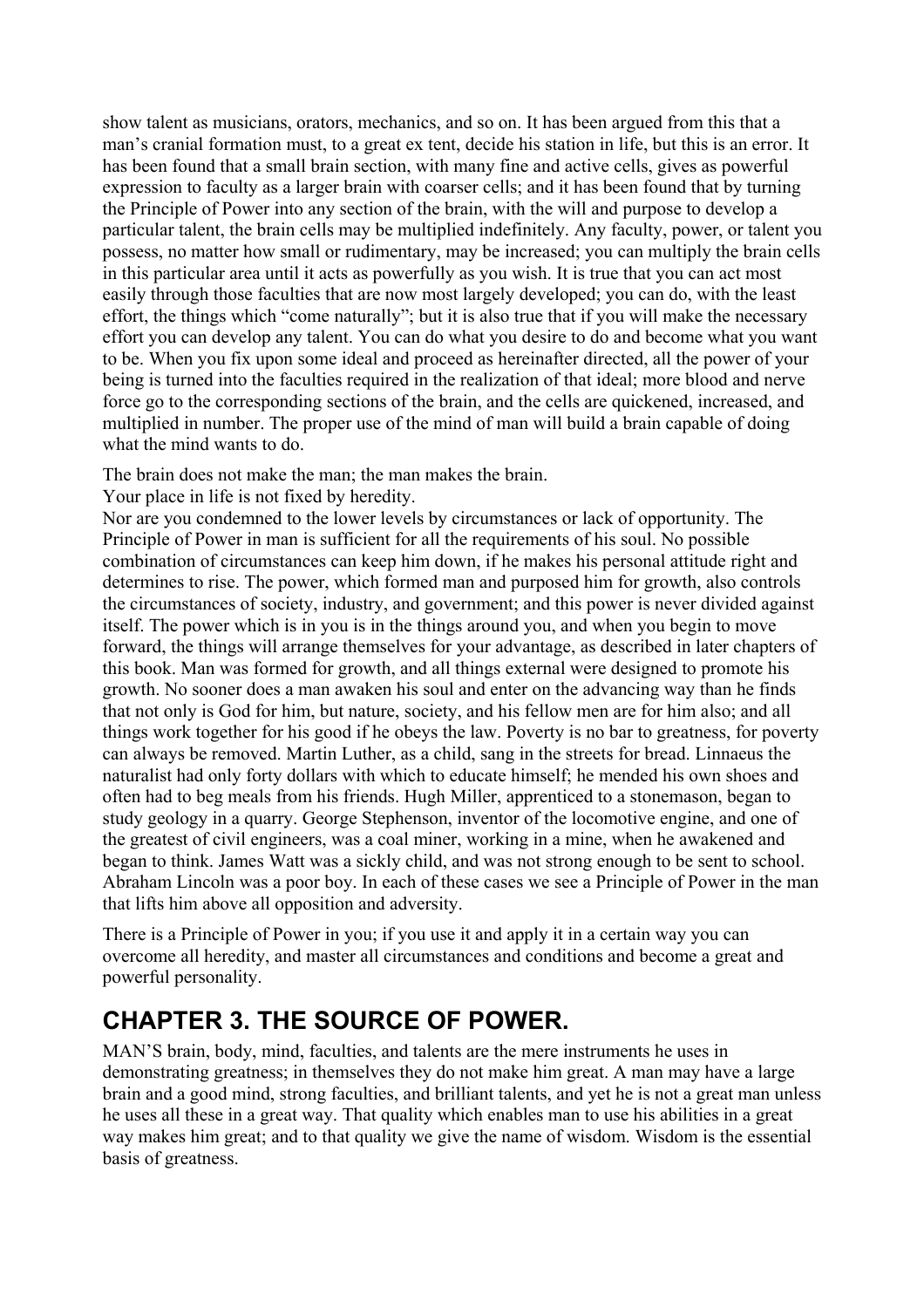Wisdom is the power to perceive the best ends to aim at and the best means for reaching those ends. It is the power to perceive the right thing to do. The man who is wise enough to know the right thing to do, who is good enough to wish to do only the right thing, and who is able and strong enough to do the right thing is a truly great man. He will instantly become marked as a personality of power in any community and men will delight to do him honor.

Wisdom is dependent upon knowledge. Where there is complete ignorance there can be no wisdom, no knowledge of the right thing to do. Man's knowledge is comparatively limited and so his wisdom must be small, unless he can connect his mind with knowledge greater than his own and draw from it, by inspiration, the wisdom that his own limitations deny him. This he can do; this is what the really great men and women have done. Man's knowledge is limited and uncertain; therefore he cannot have wisdom in himself.

Only God knows all truth; therefore only God can have real wisdom or the right thing to do at all times, and man can receive wisdom from God. I proceed to give an illustration: Abraham Lincoln had limited education; but he had the power to perceive truth. In Lincoln we see preeminently apparent the fact that real wisdom consists in knowing the right thing to do at all times and under all circumstances; in having the will to do the right thing, and in having talent and ability enough to be competent and able to do the right thing. Back in the days of the abolition agitation, and during the compromise period, when all other men were more or less confused as to what was right or as to what ought to be done, Lincoln was never uncertain. He saw through the superficial arguments of the pro-slavery men; he saw, also, the impracticability and fanaticism of the abolitionists; he saw the right ends to aim at and he saw the best means to attain those ends. It was because men recognized that he perceived truth and knew the right thing to do that they made him president. Any man who develops the power to perceive truth, and who can show that he always knows the right thing to do and that he can be trusted to do the right thing, will be honored and advanced; the whole world is looking eagerly for such men.

When Lincoln became president he was surrounded by a multitude of so-called able advisers, hardly any two of whom were agreed. At times they were all opposed to his policies; at times almost the whole North was opposed to what he proposed to do. But he saw the truth when others were misled by appearances; his judgment was seldom or never wrong. He was at once the ablest statesman and the best soldier of the period. Where did he, a comparatively unlearned man, get this wisdom? It was not due to some peculiar formation of his skull or to some fineness of texture of his brain. It was not due to some physical characteristic. It was not even a quality of mind due to superior reasoning power.

#### Processes of reason do not often reach knowledge of truth.

It was due to a spiritual insight. He perceived truth, but where did he perceive it and whence did the perception come? We see something similar in Washington, whose faith and courage, due to his perception of truth, held the colonies together during the long and often apparently hopeless struggle of the Revolution. We see something of the same thing in the phenomenal genius of Napoleon, who always knew, in military matters, the best means to adopt. We see that the greatness of Napoleon was in nature rather than in Napoleon, and we discover back of Washington and Lincoln something greater than either Washington or Lincoln. We see the same thing in all great men and women. They perceive truth; but truth cannot be perceived until it exists; and there can be no truth until there is a mind to perceive it. Truth does not exist apart from mind. Washington and Lincoln were in touch and communication with a mind that knew all knowledge and contained all truth. The same is true of all who manifest wisdom. Wisdom is obtained by reading the mind of God.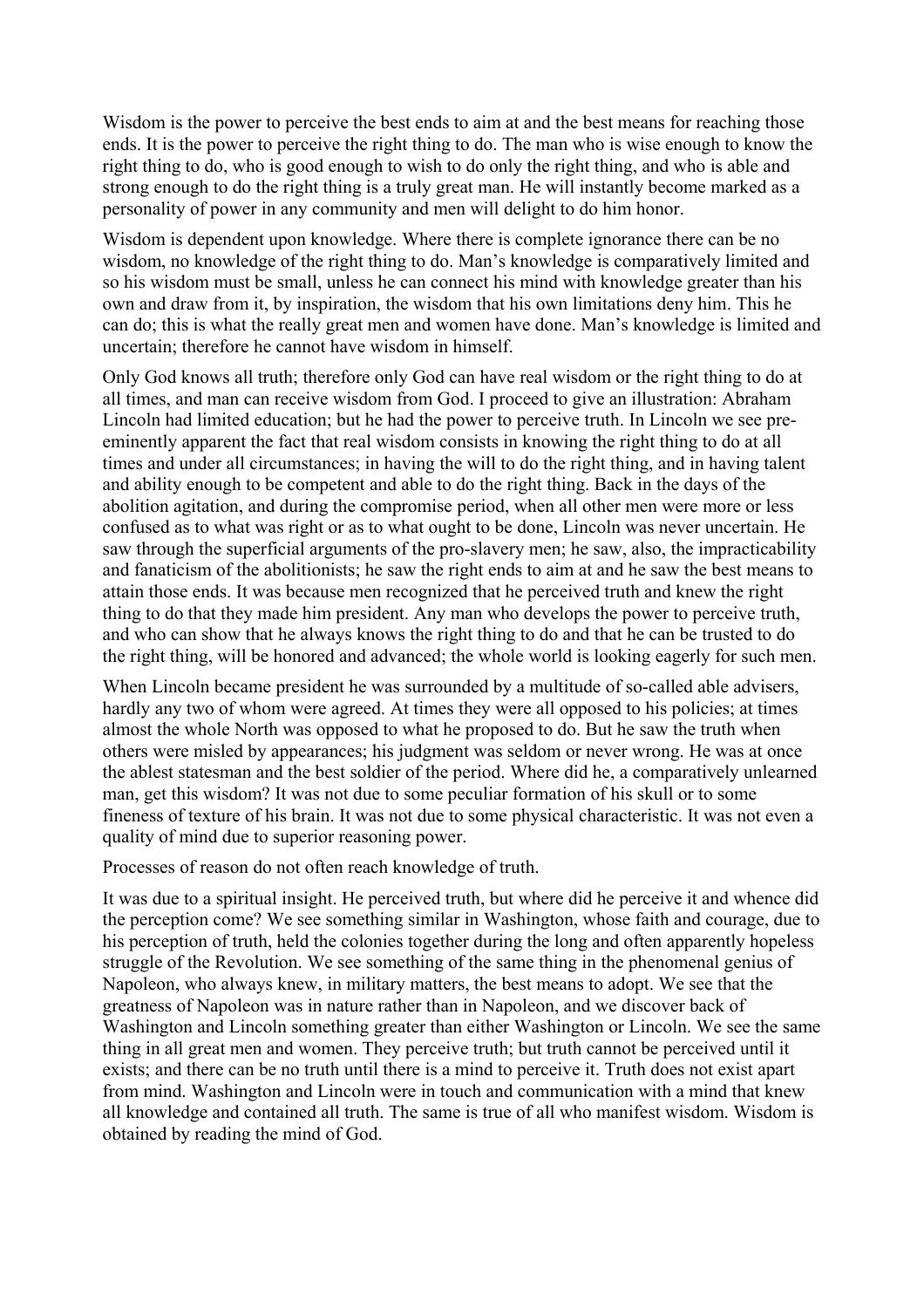#### CHAPTER 4. THE MIND OF GOD.

THERE is a Cosmic Intelligence that is in all things and through all things. This is the one real substance. From it all things proceed. It is Intelligent Substance or Mind Stuff. It is God. Where there is no substance there can be no intelligence; for where there is no substance there is nothing. Where there is thought there must be a substance which thinks. Thought cannot be a function; for function is motion, and it is inconceivable that mere motion should think. Thought cannot be vibration, for vibration is motion, and that motion should be intelligent is not thinkable. Motion is nothing but the moving of substance; if there be intelligence shown it must be in the substance and not in the motion. Thought cannot be the result of motions in the brain; if thought is in the brain it must be in the brain's substance and not in the motions which brain substance makes.

But thought is not in the brain substance, for brain substance, without life, is quite unintelligent and dead. Thought is in the life-principle that animates the brain, in the spirit substance, which is the real man. The brain does not think, the man thinks and expresses his thought through the brain.

There is a spirit substance that thinks. Just as the spirit substance of man permeates his body, and thinks and knows in the body, so the Original Spirit Substance, God, permeates all nature and thinks and knows in nature. Nature is as intelligent as man, and knows more than man; nature knows all things. The All-Mind has been in touch with all things from the beginning; and it contains all knowledge. Man's experience covers a few things, and these things man knows; but God's experience covers all the things that have happened since the creation, from the wreck of a planet or the passing of a comet to the fall of a sparrow. All that is and all that has been are present in the Intelligence that is wrapped about us and enfolds us and presses upon us from every side.

All the encyclopedias men have written are but trivial affairs compared to the vast knowledge held by the mind in which men live, move, and have their being.

The truths men perceive by inspiration are thoughts held in this mind. If they were not thoughts men could not perceive them, for they would have no existence; and they could not exist as thoughts unless there is a mind for them to exist in; and a mind can be nothing else than a substance which thinks.

Man is thinking substance, a portion of the Cosmic Substance; but man is limited, while the Cosmic Intelligence from which he sprang, which Jesus calls the Father, is unlimited. All intelligence, power, and force come from the Father. Jesus recognized this and stated it very plainly. Over and over again he ascribed all his wisdom and power to his unity with the Father, and to his perceiving the thoughts of God. "My Father and I are one."

This was the foundation of his knowledge and power. He showed the people the necessity of becoming spiritually awakened; of hearing his voice and becoming like him. He compared the unthinking man who is the prey and sport of circumstances to the dead man in a tomb, and besought him to hear and come forth.

"God is spirit," he said; "be born again, become spiritually awake, and you may see his kingdom. Hear my voice; see what I am and what I do, and come forth and live. The words I speak are spirit and life; accept them and they will cause a well of water to spring up within you. Then you will have life within yourself."

"I do what I see the Father do," he said, meaning that he read the thoughts of God. "The Father shows all things to the son." "If any man has the will to do the will of God, he shall know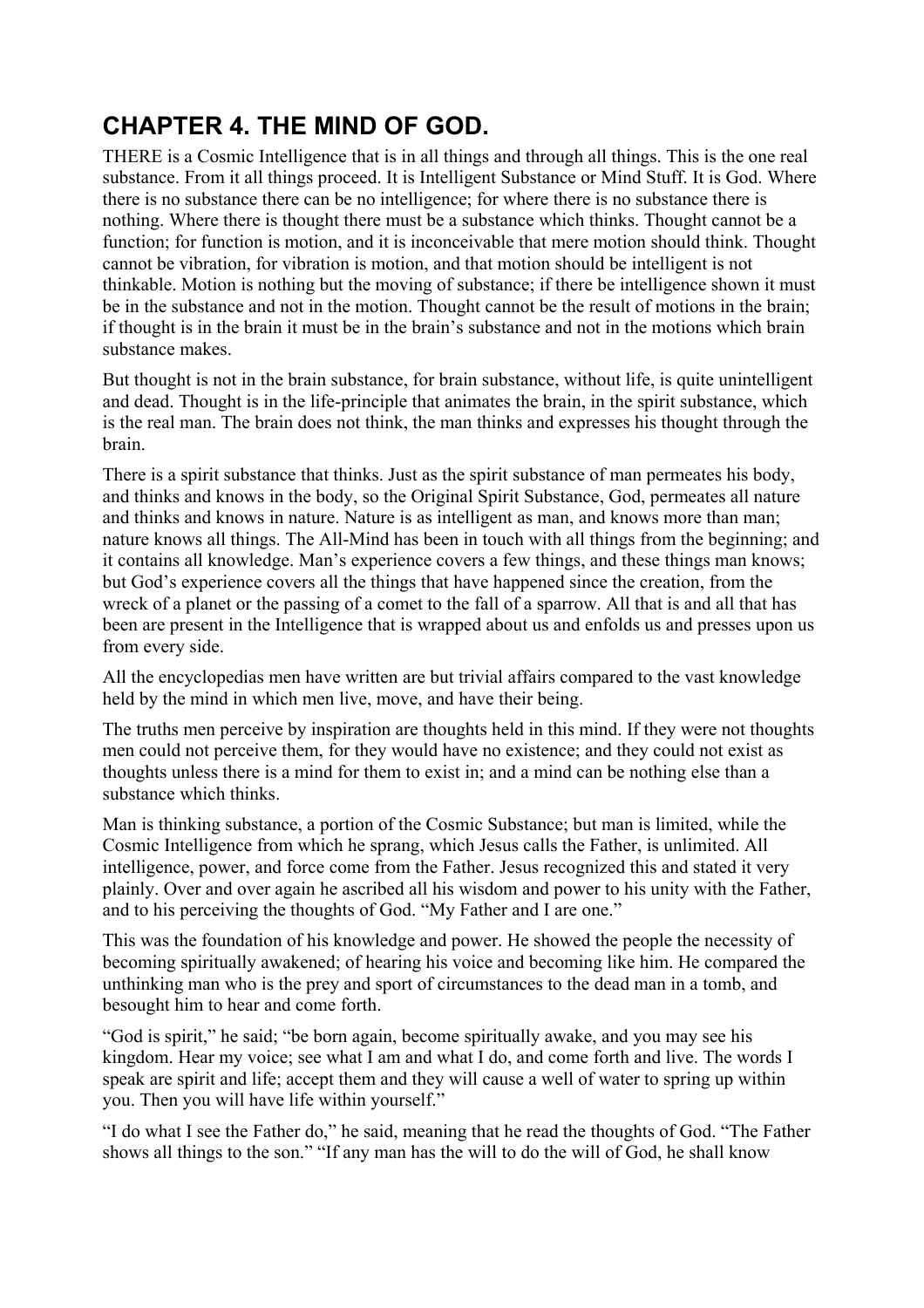truth." "My teaching is not my own, but his that sent me." "You shall know the truth and the truth shall make you free." "The spirit shall guide you into all truth."

We are immersed in mind and that mind contains all knowledge and all truth. It is seeking to give us this knowledge, for our Father delights to give good gifts to his children. The prophets and seers and great men and women, past and present, were made great by what they received from God, not by what they were taught by men. This limitless reservoir of wisdom and power is open to you; you can draw upon it, as you will, according to your needs. You can make yourself what you desire to be; you can do what you wish to do; you can have what you want. To accomplish this you must learn to become one with the Father so that you may perceive truth; so that you may have wisdom and know the right ends to seek and the right means to use to attain those ends, and so that you may secure power and ability to use the means. In closing this chapter resolve that you will now lay aside all else and concentrate upon the attainment of conscious unity with God.

"Oh, when I am safe in my sylvan home, I tread on the pride of Greece and Rome, and when I am stretched beneath the pines, where the evenings tar so holy shines, I laugh at the lore and pride of man, at the Sophist schools and the learned clan, for what are they all in their high conceit, when man in the bush with God may meet?"

#### CHAPTER 5. PREPARATION.

DRAW nigh to God and He will draw nigh to you."

If you become like God you can read his thoughts; and if you do not you will find the inspirational perception of truth impossible.

You can never become a great man or woman until you have overcome anxiety, worry, and fear. It is impossible for an anxious person, a worried one, or a fearful one to perceive truth; all things are distorted and thrown out of their proper relations by such mental states, and those who are in them cannot read the thoughts of God.

If you are poor, or if you are anxious about business or financial matters, you are recommended to study carefully the first volume of this series, "The Science of Getting Rich." That will present to you a solution for your problems of this nature, no matter how large or how complicated they may seem to be. There is not the least cause for worry about financial affairs; every person who wills to do so may rise above want, have all he needs, and become rich. The same source upon which you propose to draw for mental unfolding and spiritual power is at your service for the supply of all your material wants. Study this truth until it is fixed in your thoughts and until anxiety is banished from your mind; enter the Certain Way, which leads to material riches.

Again, if you are anxious or worried about your health, realize it is possible for you to attain perfect health so that you may have strength sufficient for all that you wish to do and more. That Intelligence which stands ready to give you wealth and mental and spiritual power will rejoice to give you health also. Perfect health is yours for the asking, if you will only obey the simple laws of life and live aright. Conquer ill health and cast out fear. But it is not enough to rise above financial and physical anxiety and worry; you must rise above moral evil-doing as well. Sound your inner consciousness now for the motives that actuate you and make sure they are right. You must cast out lust, and cease to be ruled by appetite, and you must begin to govern appetite. You must eat only to satisfy hunger, never for gluttonous pleasure, and in all things you must make the flesh obey the spirit.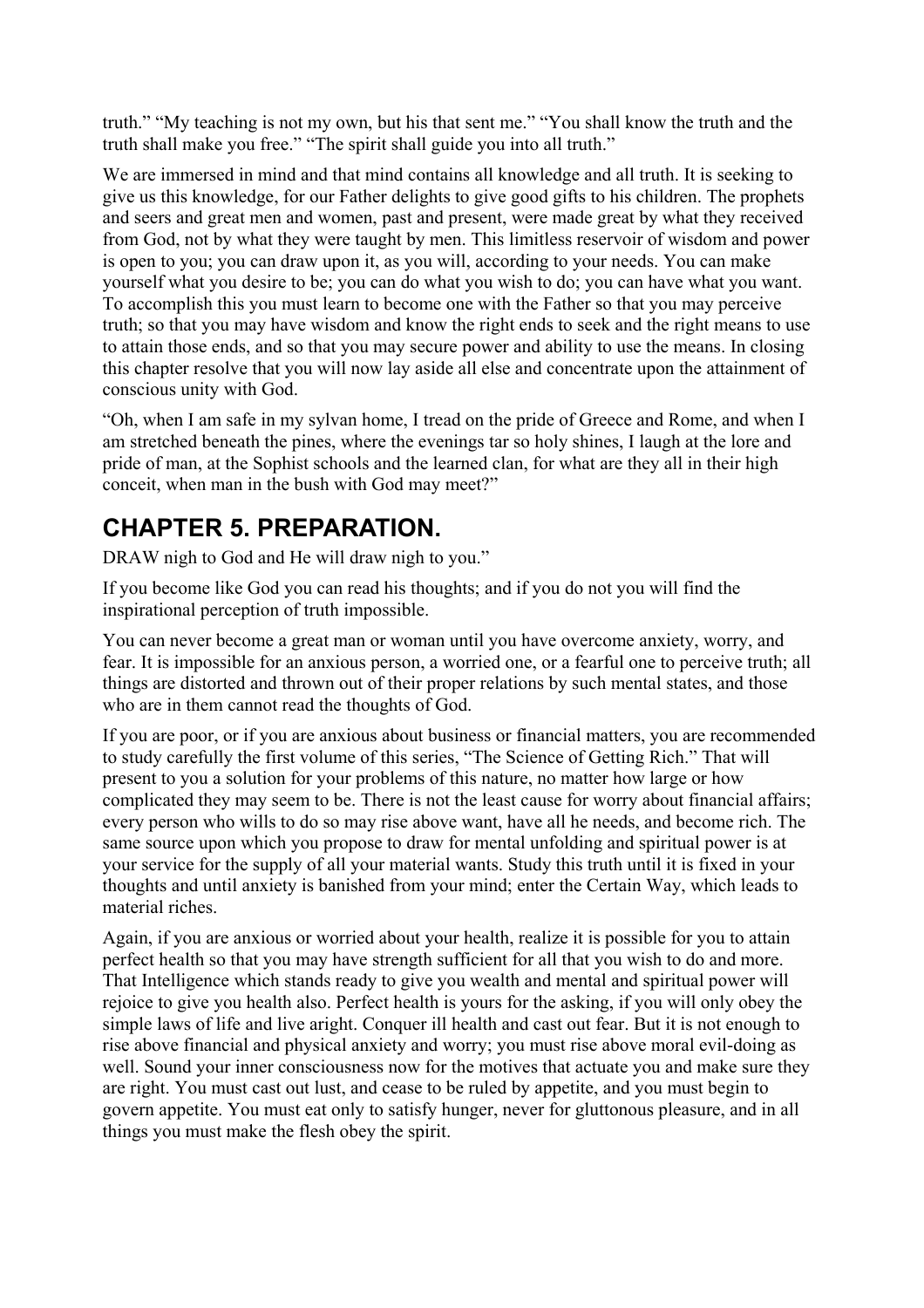You must lay aside greed; have no unworthy motive in your desire to become rich and powerful. It is legitimate and right to desire riches, if you want them for the sake of the soul, but not if you desire them for the lusts of the flesh.

Cast out pride and vanity; have no thought of trying to rule over others or of outdoing them. This is a vital point; there is no temptation so insidious as the selfish desire to rule over others.

Nothing so appeals to the average man or woman as to sit in the uppermost places at feasts, to be respectfully saluted in the market place, and to be called Rabbi, Master. To exercise some sort of control over others is the secret motive of every selfish person. The struggle for power over others is the battle of the competitive world, and you must rise above that world and its motives and aspirations and seek only for life. Cast out envy; you can have all that you want, and you need not envy any man what he has. Above all things see to it that you do not hold malice or enmity toward any one; to do so cuts you off from the mind whose treasures you seek to make your own. "He that loves not his brother, loves not God."

Lay aside all narrow personal ambition and determine to seek the highest good and to be swayed by no unworthy selfishness.

Go over all the foregoing and set these moral temptations out of your heart one by one; determine to keep them out. Then resolve that you will not only abandon all evil thought but that you will forsake all deeds, habits, an d courses of action which do not commend themselves to your noblest ideals. This is supremely important, make this resolution with all the power of your soul, and you are ready for the next step toward greatness, which is explained in the following chapter.

#### CHAPTER 6.THE SOCIAL POINT OF VIEW.

WITHOUT faith it is impossible to please God," and without faith it is impossible for you to become great. The distinguishing characteristic of all really great men and women is an unwavering faith. We see this in Lincoln during the dark days of the war; we see it in Washington at Valley Forge; we see it in Livingstone, the crippled missionary, threading the mazes of the dark continent, his soul aflame with the determination to let in the light upon the accursed slave trade, which his soul abhorred; we see it in Luther, and in Frances Willard, in every man and woman who has attained a place on the muster roll of the great ones of the world. Faith-not a faith in one's self or in one s own powers but faith in principle; in the Something Great which upholds right, and which may be relied upon to give us the victory in due time. Without this faith it is not possible for any one to rise to real greatness. The man who has no faith in principle will always be a small man. Whether you have this faith or not depends upon your point of view. You must learn to see the world as being produced by evolution, as a something that is evolving and becoming, not as a finished work. Millions of years ago God worked with very low and crude forms of life, low and crude, yet each perfect after its kind. Higher and more complex organisms, animal and vegetable, appeared through the successive ages; the earth passed through stage after stage in its unfolding, each stage perfect in itself, and to be succeeded by a higher one. What I wish you to note is that the so-called "lower organisms" are as perfect after their kind as the higher ones; that the world in the Eocene period was perfect for that period; it was perfect, but God's work was not finished. This is true of the world today. Physically, socially, and industrially it is all good, and it is all perfect. It is not complete anywhere or in any part, but so far as the handiwork of God has gone it is perfect.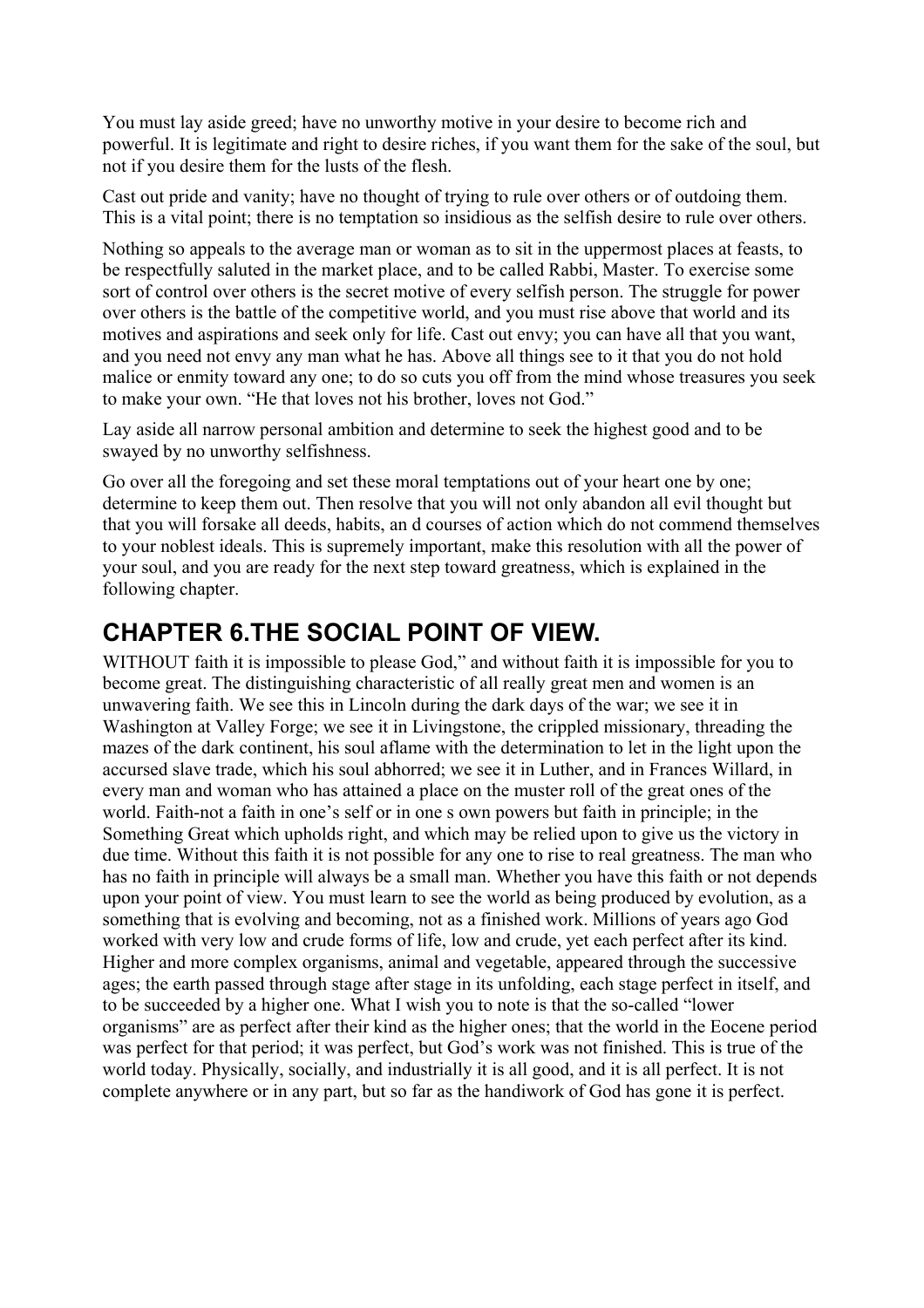#### THIS MUST BE YOUR POINT OF VIEW: THAT THE WORLD AND ALL IT CONTAINS IS PERFECT, THOUGH NOT COMPLETED.

"All's right with the world." That is the great fact. There is nothing wrong with anything; there is nothing wrong with anybody.

All the facts of life you must contemplate from this standpoint.

There is nothing wrong with nature. Nature is a great advancing presence working beneficently for the happiness of all. All things in Nature are good; she has no evil. She is not completed; for creation is still unfinished, but she is going on to give to man even more bountifully than she has given to him in the past. Nature is a partial expression of God, and God is love. She is perfect but not complete.

So it is of human society and government. What though there are trusts and combinations of capital and strikes and lockouts and so on. All these things are part of the forward movement; they are incidental to the evolutionary process of completing society. When it is complete there will be harmony; but it cannot be completed without them. J. P. Morgan is as necessary to the coming social order as the strange animals of the age of reptiles were to the life of the succeeding period, and just as these animals were perfect after their kind, so Morgan is perfect after his kind.

Behold it is all very good. See government, and industry as being perfect now, and as advancing rapidly toward being complete; then you will understand that there is nothing to fear, no cause for anxiety, nothing to worry about. Never complain of any of these things. They are perfect; this is the very best possible world for the stage of development man has reached.

This will sound like rank folly to many, perhaps to most people. "What!" they will say, "are not child labor and the exploitation of men and women in filthy and unsanitary factories evil things? Aren't saloons evil? Do you mean to say that we shall accept all these and call them good?"

Child labor and similar things are no more evil than the way of living and the habits and practices of the cave dweller were evil. His ways were those of the savage stage of man's growth, and for that stage they were perfect. Our Industrial practices are those of the savage stage of industrial development, and they are also perfect.

Nothing better is possible until we cease to be mental savages in industry and business, and become men and women. This can only come about by the rise of the whole race to a higher viewpoint. And this can only come about by the rise of such individuals here and there as are ready for the higher viewpoint. The cure for all this inharmoniousness lies not with the masters or employers but with the workers themselves. Whenever they reach a higher viewpoint, whenever they shall desire to do so, they can establish complete brotherhood and harmony in Industry; they have the numbers and the power. They are getting now what they desire. Whenever they desire more in the way of a higher, purer, more harmonious life, they will receive more. True, they want more now, but they only want more of the things that make for animal enjoyment, and so industry remains in the savage, brutal, animal stage; when the workers begin to rise to the mental plane of living and ask for more of the things that make for the life of the mind and soul, industry will at once be raised above the plane of savagery and brutality. But it is perfect now upon its plane, behold, in fact it is all very good. So it is true of saloons and dens of vice. If the majority of the people desire these things, it is right and necessary that they should have them. When the majority desires a world without such discords, they will create such a world. So long as men and women are on the plane of bestial thought, so long the social order will be in part disorder, and will show bestial manifestations. The people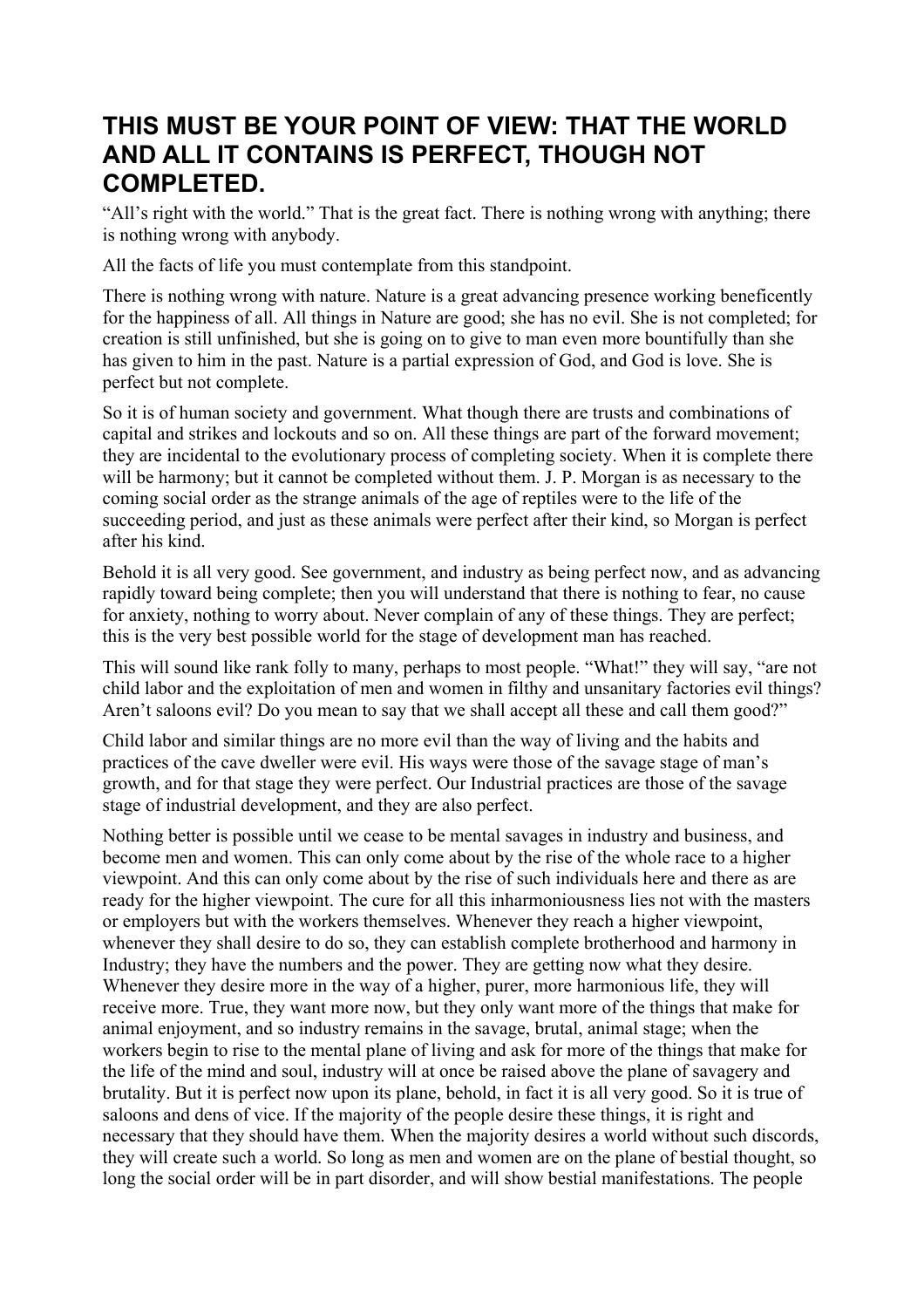make society what it is, and as the people rise above the bestial thought, society will rise above the beastly in its manifestations. But a society which thinks in a bestial way must have saloons and dives; it is perfect after its kind, as the world was in the Eocene period, and very good.

All this does not prevent you from working for better things.

You can work to complete an unfinished society, instead of to renovate a decaying one; and you can work with a better heart and a more hopeful spirit. It will make an immense difference with your faith and spirit whether you look upon civilization as a good thing that is becoming better or as a bad and evil thing that is decaying. One viewpoint gives you an advancing and expanding mind and the other gives you a descending and decreasing mind.

One viewpoint will make you grow greater and the other will inevitably cause you to grow smaller. One will enable you to work for the eternal things; to do large works in a great way toward the completing of all that is incomplete and inharmonious; and the other will make you a mere patchwork reformer, working almost without hope to save a few lost souls from what you will grow to consider a lost and doomed world. So you see it makes a vast difference to you, this matter of the social viewpoint. "All's right with the world. Nothing can possibly be wrong but my personal attitude, and I will make that right. I will see the facts of nature and all the events, circumstances, and conditions of society, politics, government, and industry from the highest viewpoint. It is all perfect, though incomplete. It is all the handiwork of God; behold, it is all very good."

#### CHAPTER 7. THE INDIVIDUAL POINT OF VIEW.

IMPORTANT as the matter of your point of view for the facts of social life is, it is of less moment than your viewpoint for your fellow men, for your acquaintances, friends, relatives, your immediate family, and, most of all, yourself. You must learn not to look upon the world as a lost and decaying thing but as a something perfect and glorious which is going on to a most beautiful completeness; and you must learn to see men and women not as lost and accursed things, but as perfect beings advancing to become complete. There are no "bad" or "evil" people. An engine, which is on the rails pulling a heavy train, is perfect after its kind, and it is good. The power of steam, which drives it, is good. Let a broken rail throw the engine into the ditch, and it does not become bad or evil by being so displaced; it is a perfectly good engine, but off the track.

The power of steam that drives it into the ditch and wrecks it is not evil, but a perfectly good power. So that which is misplaced or applied in an incomplete or partial way is not evil. There are no evil people; there are perfectly good people who are off the track, but they do not need condemnation or punishment; they only need to get upon the rails again.

That which is undeveloped or incomplete often appears to us as evil because of the way we have trained ourselves to think. The root of a bulb that shall produce a white lily is an unsightly thing; one might look upon it with disgust. But how foolish we should be to condemn the bulb for its appearance when we know the lily is within it. The root is perfect after its kind; it is a perfect but incomplete lily, and so we must learn to look upon every man and woman, no matter how unlovely in outward manifestation; they are perfect in their stage of being and they are becoming complete.

Behold, it is all very good.

Once we come into a comprehension of this fact and arrive at this point of view, we lose all desire to find fault with people, to judge them, criticize them, or condemn them. We no longer work as those who are saving lost souls, but as those who are among the angels, working out the completion of a glorious heaven. We are born of the spirit and we see the kingdom of God. We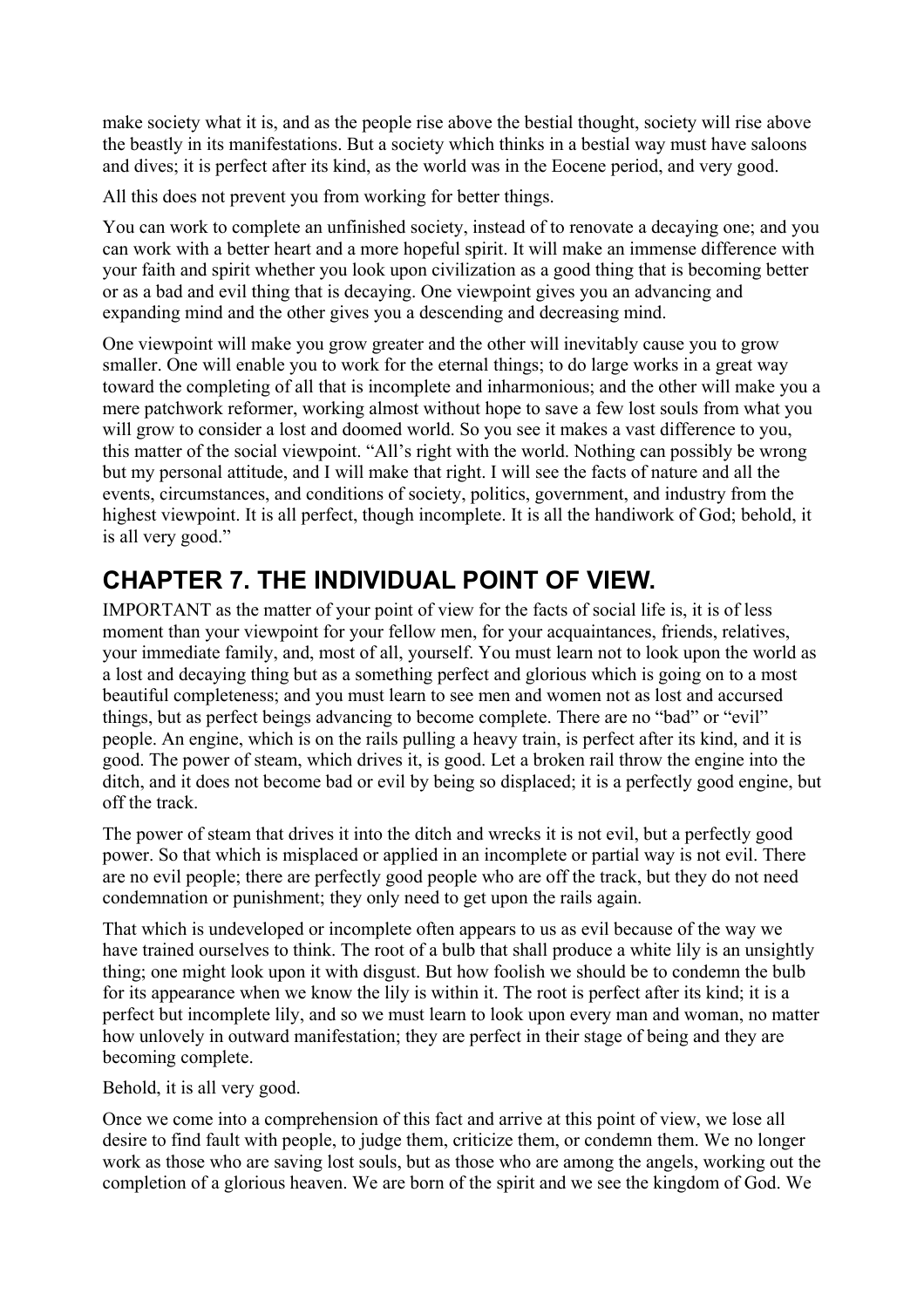no longer see men as trees walking, but our vision is complete. We have nothing but good words to say. It is all good; a great and glorious humanity coming to completeness. And in our association with men this puts us into an expansive and enlarging attitude of mind; we see them as great beings and we begin to deal with them and their affairs in a great way. But if we fall to the other point of view and see a lost and degenerate race we shrink into the contracting mind; and our dealings with men and their affairs will be in a small and contracted way. Remember to hold steadily to this point of view; if you do you cannot fail to begin at once to deal with your acquaintances and neighbors and with your own family as a great personality deals with men. This same viewpoint must be the one from which you regard yourself. You must always see yourself as a great advancing soul. Learn to say: "There is THAT in me of which I am made, which knows no imperfection, weakness, or sickness. The world is incomplete, but God in my own consciousness is both perfect and complete. Nothing can be wrong but my own personal attitude, and my own personal attitude can be wrong only when I disobey THAT which is within. I am a perfect manifestation of God so far as I have gone, and I will press on to be complete. I will trust and not be afraid." When you are able to say this understandingly you will have lost all fear and you will be far advanced upon the road to the development of a great and powerful personality.

#### CHAPTER 8. CONSECRATION.

HAVING attained to the viewpoint that puts you into the right relations with the world and with your fellow men, the next step is consecration; and consecration in its true sense simply means obedience to the soul. You have that within you that which is always impelling you toward the upward and advancing way; and that impelling something is the divine Principle of Power; you must obey it without question. No one will deny the statement that if you are to be great, the greatness must be a manifestation of something within; nor can you question that this something must be the very greatest and highest that is within. It is not the mind, or the intellect, or the reason. You cannot be great if you go no farther back for principle than to your reasoning power. Reason knows neither principle nor morality. Your reason is like a lawyer in that it will argue for either side. The intellect of a thief will plan robbery and murder as readily as the intellect of a saint will plan a great philanthropy. Intellect helps us to see the best means and manner of doing the right thing, but intellect never shows us the right thing. Intellect and reason serve the selfish man for his selfish ends as readily as they serve the unselfish man for his unselfish ends. Use intellect and reason without regard to principle, and you may become known as a very able person, but you will never become known as a person whose life shows the power of real greatness.

There is too much training of the intellect and reasoning powers and too little training in obedience to the soul. This is the only thing that can be wrong with your person al attitude-when it fails to be one of obedience to the Principle of Power.

By going back to your own center you can always find the pure idea of right for every relationship. To be great and to have power it is only necessary to conform your life to the pure idea as you find it in the GREAT WITHIN. Every compromise on this point is made at the expense of a loss of power. This you must remember. There are many ideas in your mind that you have outgrown, and which, from force of habit you still permit to dictate the actions of your life. Cease all this; abandon everything you have outgrown. There are many ignoble customs, social and other, which you still follow, although you know they tend to dwarf and belittle you and keep you acting in a small way. Rise above all this. I do not say that you should absolutely disregard conventionalities, or the commonly accepted standards of right and wrong. You cannot do this; but you can deliver your soul from most of the narrow restrictions that bind the majority of your fellow men. Do not give your time and strength to the support of obsolete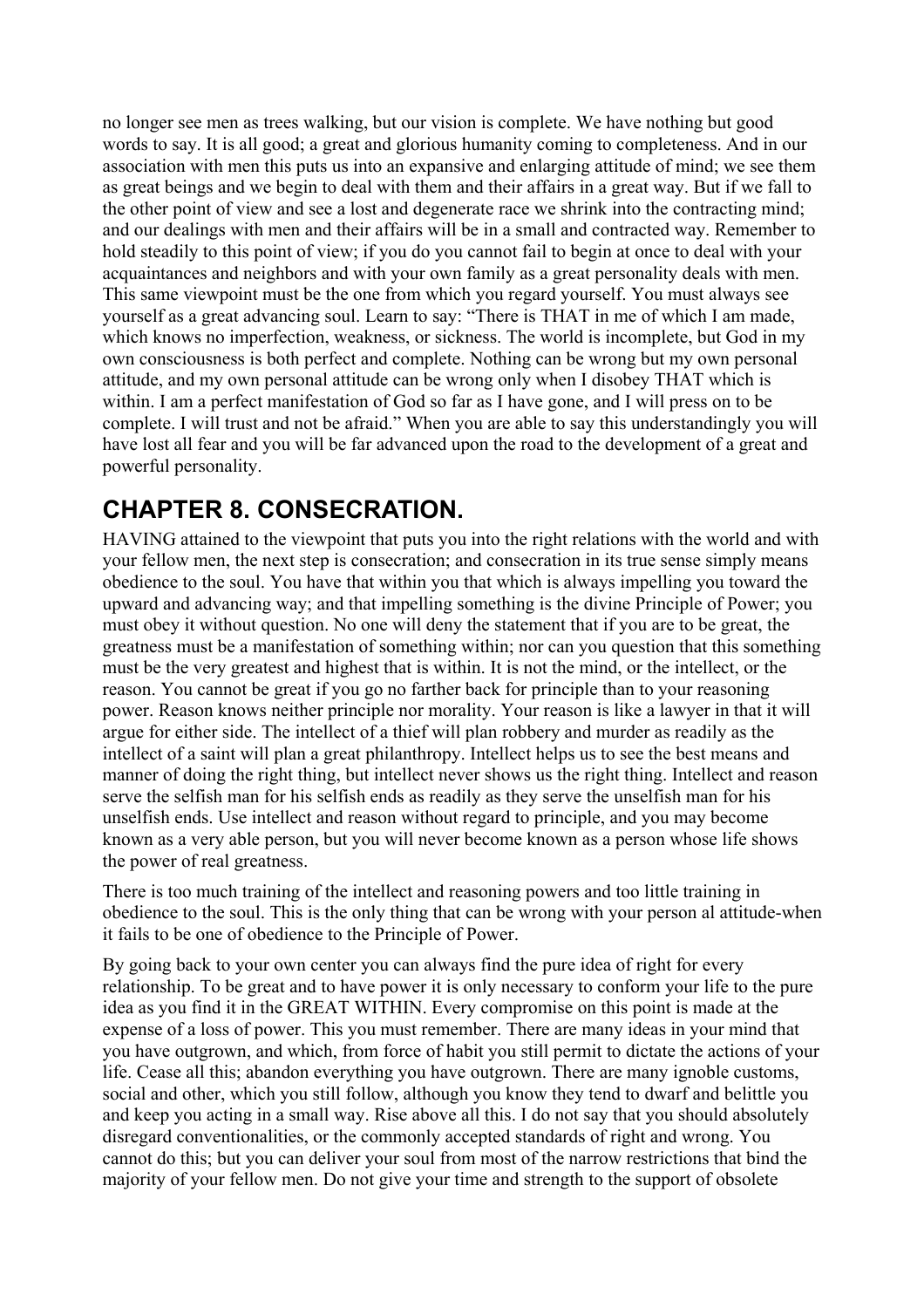institutions, religious or otherwise; do not be bound by creeds in which you do not believe. Be free. You have perhaps formed some sensual habits of mind or body; abandon them. You still indulge in distrustful fears that things will go wrong, or that people will betray you, or mistreat you; get above all of them. You still act selfishly in many ways and on many occasions; cease to do so. Abandon all these, and in place of them put the best actions you can form a conception of in your mind. If you desire to advance, and you are not doing so, remember that it can be only because your thought is better than your practice. You must do as well as you think.

Let your thoughts be ruled by principle, and then live up to your thoughts.

Let your attitude in business, in politics, in neighborhood affairs, and in your own home be the expression of the best thoughts you can think. Let your manner toward all men and women, great and small, and especially to your own family circle, always be the most kindly, gracious, and courteous you can picture in your imagination. Remember your viewpoint; you are a god in the company of gods and must conduct yourself accordingly.

The steps to complete consecration are few and simple. You cannot be ruled from below if you are to be great; you must rule from above. Therefore you cannot be governed by physical impulses; you must bring your body into subjection to the mind; but your mind, without principle, may lead you into selfishness and immoral ways; you must put the mind into subjection to the soul, and your soul is limited by the boundaries of your knowledge; you must put it into subjection to that Our soul which needs no searching of the understanding but before whose eye all things are spread. That constitutes consecration. Say: "I surrender my body to be ruled by my mind; I surrender my mind to be governed by my soul, and I surrender my soul to the guidance of God." Make this consecration complete and thorough, and you have taken the second great step in the way of greatness and power.

#### CHAPTER 9. IDENTIFICATION.

HAVING recognized God as the advancing presence in nature, society, and your fellow men, an d harmonized yourself with all these, and having consecrated your self to that within you which impels toward the greatest and the highest, the next step is to become aware of and recognize fully the fact that the Principle of Power within you is God Himself. You must consciously identify yourself with the Highest. This is not some false or untrue position to be assumed; it is a fact to be recognized. You are already one with God; you want to become consciously aware of it. There is one substance, the source of all things, and this substance has within itself the power that creates all things; all power is inherent in it. This substance is conscious and thinks; it works with perfect understanding and intelligence. You know that this is so, because you know that substance exists and that consciousness exists; and that it must be substance that is conscious. Man is conscious and thinks; man is substance, he must he substance, else he is nothing and does not exist at all. If man is substance and thinks, and is conscious, then he is

Conscious Substance. It is not conceivable that there should be more than one Conscious Substance; so man is the original substance, the source of all life and power embodied in a physical form. Man cannot be something different from God. Intelligence is one and the same everywhere, and must be everywhere an attribute of the same substance. There cannot be one kind of intelligence in

God and another kind of intelligence in man; intelligence can only be in intelligent substance, and Intelligent Substance is God. Man is of one and the same stuff with God, and so all the talents, powers, and possibilities that are in God are in man, not just in a few exceptional men but in everyone. "All power is given to man, in heaven and on earth." "Is it not written, ye are gods?" The Principle of Power in man is man himself, and man himself is God. But while man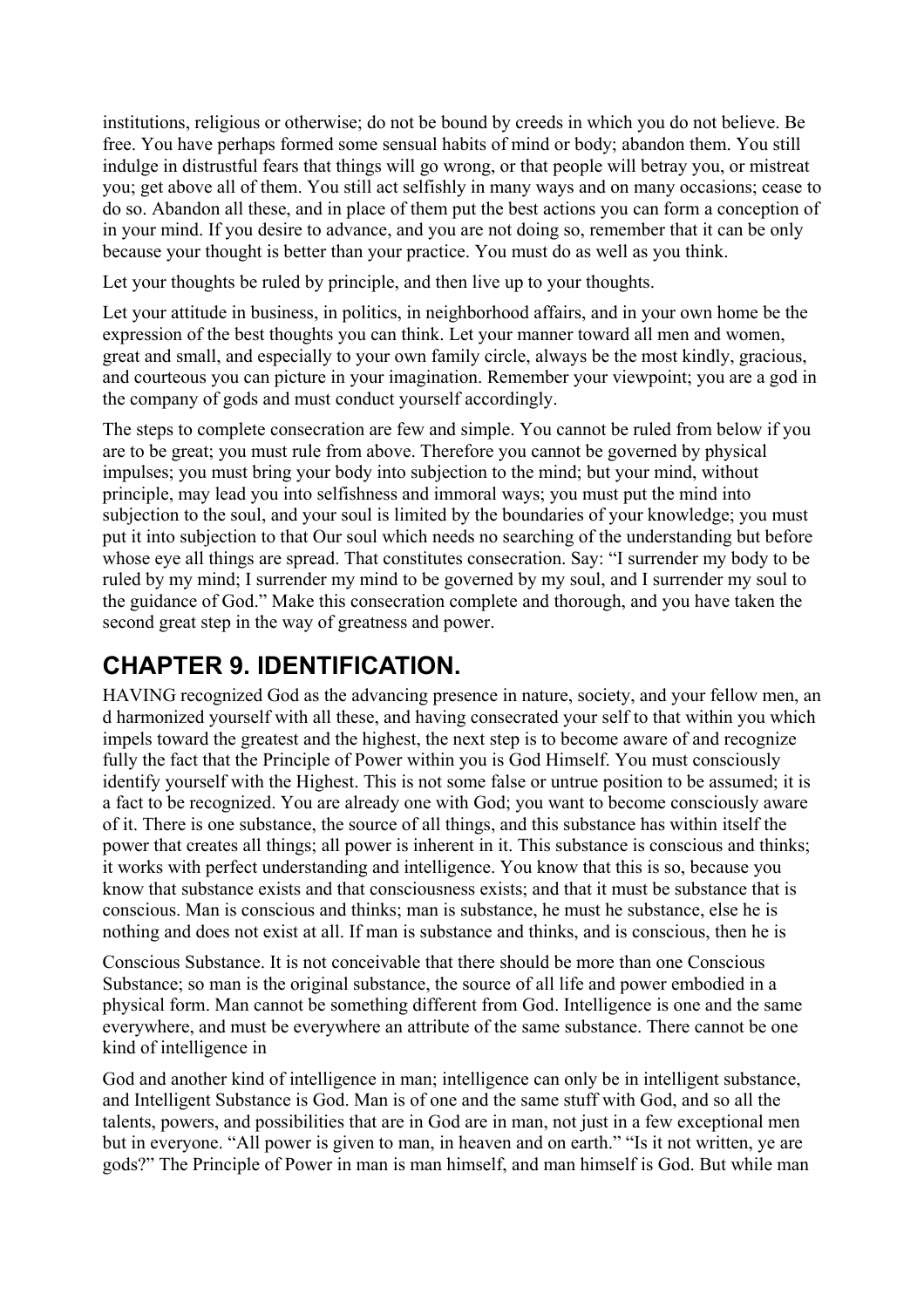is original substance, and has within him all power and possibilities, his consciousness is limited. He does not know all there is to know, and so he is liable to error and mistake. To save himself from these he must unite his mind to that outside him which does know all; he must become consciously one with God. There is a Mind surrounding him on every side, closer than breathing, nearer than hands and feet, and in this mind is the memory of all that has ever happened, from the greatest convulsions of nature in prehistoric days to the fall of a sparrow in this present time; and all that is in existence now as well. Held in this Mind is the great purpose that is behind all nature, and so it knows what is going to be. Man is surrounded by a Mind that knows all there is to know, past, present, and to come. Everything that men have said or done or written is present there. Man is of the same one identical stuff with this Mind; he proceeded from it; and he can so identify himself with it that he may know what it knows. "My Father is greater than I," said Jesus,

"I come from him." "I and my Father are one. He shows the son all things." "The spirit shall guide you into all truth."

Your identification of yourself with the Infinite must be accomplished by conscious recognition on your part. Recognizing it as a fact, that there is only God, and that all intelligence is in the one substance, you must affirm some what after this wise: "There is only one and that one is everywhere. I surrender myself to conscious unity with the highest. Not I, but the Father. I will to be one with the Supreme and to lead the divine life. I am one with infinite consciousness; there is but one mind, and I am that mind. I that speak unto you am he."

If you have been thorough in the work as outlined in the preceding chapters; if you have attained to the true viewpoint, and if your consecration is complete, you will not find conscious identification hard to attain; and once it is attained, the power you seek is yours, for you have made yourself one with all the power there is.

#### CHAPTER 10. IDEALIZATION.

YOU are a thinking center in original substance, and the thoughts of original substance have creative power; whatever is formed in its thought and held as a thought-form must come into existence as a visible and so-called material form, and a thought-form held in thinking substance is a reality; it is a real thing, whether it has yet become visible to mortal eye or not. This is a fact that you should impress upon your understanding-that a thought held in thinking substance is a real thing; a form, and has actual existence, although it is not visible to you. You internally take the form in which you think of your self; and you surround yourself with the invisible forms of those things with which you associate in your thoughts.

If you desire a thing, picture it clearly and hold the picture steadily in mind until it becomes a definite thought-form; and if your practices are not such as to separate you from God, the thing you want will come to you in material form. It must do so in obedience to the law by which the universe was created.

Make no thought-form of your self in connection with disease or sickness, but form a conception of health. Make a thought-form of yourself as strong and hearty and perfectly well; impress this thought-form on creative intelligence, and if your practices are not in violation of the laws by which the physical body is built, your thought-form will become manifest in your flesh. This also is certain; it comes by obedience to law.

Make a thought-form of yourself, as you desire to be, and set your ideal as near to perfection as your imagination is capable of forming the conception. Let me illustrate: If a young law student wishes to become great, let him picture himself (while attending to the viewpoint, consecration, an d identification, as previously directed) as a great lawyer, pleading his case with matchless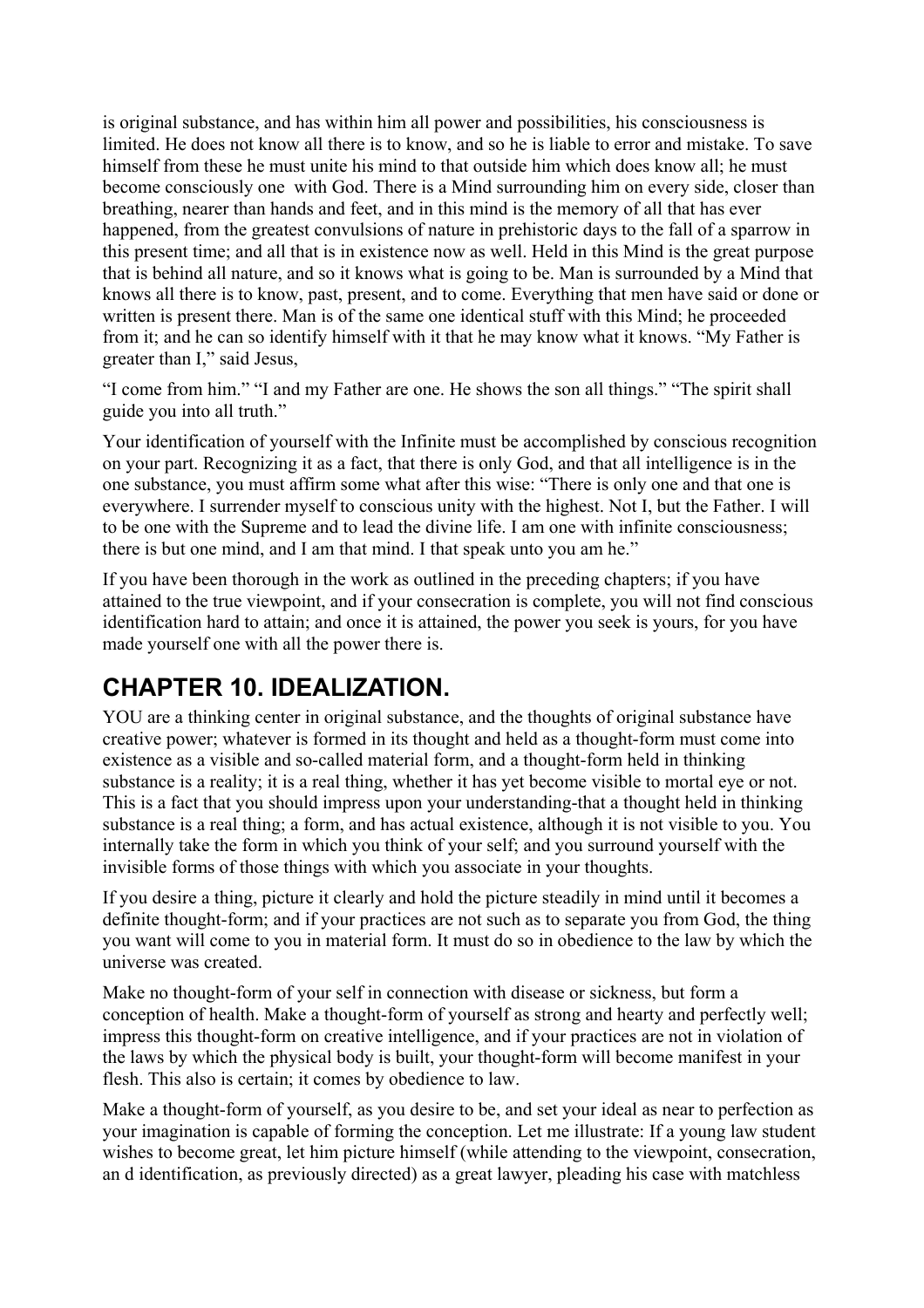eloquence and power before the judge and jury; as having an unlimited command of truth, of knowledge and of wisdom. Let him picture himself as the great lawyer in every possible situation and contingency; while he is still only the student in all circumstances let him never forget or fail to he the great lawyer in his thought-form of himself. As the thought-form grows more definite and habitual in his mind, the creative energies, both within and without, are set at work, he begins to manifest the form from within and all the essentials without, which go into the picture, begin to be impelled toward him. He makes himself into the image and God works with him; nothing can prevent him from becoming what hem wishes to he.

In the same general way the musical student pictures himself as performing perfect harmonies, and as delighting vast audiences; the actor forms the highest conception he is capable of in regard to his art, and applies this conception to himself. The farmer and the mechanic do exactly the same thing. Fix upon your ideal of what you wish to make of yourself; consider well and be sure that you make the right choice; that is, the one that will be the most satisfactory to you in a general way. Do not pay too much attention to the advice or suggestions of those around you: do not believe that any one can know, better than yourself, what is right for you. Listen to what others have to say, but always form your own conclusions.

#### DO NOT LET OTHER PEOPLE DECIDE WHAT YOU ARE TO BE. BE WHAT YOU FEEL THAT YOU WANT TO BE.

Do not be misled by a false notion of obligation or duty. You can owe no possible obligation or duty to others that should prevent you from making the most of yourself. Be true to yourself, and you cannot then be false to any man. When you have fully decided what thing you want to be, form the highest conception of that thing that you are capable of imagining, and make that conception a thought-form. Hold that thought-form as a fact, as the real truth about yourself, and believe in it.

Close your ears to all adverse suggestions. Never mind if people call you a fool and a dreamer. Dream on. Remember that Bonaparte, the half-starved lieutenant, always saw himself as the general of armies and the master of France, and he became in out-ward realization what he held him self to be in mind. So likewise will you. Attend carefully to all that has been said in the preceding chapters, and act as directed in the following ones, and you will become what you want to be.

#### CHAPTER 11. REALIZATION.

IF you were to stop with the close of the last chapter, however, you would never become great; you would be indeed a mere dreamer of dreams, a castle-builder. Too many do stop there; they do not understand the necessity for present action in realizing the vision and bringing the thought-form into manifestation. Two things are necessary; firstly, the making of the thoughtform and secondly, the actual appropriation to yourself of all that goes into, and around, the thought-form. We have discussed the first, now we will proceed to give directions for the second. When you have made your thought-form, you are already, in your interior, what you want to he; next you must become externally what you want to be. You are already great within, but you are not yet doing the great things without. You cannot begin, on the instant, to do the great things; you cannot be before the world the great actor, or lawyer, or musician, or personality you know yourself to be; no one will entrust great things to you as ye t for you have not made yourself known. But you can always begin to do small things in a great way.

Here lies the whole secret. You can begin to be great today in your own home, in your store or office, on the street, everywhere; you can begin to make yourself known as great, and you can do this by doing everything you do in a great way. You must put the whole power of your great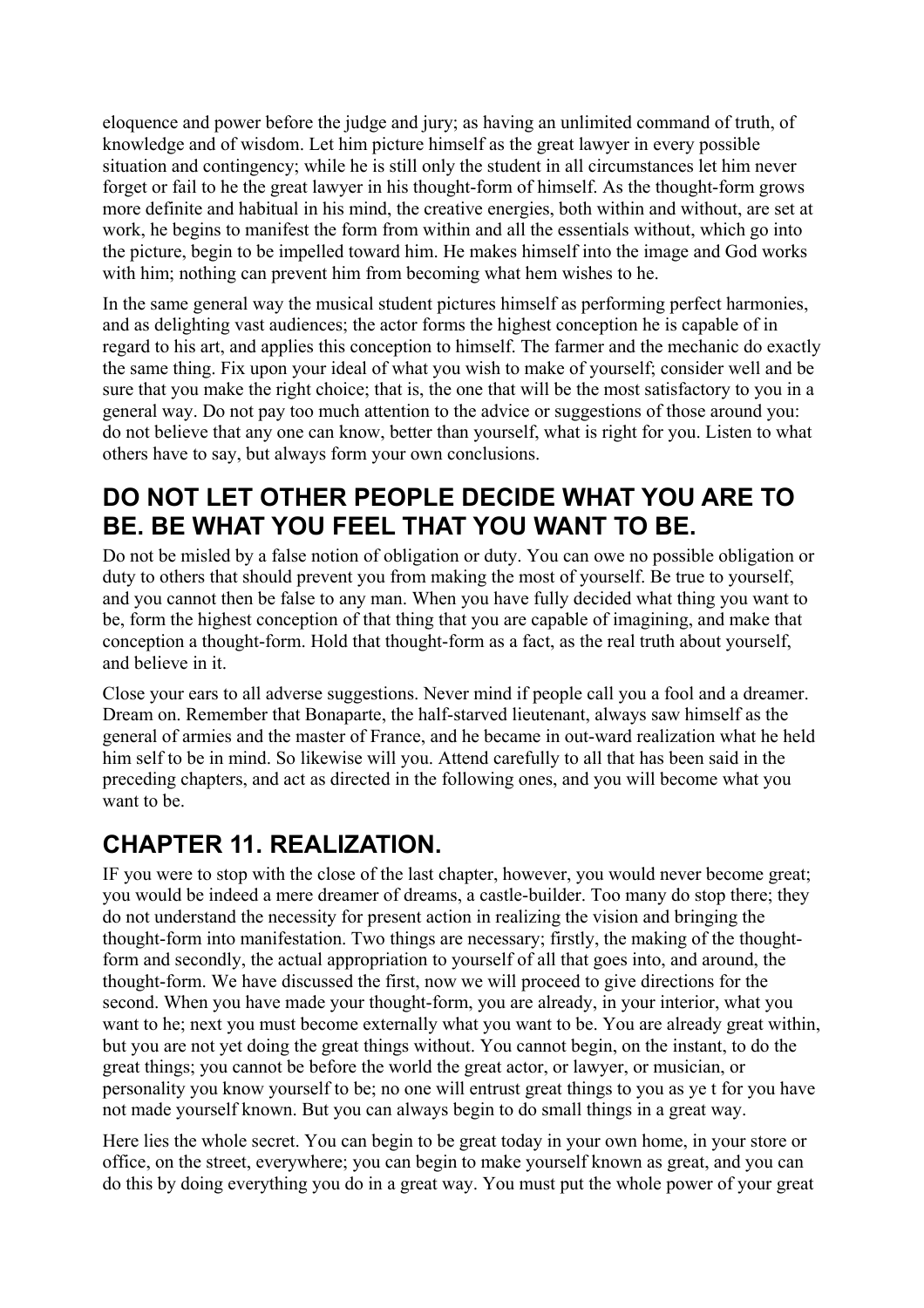soul in to every act, however small and commonplace, and so reveal to your family, your friends, and neighbors what you really are. Do not brag or boast of yourself; do not go about telling people what a great personage you are, simply live in a great way. No one will believe you if you tell him you are a great man, but no one can doubt your greatness if you show it in your actions. In your domestic circle be so just, so generous, so courteous, and kindly that your family, your wife, husband, children, brothers, and sisters shall know that you are a great and noble soul. In all your relations with men be great, just, generous, courteous, and kindly. The great are never otherwise. This is your attitude.

Next, and most important, you must have absolute faith in your own perceptions of truth. Never act in haste or hurry; be deliberate in everything; wait until you feel that you know the true way. And when you do feel that you know the true way, be guided by your own faith though the entire world shall disagree with you. If you do not believe what God tells you in little things, you will never draw upon his wisdom and knowledge in larger things. When you feel deeply that a certain act is the right act, do it and have perfect faith that the consequences will be good. When you are deeply impressed that a certain thing is true, no matter what the appearances to the contrary may be, accept that thing as true and act accordingly. The one way to develop a perception of truth in large things is to trust absolutely to your present perception of Truth in small things. Remember that you are seeking to develop this very power or faculty - the perception of truth; you are learning to read the thoughts of God. Nothing is great and nothing is small in the sight of Omnipotence; he holds the sun in its place, but he also notes a sparrow's fall, and numbers the hairs of your head.

God is as much interested in the little matters of everyday life as he is in the affairs of nations. You can perceive truth about family and neighborhood affairs as well as about matters of statecraft. And the way to begin is to have perfect faith in the truth in these small matters, as it is revealed to you from day to day. When you feel deeply impelled to take a course that seems contrary to all reason and worldly judgment, take that course. Listen to the suggestions and advice of others, but always do what you feel deeply in the within to be the true thing to do. Rely with absolute faith, at all times, on your own perception of truth; but be sure that you listen to God - that you do not act in haste, fear, or anxiety.

Rely upon your perception of truth in all the facts and circumstances of life. If you deeply feel that a certain man will be in a certain place on a certain day, go there with perfect faith to meet him; he will be there, no matter how unlikely it may seem. If you feel sure that certain people are making certain combinations, or doing certain things, act in the faith that they are doing those things. If you feel sure of the truth of any circumstance or happening, near or distant, past, present, or to come, trust in your perception. You may make occasion al mistakes at first because of your imperfect understanding of the within; but you will soon be guided almost invariably right. Soon your family and friends will begin to defer, more and more, to your judgment and to be guided by you. Soon your neighbors and townsmen will be coming to you for counsel and advice; soon you will be recognized as one who is great in small things, and you will be called upon more and more to take charge of larger things. All that is necessary is to be guided absolutely, in all things, by your inner light, your perception of truth. Obey your soul, have perfect faith in yourself. Never think of yourself with doubt or distrust, or as one who makes mistakes. "If I judge, my judgment is just, for I seek not honor from men, but from the Father only."

#### CHAPTER 12. HURRY AND HABIT.

NO doubt you have many problems, domestic, social, physical, and financial, which seem to you to be pressing for instant solution.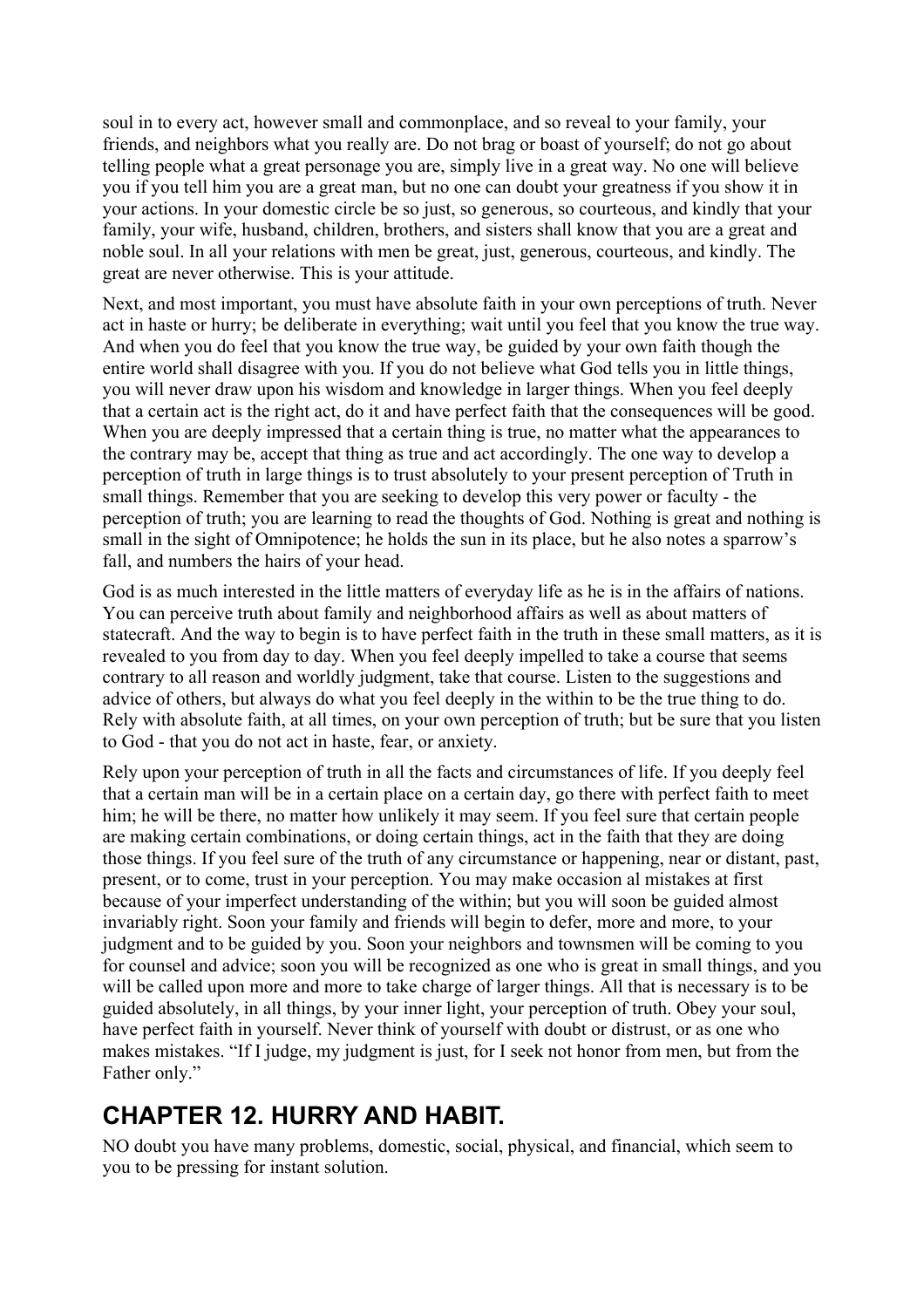You have debts that must be paid, or other obligations that must be met; you are unhappily or inharmoniously placed, and feel that something must be done at once. Do not get into a hurry and act from superficial impulses. You can trust God for the solution of all your personal riddles. There is no hurry. There is only God, and all is well with the world.

There is an invincible power in you, and the same power is in the things you want. It is bringing them to you and bringing you to them. This is a thought that you must grasp, and hold continuously that the same intelligence that is in you is in the things you desire. They are impelled toward you as strongly and decidedly as your desire impels you toward them. The tendency, therefore, of a steadily held thought must be to bring the things you desire to you and to group them around you. So long as you hold your thought and your faith right all must go well. Nothing can be wrong but your own personal attitude, and that will not be wrong if you trust and are not afraid. Hurry is a manifestation of fear; he who fears not has plenty of time. If you act with perfect faith in your own perceptions of truth, you will n ever be too late or too early; and nothing will go wrong. If things appear to be going wrong, do not get disturbed in mind; it is only in appearance. Nothing can go wrong in this world but yourself; and you can go wrong only by getting into the wrong mental attitude. Whenever you find yourself getting excited, worried, or into the mental attitude of hurry, sit down and think it over, play a game of some kind, or take a vacation. Go on a trip, and all will be right when you return. So surely as you find yourself in the mental attitude of haste, just so surely may you know that you are out of the mental attitude of greatness. Hurry and fear will instantly cut your connection with the universal mind; you will get no power, no wisdom, and no information until you are calm. And to fall into the attitude of hurry will check the action of the Principle of Power within you. Fear turns strength to weakness.

Remember that poise and power are inseparably associated.

The calm and balanced mind is the strong and great mind; the hurried and agitated mind is the weak one. Whenever you fall into the mental state of hurry you may know that you have lost the right viewpoint; you are beginning to look upon the world, or some part of it, as going wrong. At such times read Chapter Six of this book; consider the fact that this work is perfect, now, with all that it contains. Nothing is going wrong; nothing can be wrong; be poised, be calm, be cheerful; have faith in God.

Next as to habit, it is probable that your greatest difficulty will be to overcome your old habitual ways of thought, and to form new habits. The world is ruled by habit. Kings, tyrants, masters, and plutocrats hold their positions solely because the people have come to habitually accept them. Things are as they are only because people have formed the habit of accepting them as they are. When the people change their habitual thought about governmental, social, and industrial institutions, they will change the institutions.

#### Habit rules us all.

You have formed, perhaps, the habit of thinking of yourself as a common person, as one of a limited ability, or as being more or less of a failure. Whatever you habitually think yourself to be, that you are. You must form, now, a greater and better habit; you must form a conception of yourself as a being of limitless power, and habitually think that you are that being. It is the habitual, not the periodical thought that decides your destiny. It will avail you nothing to sit apart for a few moments several times a day to affirm that you are great, if during all the balance of the day, while you are about your regular vocation, you think of yourself as not great. No amount of praying or affirmation will make you great if you still habitually regard yourself as being small.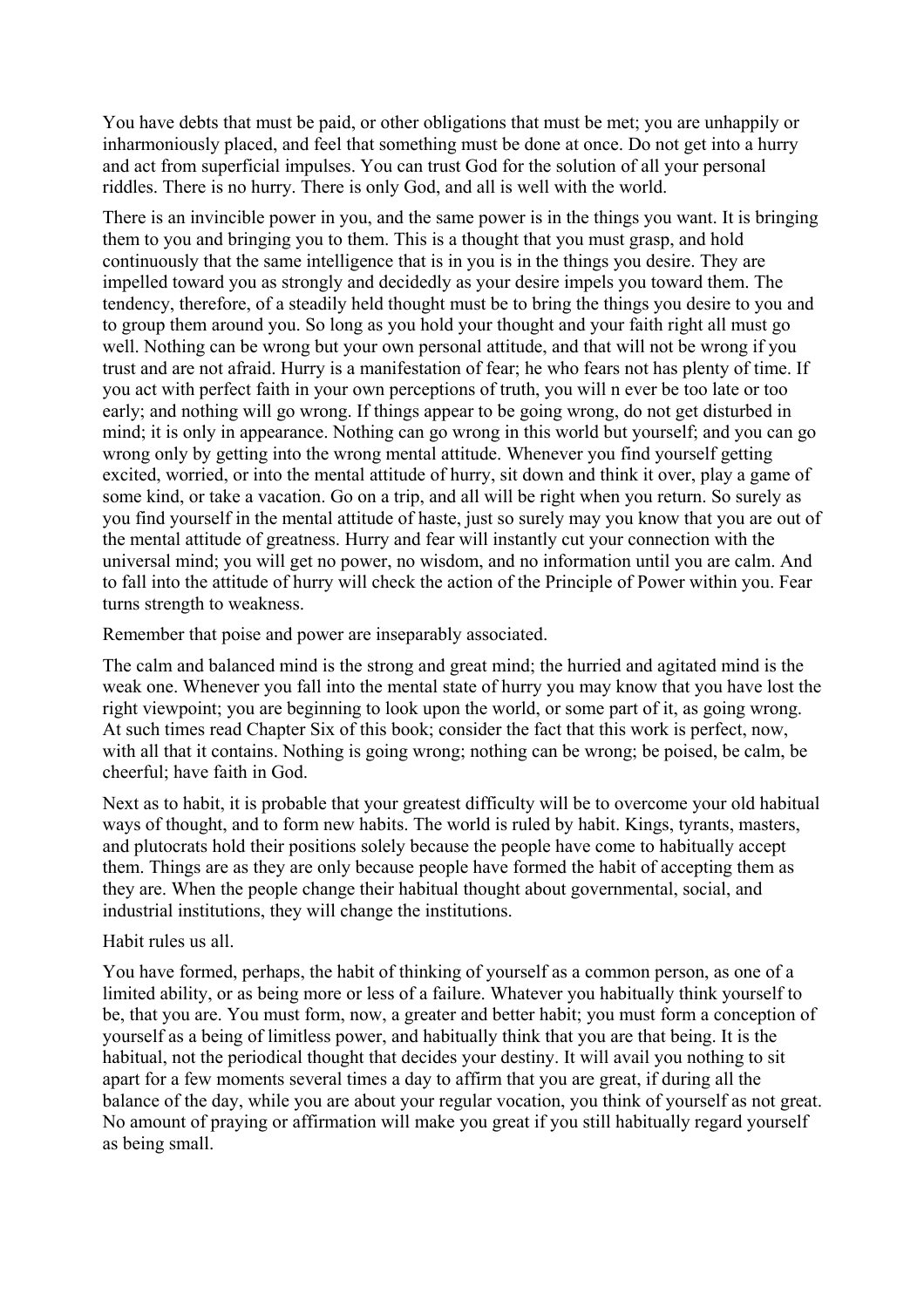The use of prayer and affirmation is to change your habit of thought. Any act, mental or physical, often repeated, becomes a habit. The purpose of mental exercises is to repeat certain thoughts over and over until the thinking of those thoughts becomes constant and habitual. The thoughts we continually repeat become convictions. What you must do is to repeat the new thought of yourself until it is the only way in which you think of yourself. Habitual thought, and not environment or circumstance, has made you what you are. Every person has some central idea or thought- form of himself, and by this id ea he classifies and arranges all his facts and external relationships. You are classifying your facts either according to the idea that you are a great and strong personality, or according to the idea that you are limited, common, or weak. If the latter is the case you must change your central idea.

Get a new mental picture of yourself. Do not try to become great by repeating mere strings of words or superficial formulas; but repeat over and over the THOUGHT of your own power and ability until you classify external facts, and decide your place everywhere by this idea. In another chapter will be found an illustrative mental exercise and further directions on this point.

#### CHAPTER 13. THOUGHT.

GREATNESS is only attained by the constant thinking of great thoughts. No man can become great in outward personality until he is great internally; and no man can be great internally until he THINKS. No amount of education, reading, or study can make you great without thought; but thought can make you great with very little study. There are altogether too many people who are trying to make something of themselves, by reading books without thinking; all such will fail. You are not mentally developed by what you read, but by what you think about what you read.

Thinking is the hardest and most exhausting of all labor; and hence many people shrink from it. God has so formed us that we are continuously impelled to thought; we must either think or engage in some activity to escape thought. The headlong, continuous chase for pleasure in which most people spend all their leisure time is only an effort to escape thought. If they are alone, or if they have nothing amusing to take their attention, as a novel to read or a show to see, they must think; and to escape from thinking they resort to novels, shows, and all the endless devices of the purveyors of amusement. Most people spend the greater part of their leisure time running away from thought, hence they are where they are. We never move forward until we begin to think.

Read less and think more. Read about great things and think about great questions and issues. We have at the present time few really great figures in the political life of our country; our politicians are a petty lot. There is no Lincoln, no Webster, no Clay, Calhoun, or Jackson. Why? Because our present statesmen deal only with sordid and petty issues - questions of dollars and cents, of expediency and party success, of material prosperity without regard to ethical right. Thinking along these lines does not call forth great souls. The statesmen of Lincoln's time and previous times dealt with questions of eternal truth, of human rights and justice. Men thought upon great themes; they thought great thoughts, and they became great men.

Thinking, not mere knowledge or information, makes personality. Thinking is growth; you cannot think without growing.

Every thought engenders another thought. Write one idea and others will follow until you have written a page. You cannot fathom your own mind; it has neither bottom nor boundaries. Your first thoughts may be crude; but as you go on thinking you will use more and more of yourself; you will quicken new brain cells into activity and you will develop new faculties. Heredity, environment, circumstances, all things must give way before you if you practice sustained and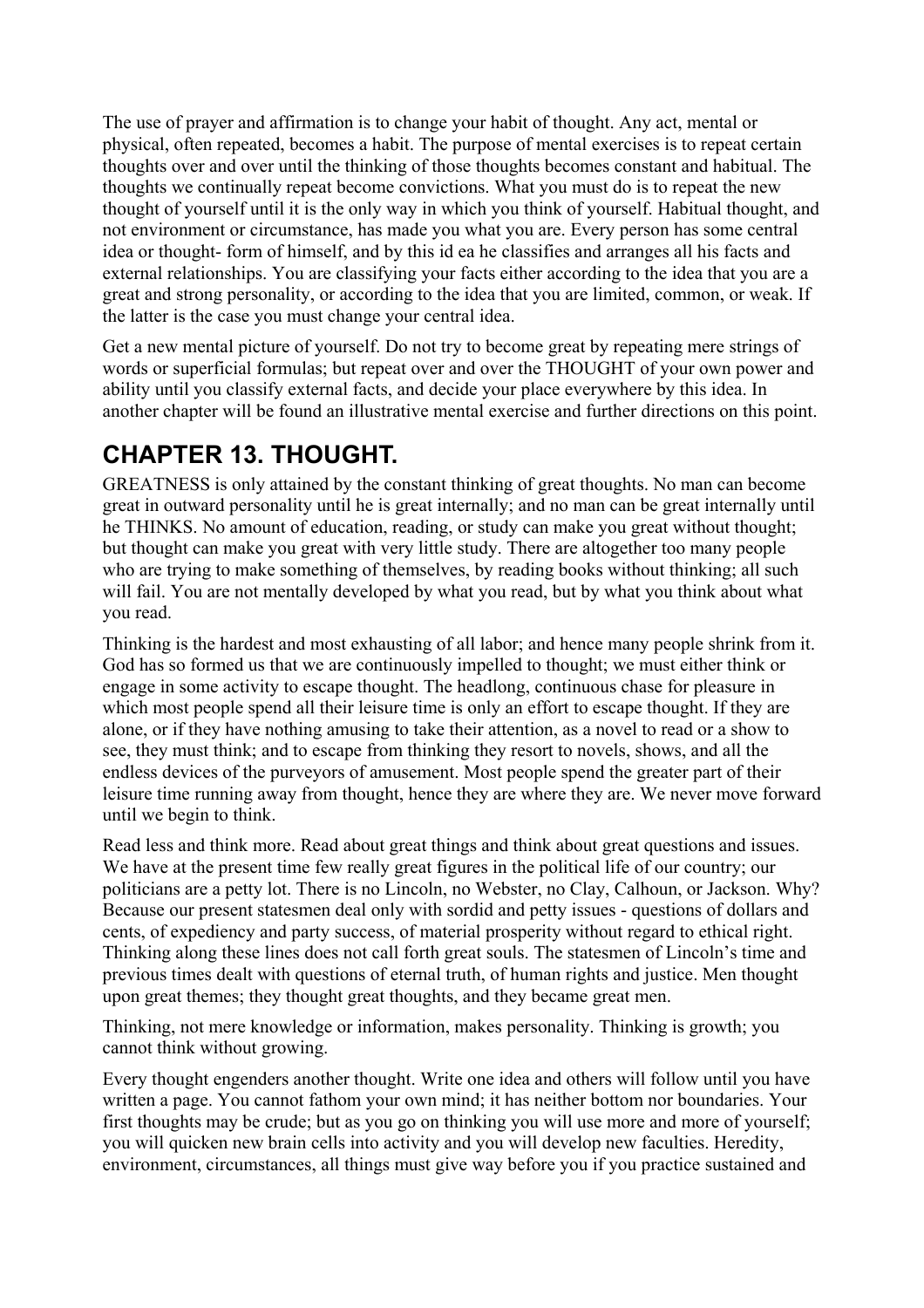continuous thought. But, on the other hand, if you neglect to think for yourself and only use other people's thought, you will never know what you are capable of; and you will end by being incapable of anything.

There can be no real greatness without original thought. All that a man does outwardly is the expression and completion of his inward thinking. No action is possible without thought, and no great action is possible until a great thought has preceded it. Action is the second form of thought, and personality is the materialization of thought. Environment is the result of thought; things group themselves or arrange themselves around you according to your thought. There is, as Emerson says, some central idea or conception of yourself by which all the facts of your life are arranged and classified. Change this central idea and you change the arrangement or classification of all the facts and circumstances of your life. You are what you are because you thin k as you do; you are where you are because you think as you do.

You see then the immense importance of thinking about the great essentials set forth in the preceding chapters. You must not accept them in any superficial way; you must think about them until they are a part of your central idea. Go back to the matter of the point of view and consider, in all its bearings, the tremendous thought that you live in a perfect world among perfect people, and that nothing can possibly be wrong with you but your own personal attitude. Think about all this until you fully realize all that it means to you. Consider that this is God's world and that it is the best of all possible worlds; that he has brought it thus far toward completion by the processes of organic, social, and industrial evolution, and that it is going on to greater completeness and harmony. Consider that there is one great, perfect, intelligent Principle of Life and Power, causing all the changing phenomena of the cosmos. Think about all this until you see that it is true, and until you comprehend how you should live and act as a citizen of such a perfect whole.

Next, think of the wonderful truth that this great Intelligence is in you; it is your own intelligence. It is an Inner Light impelling you toward the right thing and the best thing, the greatest act, and the highest happiness. It is a Principle of Power in you, giving you all the ability and genius there is. It will infallibly guide you to the best if you will submit to it and walk in the light. Consider what is meant by your consecration of yourself when you say: "I will obey my soul." This is a sentence of tremendous meaning; it must revolutionize the attitude and behavior of the average person. Then think of your identification with this Great Supreme; that all its knowledge is yours, and all its wisdom is yours, for the asking. You are a god if you think like a god. If you think like a god you cannot fail to act like a god. Divine thoughts will surely externalize themselves in a divine life. Thoughts of power will end in a life of power. Great thoughts will manifest in a great personality.

Think well of all this, and then you are ready to act.

#### CHAPTER 14. ACTION AT HOME.

DO not merely think that you are going to become great; think that you are great now. Do not think that you will begin to act in a great way at some future time; begin now. Do not think that you will act in a great way when you reach a different environment; act in a great way where you are now. Do not think that you will begin to act in a great way when you begin to deal with great things; begin to deal in a great way with small things. Do not think that you will begin to be great when you get among more intelligent people, or among people who understand you better; begin now to deal in a great way with the people around you.

If you are not in an environment where there is scope for your best powers and talents you can move in due time; but meanwhile you can be great where you are. Lincoln was as great when he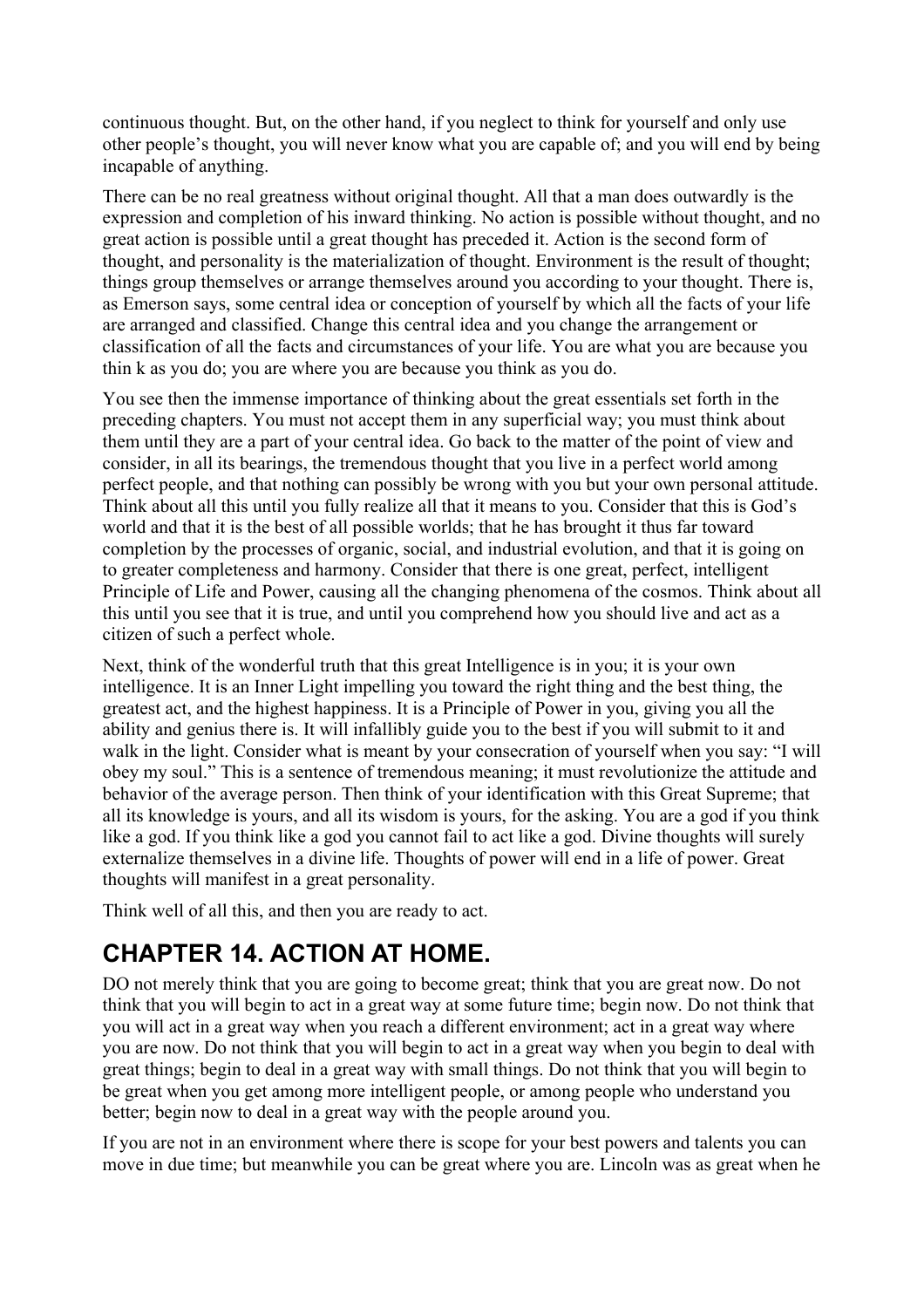was a backwoods lawyer as when he was President; as a backwoods lawyer he did common things in a great way, and that made him

President. Had he waited until he reached Washington to begin to be great, he would have remained unknown. You are not made great by the location in which you happen to be nor by the things with which you may surround your self. You are not made great by what you receive from others, and you can never manifest greatness so long as you depend on others. You will manifest greatness only when you begin to stand alone. Dismiss all thought of reliance on externals, whether things, books, or people. As Emerson said, "Shakespeare will never be made by the study of Shakespeare." Shakespeare will be made by the thinking of Shakespearean thoughts.

Never mind how the people around you, including those of your own household, may treat you. That has nothing at all to do with your being great; that is, it cannot hinder you from being great. People may neglect you and be unthankful and unkind in their attitude toward you; does that prevent you from being great in your manner and attitude toward them? "Your Father," said Jesus, "is kind to the unthankful and the evil." Would God be great if he should go away and sulk because people were unthankful and did not appreciate him? Treat the unthankful and the evil in a great and perfectly kind way, just as God does. Do not talk about your greatness; you are really, in essential nature, no greater than those around you. You may have entered upon a way of living and thinking which they have not yet found, but they are perfect on their own plane of thought and action. You are entitled to no special honor or consideration for your greatness.

You are a god, but you are among gods. You will fall into the boastful attitude if you see other people's shortcomings and failures and compare them with your own virtues and successes; and if you fall into the boastful attitude of mind, you will cease to be great, and become small. Think of yourself as a perfect being among perfect beings, and meet every person as an equal, not as either superior or an inferior. Give your self no airs; great people never do.

Ask no honors and seek for no recognition, honors and recognition will come fast enough if you are entitled to them.

Begin at home. It is a great person who can always be poised, assured, calm, and perfectly kind and considerate at home. If your manner and attitude in your own family are always the best you can think, you will soon become the one on whom all the others will rely. You will be a tower of strength and a support in time of trouble. You will be loved and appreciated. At the same time do not make the mistake of throwing your self away in the service of others. The great person respects himself; he serves and helps, but he is never slavishly servile. You cannot help your family by being a slave to them, or by doing for them those things that by right they should do for themselves. You do a person an injury when you wait on him too much. The selfish and exacting are a great deal better off if their exactions are denied. The ideal world is not one where there are a lot of people being waited on by other people; it is a world where everybody waits on himself. Meet all demands, selfish and otherwise, with perfect kindness and consideration; but do not allow yourself to be made a slave to the whims, caprices, exactions, or slavish desires of any member of your family. To do so is not great, and it works an injury to the other party.

Do not become uneasy over the failures or mistakes of any member of your family, and feel that you must interfere. Do not be disturbed if others seem to be going wrong, and feel that you must step in and set them right. Remember that every person is perfect on his own plane; you cannot improve on the work of God. Do not meddle with the personal habits and practices of others, though they are your nearest and dearest; these things are none of your business. Nothing can be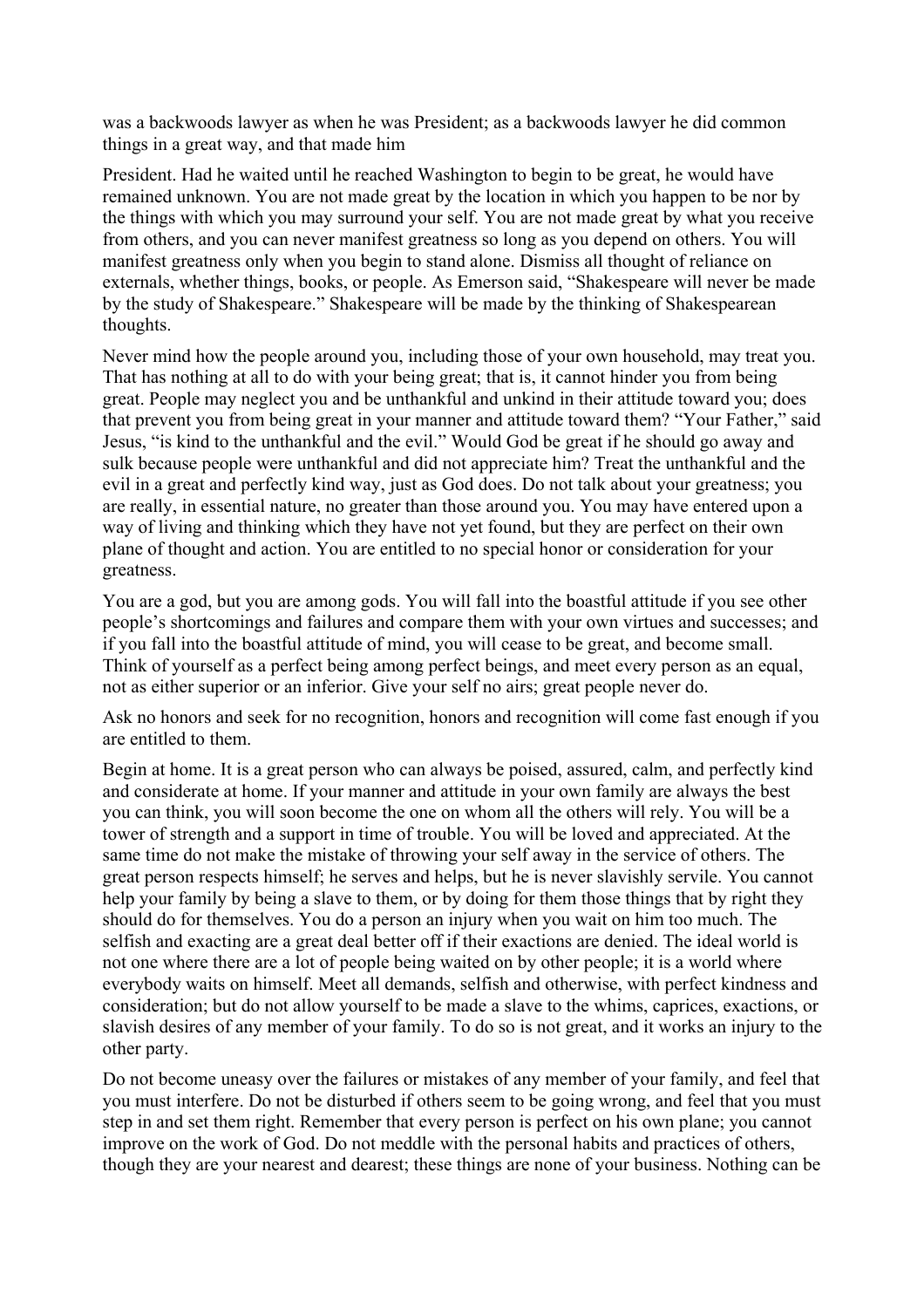wrong but your own personal attitude; make that right and you will know that all else is right. You are a truly great soul when you can live with those who do things that you do not do, and yet refrain from either criticism or interference.

Do the things that are right for you to do, and believe that every member of your family is doing the things that are right for him.

Nothing is wrong with anybody or anything, behold, it is all very good. Do not be enslaved by any one else, but be just as careful that you do not enslave any one else to your own notions of what is right. Think, and think deeply and continuously; be perfect in your kindness and consideration; let your attitude be that of a god among gods, and not that of a god among inferior beings. This is the way to be great in your own home.

#### CHAPTER 15. ACTION ABROAD.

THE rules that apply to your action at home must apply to your action everywhere. Never forget for an instant that this is a perfect world, and that you are a god among gods. You are as great as the greatest, but all are your equals.

Rely absolutely on your perception of truth. Trust to the inner light rather than to reason, but be sure that your perception comes from the inner light; act in poise and calmness; be still and attend on God. Your identification of yourself with the All-Mind will give you all the knowledge you need for guidance in any contingency that may arise in your own life or in the lives of others. It is only necessary that you should be supremely calm, and rely upon the eternal wisdom that is within you. If you act in poise and faith, your judgment will always be right, and you will always know exactly what to do. Do not hurry or worry; remember Lincoln in the dark days of the war. James Freeman Clarke relates that after the battle of Fredericksburg, Lincoln alone furnished a supply of faith and hope for the nation. Hundreds of leading men, from all parts of the country, went sadly into his room and came out cheerful and hopeful. They had stood face to face with the Highest, and had seen God in this lank, ungainly, patient man, although they knew it not.

Have perfect faith in yourself and in your own ability to cope with any combination of circumstances that may arise. Do not be disturbed if you are alone; if you need friends they will be brought to you at the right time. Do not be disturbed if you feel that you are ignorant, the information that you need will be furnished you when it is time for you to have it. That which is in you impelling you forward is in the things and people you need, impelling them toward you. If there is a particular man you need to know, he will be introduced to you; if there is a particular book you need to read it will be placed in your hands at the right time. All the knowledge you need is coming to you from both external and internal sources. Your information and your talents will always be equal to the requirements of the occasion. Remember that Jesus told his disciples not to worry as to what they should say when brought before the judges; he knew that the power in them would be sufficient for the needs of the h our. As soon as you awaken and begin to use your faculties in a great way you will apply power to the development of your brain; new cells will be created and dormant cells quickened into activity, and your brain will be qualified as a perfect instrument for your mind.

Do not try to do great things until you are ready to go about them in a great way. If you undertake to deal with great matters in a small way- that is, from a low viewpoint or with incomplete consecration and wavering faith and courage-you will fail. Do not be in a hurry to get to the great things. Doing great things will not make you great, but becoming great will certainly lead you to the doing of great things. Begin to be great where you are and in the things you do every day. Do not be in haste to be found out or recognized as a great personality. Do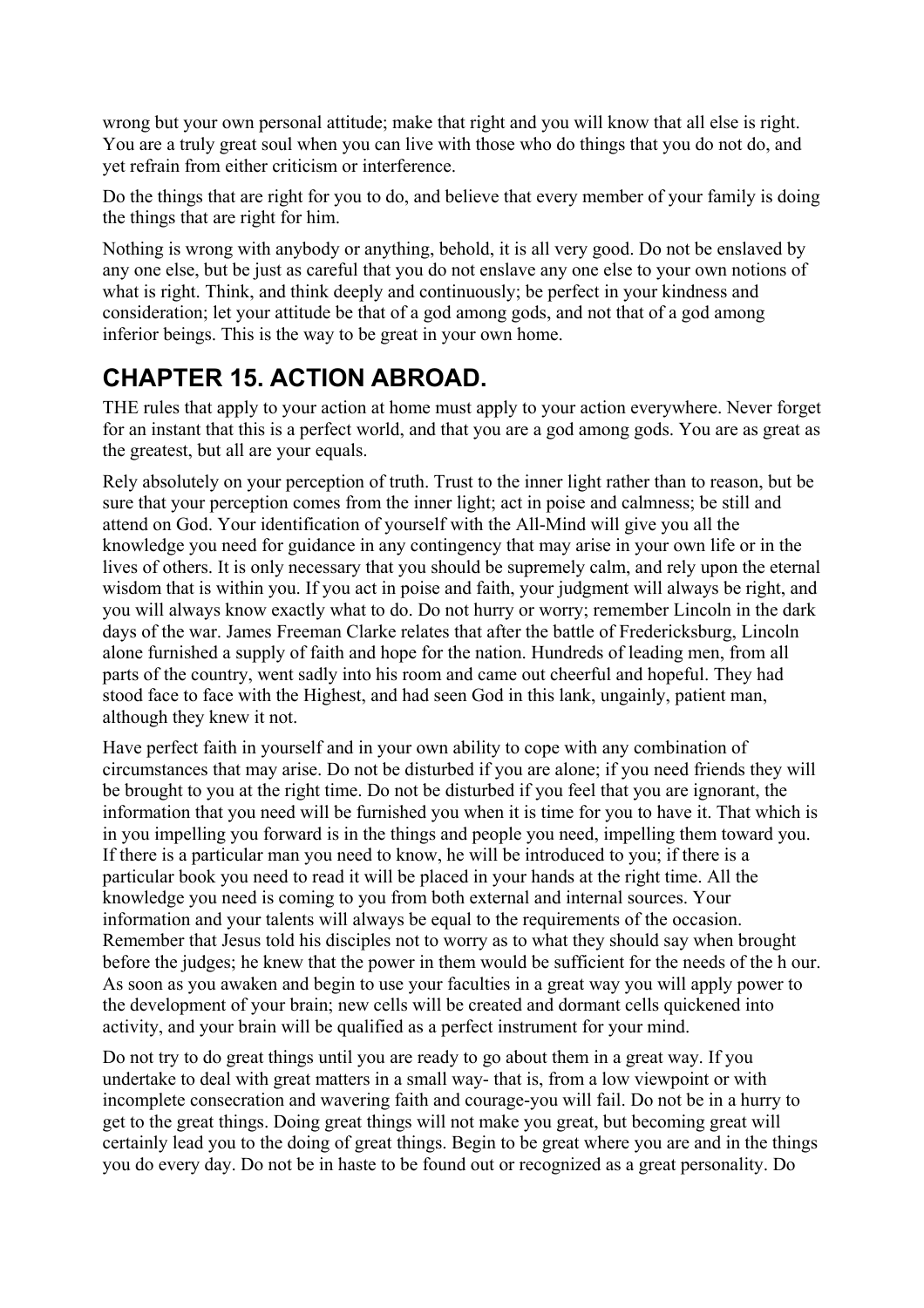not be disappointed if men do not nominate you for office within a month after you begin to practice what you read in this book. Great people never seek for recognition or applause; they are not great because they want to be paid for being so. Greatness is re ward enough for itself; the joy of being something and of knowing that you are advancing is the greatest of all joys possible to man.

If you begin in your own family, as described in the preceding chapter, and then assume the same mental attitude with your neighbors, friends, and those you meet in business, you will soon find that people are beginning to depend on you. Your advice will be sought, and a constantly increasing number of people will look to you for strength and inspiration, and rely upon your judgment.

Here, as in the home, you must avoid meddling with other people's affairs. Help all who come to you, but do not go about officiously endeavoring to set other people right. Mind your own business. It is no part of your mission in life to correct people's morals, habits, or practices. Lead a great life, doing all things with a great spirit and in a great way; give to him that asks of you as freely as you have received, but do not force your help or your opinions upon any man. If your neighbor wishes to smoke or drink, it is his business; it is none of yours until he consults you about it. If you lead a great life and do no preaching, you will save a thousand times as many souls as one who leads a small life and preaches continuously.

If you hold the right viewpoint of the world, others will find it out and be impressed by it through your daily conversation and practice. Do not try to convert others to your point of view, except by holding it and living accordingly. If your consecration is perfect you do not need to tell any one; it will speedily become apparent to all that you are guided by a higher principle than the average man or woman. If your identification with God is complete, you do not need to explain the fact to others; it will become self-evident. To become known as a great personality, you have nothing to do but to live. Do not imagine that you must go charging about the world like Don Quixote, tilting at windmills, and overturning things in general, in order to demonstrate that you are somebody. Do not go hunting for big things to do. Live a great life where you are, and in the daily work you have to do, and greater works will surely find you out. Big things will come to you, asking to be done.

Be so impressed with the value of a man that you treat even a beggar or the tramp with the most distinguished consideration. All is God. Every man and woman is perfect. Let your manner be that of a god addressing other gods. Do not save all your consideration for the poor; the millionaire is as good as the tramp. This is a perfectly good world, and there is not a person or thing in it but is exactly right; be sure that you keep this in mind in dealing with things and men.

Form your mental vision of yourself with care. Make the thought-form of yourself as you wish to be, and hold this with the faith that it is being realized, and with the purpose to realize it completely. Do every common act as a god should do it; speak every word as a god should speak it; meet men and women of both low and high estate as a god meets other divine beings. Begin thus and continue thus, and your unfolding in ability and power will be great and rapid.

## CHAPTER 16. SOME FURTHER EXPLANATIONS.

WE go back here to the matter of the point of view, for, besides being vitally important, it is the one that is likely to give the student the most trouble. We have been trained, partly by mistaken religious teachers, to look upon the world as being like a wrecked ship, storm-driven upon a rock y coast; utter destruction is inevitable at the end, and the most that can be done is to rescue, perhaps, a few of the crew. This view teaches us to consider the world as essentially bad and growing worse; and to believe that existing discords and inharmoniousness must continue and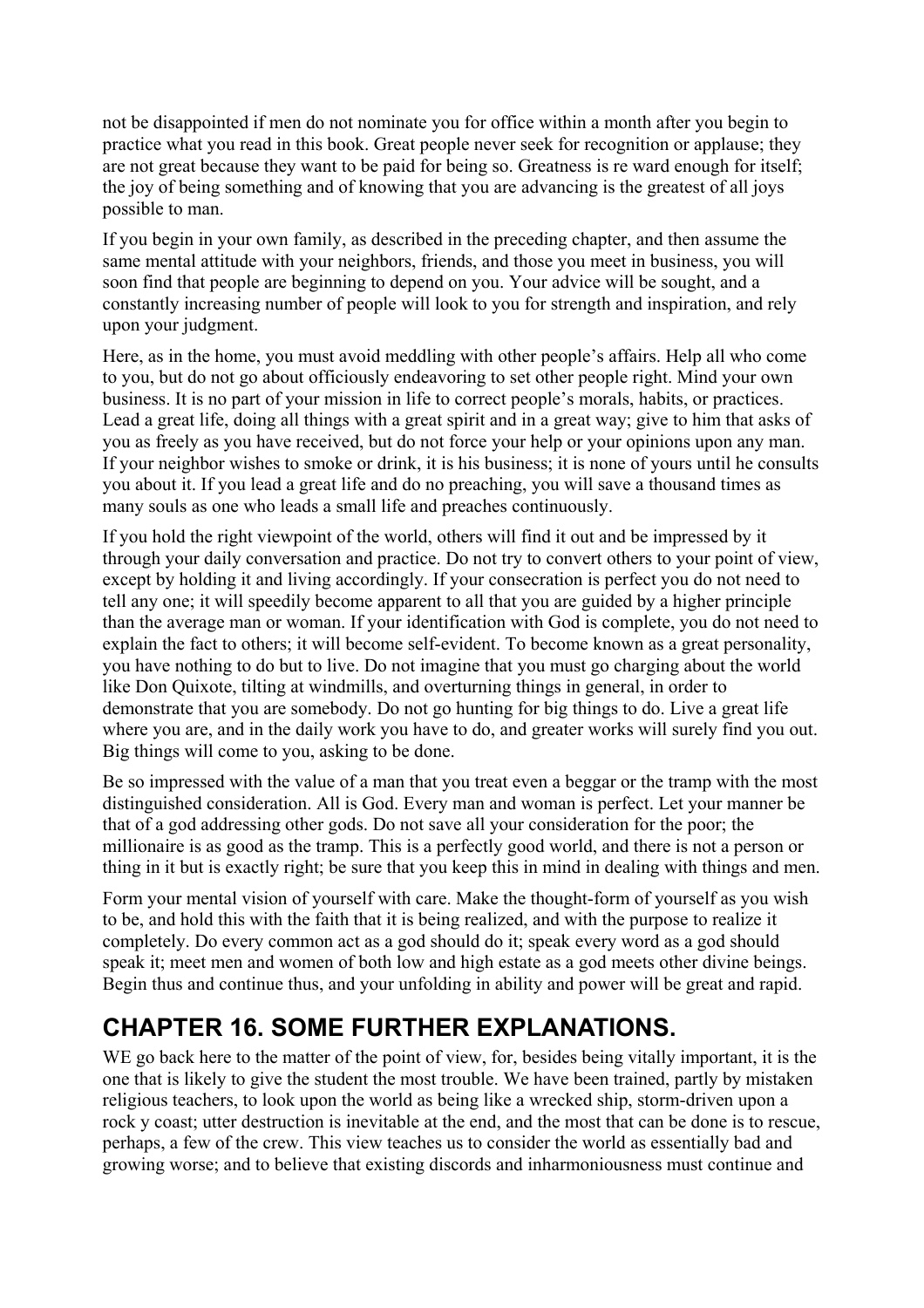intensify until the end. It robs us of hope for society, government, and humanity, and gives us a decreasing outlook and contracting mind.

This is all wrong. The world is not wrecked. It is like a magnificent steamer with the engines in place and the machinery in perfect order. The bunkers are full of coal, and the ship is amply provisioned for the cruise; there is no lack of any good thing. Every provision Omniscience could devise has been made for the safety, comfort, and happiness of the crew; the steamer is out on the high seas tacking hither and thither because no one has yet learned the right course to steer. We are learning to steer, and in due time will come grandly into the harbor of perfect harmony.

The world is good, and growing better. Existing discords and inharmoniousness are but the pitching of the ship incidental to our own imperfect steering; they will all be removed in due time. This view gives us an increasing outlook and an expanding mind; it enables us to think largely of society and of ourselves, and to do things in a great way.

Furthermore, we see that nothing can be wrong with such a world or with any part of it, including our own affairs. If it is all moving on toward completion, then it is not going wrong; and as our own personal affairs are a part of the whole, they are not going wrong. You and all that you are concerned with are moving on toward completeness. Nothing can check this forward movement but yourself; and you can only check it by assuming a mental attitude that is at cross-purposes with the mind of God. You have nothing to keep right but yourself; if you keep yourself right, nothing can possibly go wrong with you, and you can have nothing to fear. No business or other disaster can come upon you if your personal attitude is right, for you are a part of that which is increasing and advancing, and you must increase and advance with it.

Moreover your thought-form will be mostly shaped according to your viewpoint of the cosmos. If you see the world as a lost and ruined thing you will see yourself as a part of it, and as partaking of its sins and weaknesses. If your outlook for the world as a whole is hopeless, your outlook for yourself cannot be hopeful. If you see the world as declining toward its end, you cannot see yourself as advancing. Unless you think well of all the works of God you cannot really think well of yourself, and unless you think well of yourself you can never become great.

I repeat that your place in life, including your material environment, is determined by the thought-form you habitually hold of yourself. When you make a thought-form of yourself you can hardly fail to form in your mind a corresponding environment. If you think of yourself as an incapable, inefficient person, you will think of yourself with poor or cheap surroundings. Unless you think well of yourself you will be sure to picture yourself in a more or less poverty stricken environment. These thoughts, habitually held, become invisible forms in the surrounding mindstuff, and are with you continually. In due time, by the regular action of the eternal creative energy, the invisible thought-forms are produced in material stuff, and you are surrounded by your own thoughts made into material things.

See nature as a great living and advancing presence, and see human society in exactly the same way. It is all one, coming from one source, and it is all good. You yourself are made of the same stuff as God. All the constituents of God are parts of you; every power that God has is a constituent of man. You can move forward as you see God doing. You have within yourself the source of every power.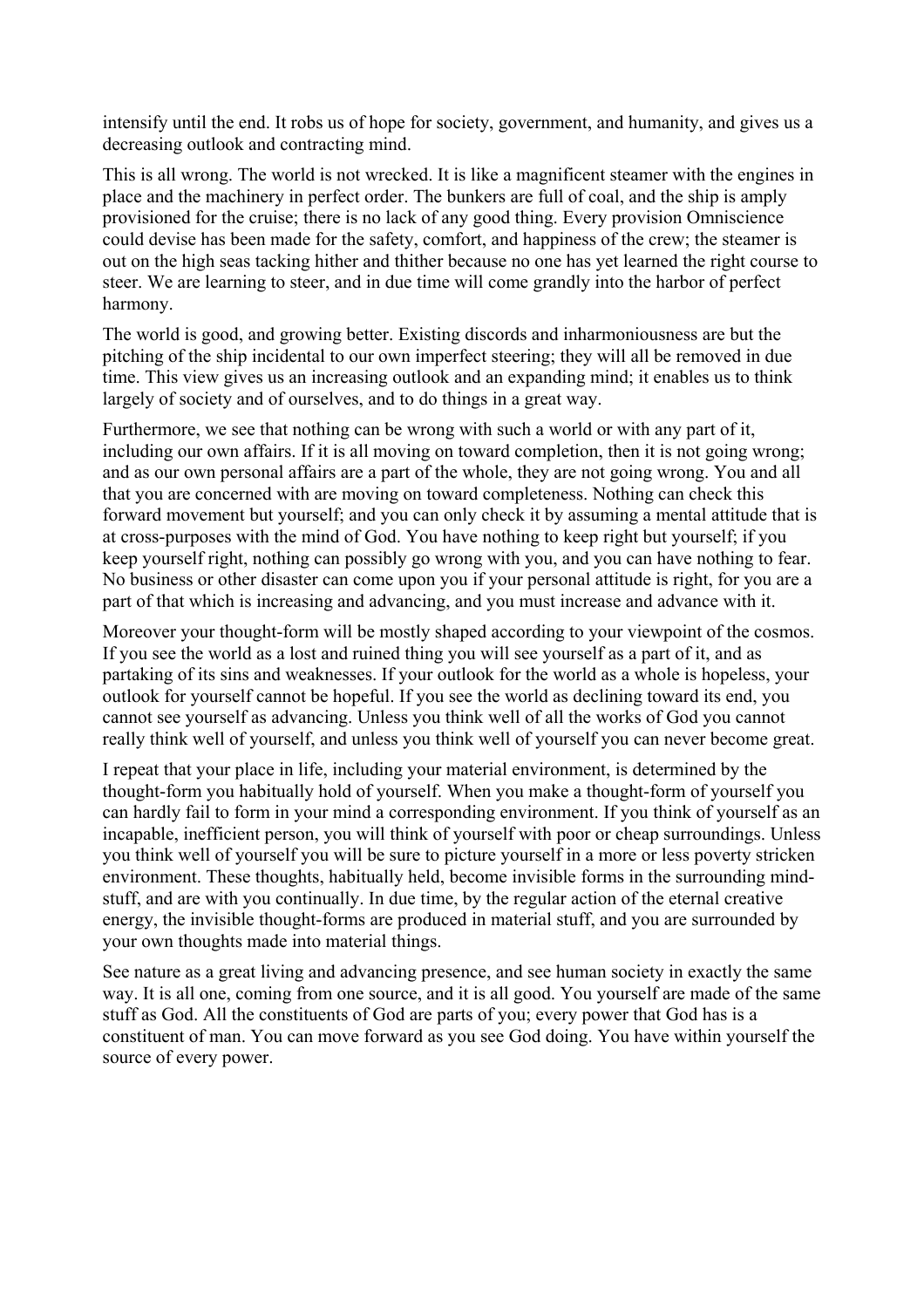#### CHAPTER 17. MORE ABOUT THOUGHT.

GIVE place here to some further consideration of thought. You will never become great until your own thoughts make you great, and therefore it is of the first importance that you should THINK.

You will never do great things in the external world until you think great things in the internal world; and you will never think great things until you think about truth; about the verities. To think great things you must be absolutely sincere; and to be sincere you must know that your intentions are right. Insincere or false thinking is never great, however logical and brilliant it may be.

The first and most important step is to seek the truth about human relations, to know what you ought to be to other men, and what they ought to be to you. This brings you back to the search for a right viewpoint. You should study organic and social evolution.

Read Darwin and Walter Thomas Mills, and when you read, THINK; think the whole matter over until you see the world of things and men in the right way. THINK about what God is doing until you can SEE what he is doing.

Your next step is to think yourself into the right personal attitude. Your viewpoint tells you what the right attitude is, and obedience to the soul puts you into it. It is only by making a complete consecration of yourself to the highest that is within you that you can attain to sincere thinking. So long as you know you are selfish in your aims, or dishonest or crooked in any way in your intentions or practices, your thinking will be false and your thoughts will have no power. TH INK about the way you are doing things; about all your intentions, purposes, and practices, until you know that they are right.

The fact of his own complete unity with God is one that no person can grasp without deep and sustained thinking. Any one can accept the proposition in a superficial way, but to feel and realize a vital comprehension of it is another matter. It is easy to think of going outside of yourself to meet God, but it is not so easy to think of going inside yourself to meet God. But God is there, and in the holy of holies of your own soul you may meet him face to face. It is a tremendous thing; this fact that all you need is already within you; that you do not have to consider how to get the power to do what you want to do or to make yourself what you want to be.

You have only to consider how to use the power you have in the right way. And there is nothing to do but to begin. Use your perception of truth; you can see so me truth today; live fully up to that and you will see more truth tomorrow.

To rid yourself of the old false ideas you will have to think a great deal about the value of menthe greatness and worth of a human soul. You must cease from looking at human mistakes and look at successes; cease from seeing faults and see virtues. You can no longer look upon men and women as lost and ruined beings that are descending into hell; you must come to regard them as shining souls who are ascending toward heaven. It will require some exercise of will power to do this, but this is the legitimate use of the will-to decide what you will thin k about and how you will think.

The function of the will is to direct thought. Think about the good side of men; the lovely, attractive part, and exert your will in refusing to think of anything else in connection with them.

I know of no one who has attained to so much on this one point as Eugene V. Debs, twice the Socialist candidate for president of the United States. Mr. Debs reverences humanity. No appeal for help is ever made to him in vain. No one receives from him an unkind or censorious word. You cannot come into his presence without being made sensible of his deep and kindly personal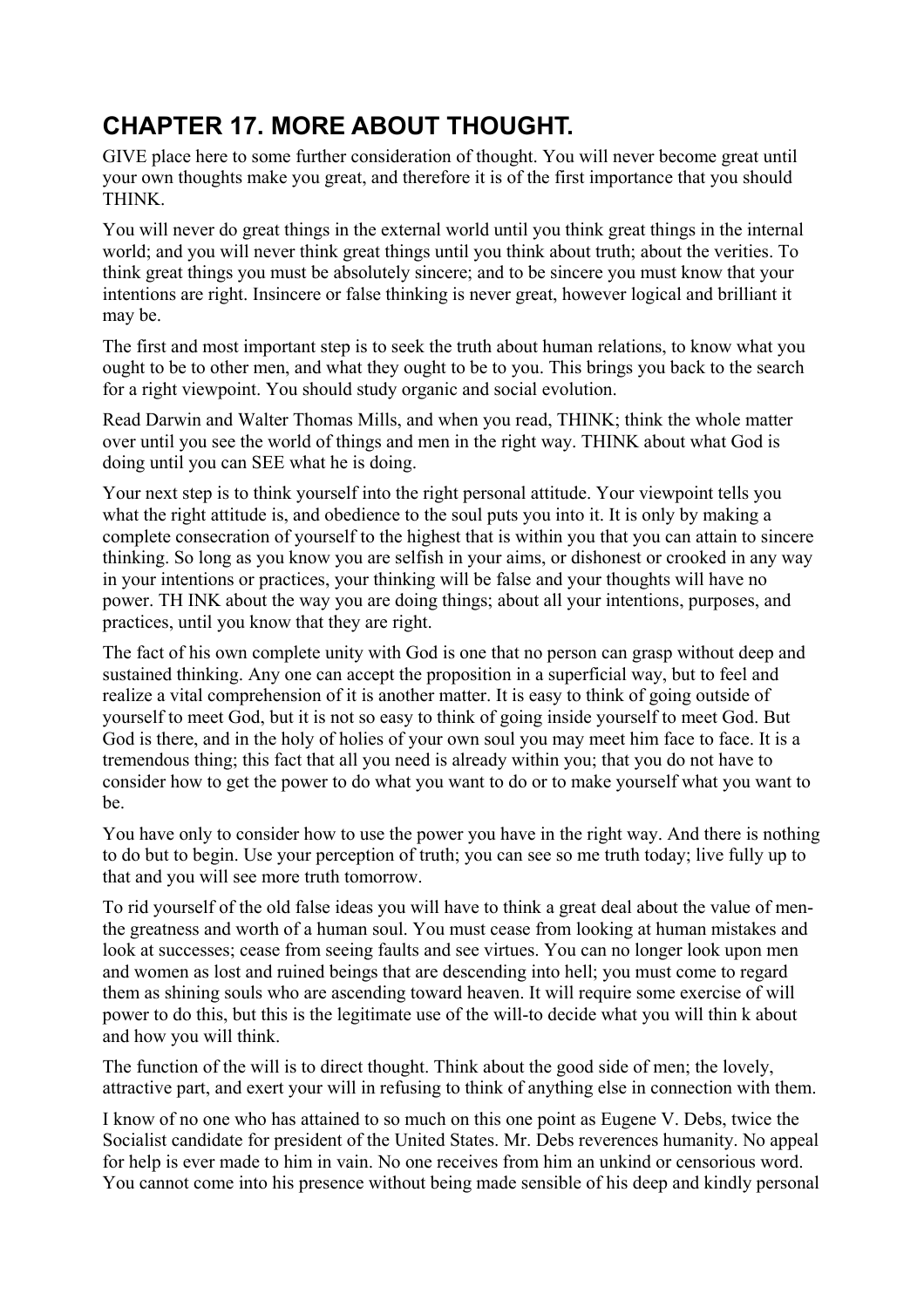interest in you. Every person, be he millionaire, grimy workingman, or toil worn woman, receives the radiant warmth of a brotherly affection that is sincere and true. No ragged child speaks to him on the street without receiving instant and tender recognition. Debs loves men. This has made him the leading figure in a great movement, the beloved hero of a million hearts, and will give him a deathless name. It is a great thing to love men so and it is only achieved by thought. No thing can make you great but thought.

"We may divide thinkers into those who think for themselves and those who think through others. The latter are the rule and the former the exception. The first are original thinkers in a double sense, and egotists in the noblest meaning of the word." -Sehopenhauer.

"The key to every man is his thought. Sturdy and defiant though he look he has a helm which he obeys, which is the idea after which all his facts are classified. He can only be reformed by showing him a new idea which commands his own." -Emerson.

"All truly wise thoughts have been thought already thousands of times; but to make them really ours we must think them over again honestly till they take root in our personal expression." - Goethe.

"All that a man is outwardly is but the expression and completion of his inward thought. To work effectively he must think clearly. To act nobly he must think nobly." -Channing.

"Great men are they who see that spirituality is stronger than any material force; that thoughts rule the world." -Emerson.

"Some people study all their lives, and at their death they have learned everything except to think." -Domergue.

"It is the habitual thought that frames itself into our life. It affects us even more than our intimate social relations do. Our confidential friends have not so much to do in shaping our lives as the thoughts have which we harbor?' -J. W. Teal.

"When God lets loose a great thinker on this planet, then all things are at risk. There is not a piece of science but its flank may be turned tomorrow; nor any literary reputation or the socalled eternal names of fame that may not be refused and condemned." -Emerson.

Think! Think!! THINK!!!

#### CHAPTER 18. JESUS' IDEA OF GREATNESS.

IN the twenty-third chapter of Matthew Jesus makes a very plain distinction between true and false greatness; and also points out the one great danger to all who wish to become great; the most insidious of temptations which all must avoid and fight unceasingly who desire to really climb in the world. Speaking to the multitude and to his disciples he bids them be ware of adopting the principle of the Pharisees. He points out that while the Pharisees are just and righteous men, honorable judges, true lawgivers and upright in their dealings with men, they "love the uppermost seats at feasts and greetings in the market place, and to be called Master, Master"; and in comparison with this principle, he says: "He that will be great among you let him serve."

The average person's idea of a great man, rather than of one who serves, is of one who succeeds in getting himself served. He gets himself in a position to command men; to exercise power over them, making them obey his will. The exercise of dominion over other people, to most persons, is a great thing. Nothing seems to be sweeter to the selfish soul than this. You will always find every selfish and undeveloped person trying to domineer over others, to exercise control over other men. Savage men were no sooner placed upon the earth than they began to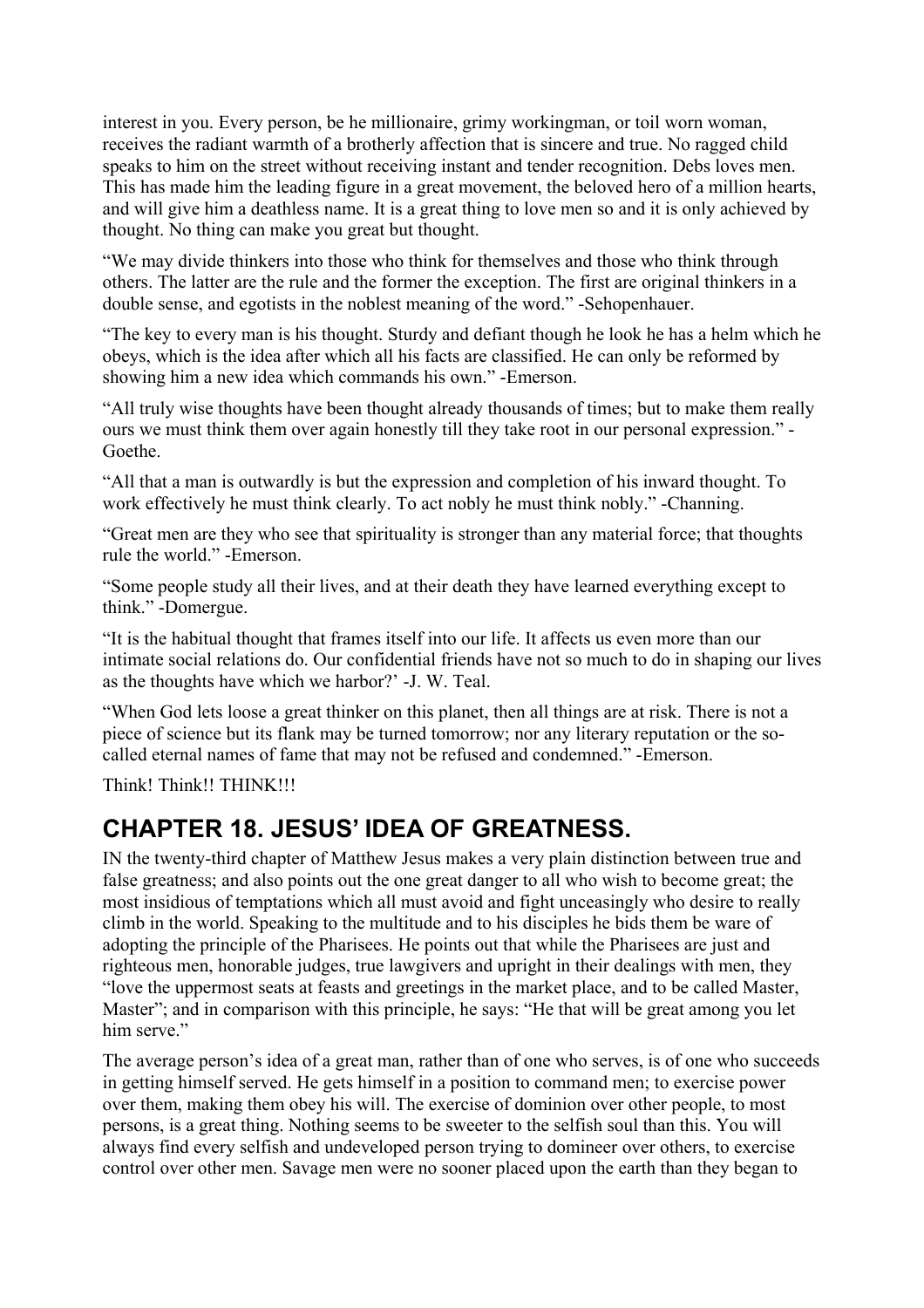enslave one another. For ages the struggle in war, diplomacy, politics, and government has been aimed at the securing of control over other men. Kings and princes have drenched the soil of the earth in blood and tears in the effort to extend their dominions and their power to rule more people.

The struggle of the business world today is the same as that on the battlefields of Europe a century ago so far as the ruling principle is concerned. Robert 0. Ingersoll could not understand why men like Rockefeller and Carnegie seek for more money and make themselves slaves to the business struggle when they already have more than they can possibly use. He thought it a kind of madness and illustrated it as follows: "Suppose a man had fifty thousand pairs of pants, seventy-five thousand vests, one hundred thousand coats, and one hundred and fifty thousand neckties, what would you think of him if he arose in the morning before light and worked until after it was dark every day, rain or shine, in all kinds of weather, merely to get another necktie?"

But it is not a good simile. The possession of neckties gives a man no power over other men, while the possession of dollars does. Rockefeller, Carnegie, and their kind are not after dollars but power. It is the principle of the Pharisee; it is the struggle for the high place. It develops able men, cunning men, resourceful men, but not great men.

I want you to contrast these two ideas of greatness sharply in your minds. "He that will be great among you let him serve." Let me stand before the average American audience and ask the name of the greatest American and the majority will think of Abraham Lincoln; and is this not because in Lincoln above all the other men who have served us in public life we recognize the spirit of service? Not servility, but service. Lincoln was a great man because he knew how to be a great servant. Napoleon, able, cold, selfish, seeking the high places, was a brilliant man. Lincoln was great; Napoleon was not. The very moment you begin to advance and are recognized as one who is doing things in a great way you will find yourself in danger. The temptation to patronize, advise, or take upon yourself the direction of other people's affairs is sometimes almost irresistible. Avoid, however, the opposite danger of falling into servility, or of completely throwing yourself away in the service of others. To do this has been the ideal of a great many people. The completely self-sacrificing life has been thought to be the Christ-like life, because, as I think, of a complete misconception of the character and teachings of Jesus. I have explained this misconception in a little book that I hope you may all sometime read, "A New Christ". Thousands of people imitating Jesus, as they suppose, have belittled themselves and given up all else to go about doing good; practicing an altruism that is really as morbid and as far from great as the rankest selfishness. The finer instincts which respond to the cry of trouble or distress are not by any means all of you; they are not necessarily the best part of you. There are other things you must do besides helping the unfortunate, although it is true that a large part of the life and activities of every great person must be given to helping other people. As you begin to advance they will come to you. Do not turn them away. But do not make the fatal error of supposing that the life of complete self-abnegation is the way of greatness.

To make another point here, le t me refer to the fact that Swedenborg's classification of fundamental motives is exactly the same as that of Jesus. He divides all men into two groups: those who live in pure love, and those who live in what he calls the love of ruling for the love of self. It will be seen that this is exactly the same as the lust for place and power of the Pharisees. Swedenborg saw this selfish love of power as the cause of all sin. It was the only evil desire of the human heart, from which all other evil desires sprang.

Over against this he places pure love. He does not say love of God or love of man, but merely love. N early all religionists make more of love and service to God than they do of love and service to man. But it is a fact that love to God is not sufficient to save a man from the lust for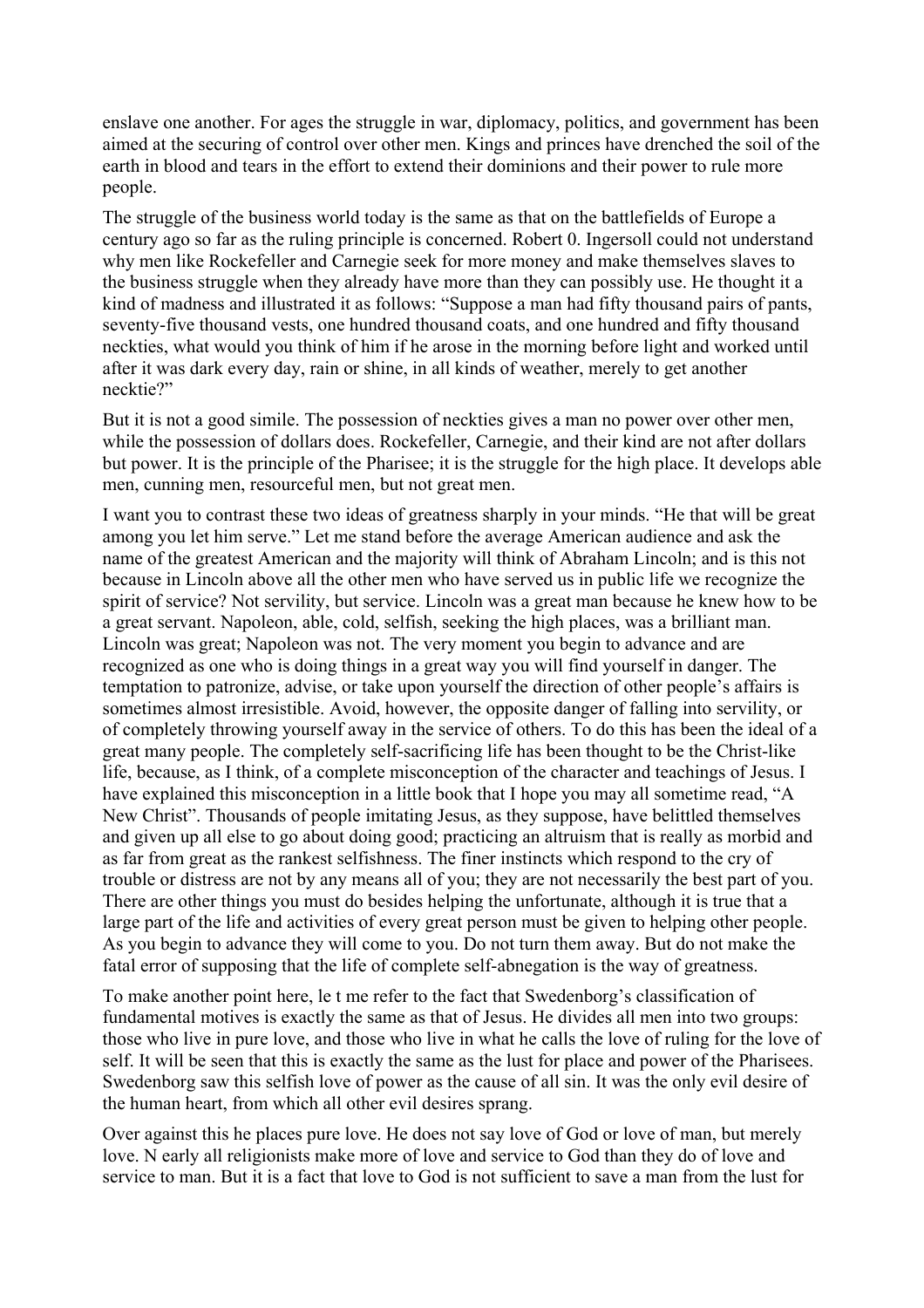power, for some of the most ardent lovers of the Deity have been the worst of tyrants. Lovers of God are often tyrants, and lovers of men are often meddlesome and officious.

### CHAPTER 19. A VIEW OF EVOLUTION

BUT how shall we avoid throwing ourselves into altruistic work if we are surrounded by poverty, ignorance, suffering, and every appearance of misery as very many people are? Those who live where the withered hand of want is thrust upon them from every side appealingly for aid must find it hard to refrain from continuous giving. Again, there are social and other irregularities, injustices done to the weak, which fire generous souls with an almost irresistible desire to set things right. We want to start a crusade; we feel that the wrongs will never be righted until we give ourselves wholly to the task. In all this we must fall back upon the point of view. We must remember that this is not a bad world but a good world in the process of becoming.

Beyond all doubt there was a time when there was no life upon this earth. The testimony of geology to the fact that the globe was once a ball of burning gas and molten rock, clothed about with boiling vapors, is indisputable. And we do not know how life could have existed under such conditions; that seems impossible. Geology tells us that later on a crust formed, the globe cooled and hardened, the vapors condensed and became mist or fell in rain. The cooled surface crumbled into soil; moisture accumulated, ponds and seas were gathered together, and at last somewhere in the water or on the land appeared something that was alive.

It is reasonable to suppose that this first life was in single-celled organisms, but behind these cells was the insistent urge of Spirit, the Great One Life seeking expression. And soon organisms having too much life to express themselves with one cell had two cells and then many, and still mo re life was poured into them.

Multiple-celled organisms were formed; plants, trees, vertebrates, and mammals, many of them with strange shapes, but all were perfect after their kind as everything is that God makes. No doubt there were crude and almost monstrous forms of both animal and plant life; but everything filled its purpose in its day and it was all very good. Then another day came, the great day of the evolutionary process, a day when the morning stars sang together and the sons of God shouted for joy to behold the beginning of the end, for man, the object aimed at from the be ginning, had appeared upon the scene. An ape-like being, little different from the beasts around him in appearance, but infinitely different capacity for growth and thought. Art and beauty, architecture and song, poetry and music, all these were unrealized possibilities in that ape man's soul. And for his time and kind he was very good.

"It is God that works in you to will and to do of his good pleasure," says St. Paul. From the day the first man appeared God began to work IN men, putting more and more of himself into each succeeding generation, urging them on to larger achievements and to better conditions, social, governmental, and domestic. Those who looking back into ancient history see the awful conditions which existed, the barbarities, idolatries, and sufferings, and reading about God in connection with these things are disposed to feel that he was cruel and unjust to man, should pause to think. From the ape-man to the coming Christ man the race has had to rise. And it could only be accomplished by the successive unfolding of the various powers and possibilities latent in the human brain.

God desired to express himself, to live in form, and not only that, but to live in a form through which he could express himself on the highest moral and spiritual plane. God wanted to evolve a form in which he could live as a god and manifest himself as a god. This was the aim of the evolutionary force. The ages of warfare, bloodshed, suffering, injustice, and cruelty were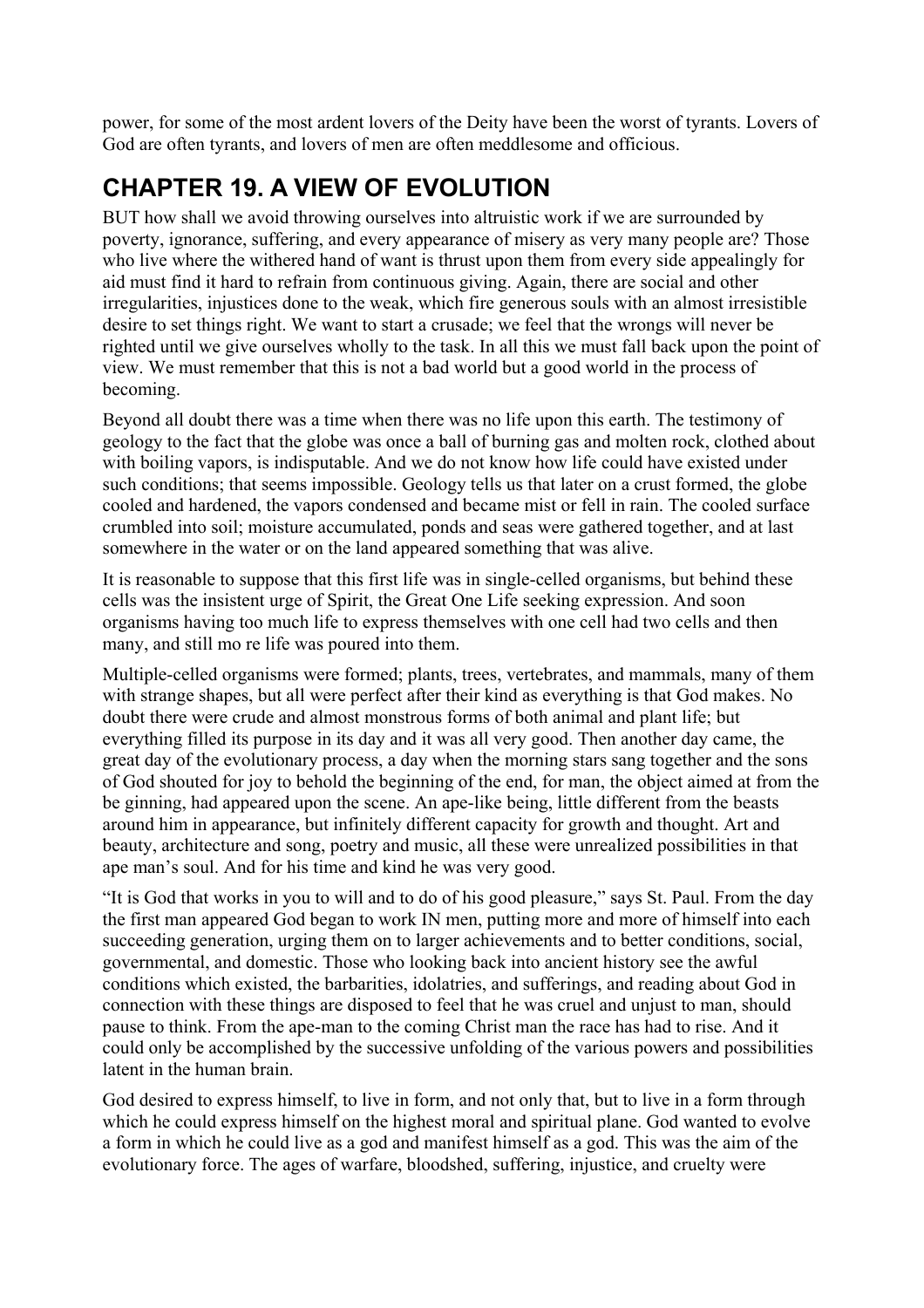tempered in many ways with love and just ice as time advanced. And this was developing the brain of man to a point where it should be capable of giving full expression to the love and justice of God. The end is not yet; God aims not at the perfection of a few choice specimens for exhibition, like the large berries at the top of the box, but at the glorification of the race. The time will come when the Kingdom of God shall be established on earth; the time foreseen by the dreamer of the Isle of Patmos, when there shall be no more crying, neither shall there be any more pain, for the former things are all passed away, and there shall be no night there.

### CHAPTER 20. SERVING GOD.

I HAVE brought you thus far through the two preceding chapters with a view to finally settling the question of duty. This is one that puzzles and perplexes very many people who are earnest and sincere, and gives them a great deal of difficulty in its solution.

When they start out to make something of themselves and to practice the science of being great, they find themselves necessarily compelled to rearrange many of their relationships. There are friends who perhaps must be alienated, there are relatives who misunderstand and who feel that they are in some way being slighted; the really great man is often considered selfish by a large circle of people who are connected with him and who feel that he might bestow upon them more benefits than he does. The question at the outset is: Is it my duty to make the most of myself regardless of everything else? Or shall I wait until I can do so without any friction or without causing loss to any one? This is the question of duty to self vs. duty to others.

One's duty to the world has been thoroughly discussed in the preceding pages and I give some consideration now to the idea of duty to God. An immense number of people have a great deal of uncertainty, not to say anxiety, as to what they ought to do for God.

The amount of work and service that is done for him in these United States in the way of church work and so on is enormous. An immense amount of human energy is expended in what is called serving God. I propose to consider briefly what serving God is and how a man may serve God best, and I think I shall be able to make plain that the conventional idea as to what constitutes service to

#### God is all wrong.

When Moses went down into Egypt to bring out the Hebrews from bondage, his demand upon Pharaoh, in the name of the Deity, was, "Let the people go that they may serve me." He led them out into the wilderness and there instituted a new form of worship which has led many people to suppose that worship constitutes the service of God, although later God himself distinctly declared that he cared nothing for ceremonies, burned offerings, or oblation, and the teaching of Jesus if rightly understood, would do away with organized temple worship altogether. God does not lack anything that men may do for him with their hands or bodies or voices. Saint Paul points out that man can do no thing for God, for God does not need anything.

The view of evolution that we have taken shows God seeking expression through man. Through all the successive ages in which his spirit has urged man up the height, God has gone on seeking expression. Every generation of men is more Godlike than the preceding generation. Every generation of men demands more in the way of fine homes, pleasant surroundings, congenial work, rest, travel, and opportunity for study than the preceding generation.

I have heard some shortsighted economists argue that the working people of today ought surely to be fully contented because their condition is so much better than that of the workingman two hundred years ago who slept in a windowless hut on a floor covered with rushes in company with his pigs. If that man had all that he was able to use for the living of all the life he knew how to live, he was perfectly content, and if he ha d lack he was not contented. The man of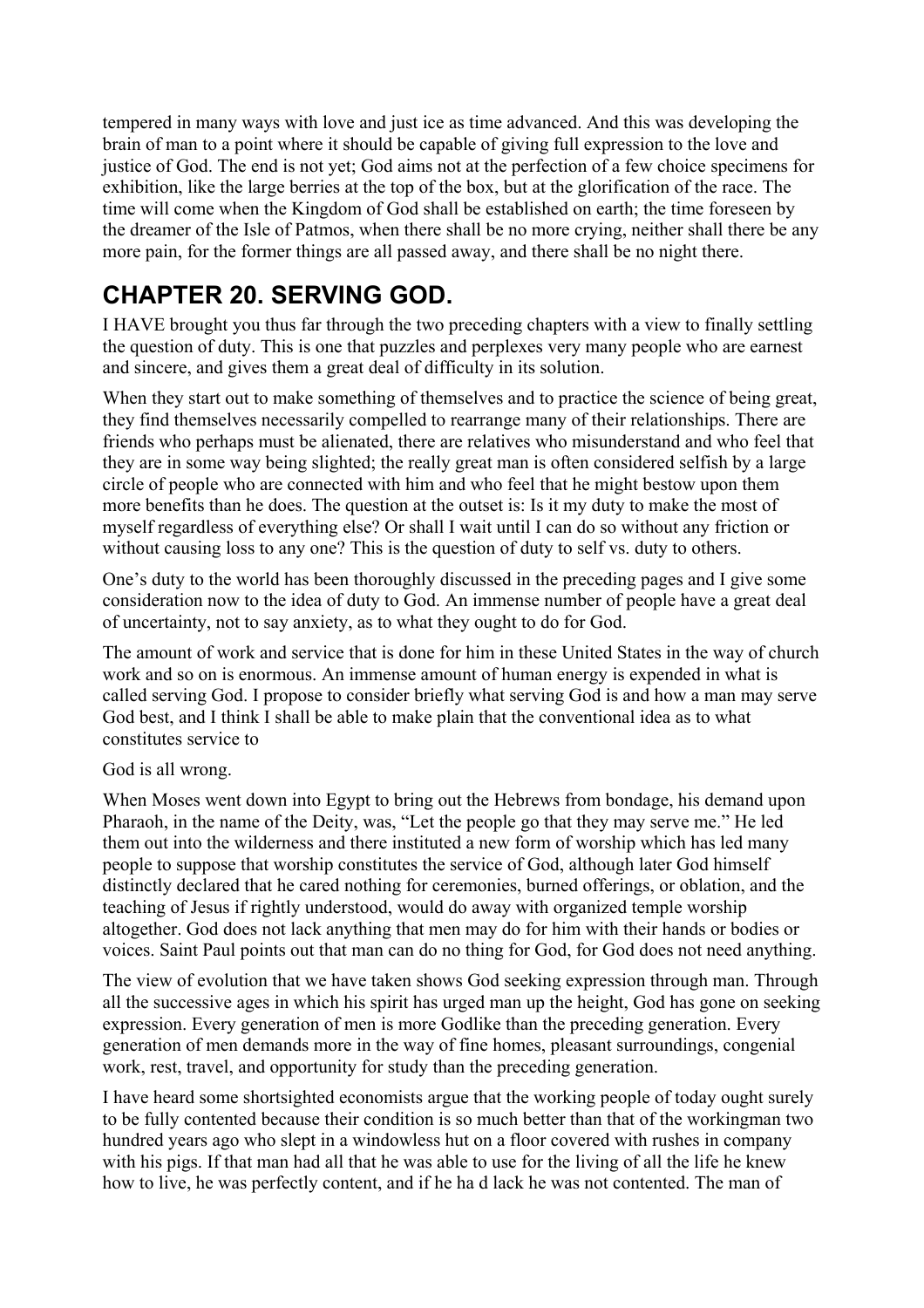today has a comfortable home and very many things, indeed, that were unknown a short period back in the past, and if he has all that he can use for the living of all the life he can imagine, he will be content. But he is not content. God has lifted the race so far that any common ma n can picture a better and more desirable life than he is able to live under existing conditions. And so long as this is true, so long as a man can think and clearly picture to himself a more desirable life, he will be discontented with the life he has to live, and rightly so. That discontent is the Spirit of God urging men on to more desirable conditions. It is God who seeks expression in the race. "He works in us to will and to do."

The only service you can render God is to give expression to what he is trying to give the world, through you. The only service you can render God is to make the very most of yourself in order that God may live in you to the utmost of your possibilities. In a former work of this series (The Science of Getting Rich) I refer to the little boy at the piano, the music in whose soul could not find expression through his untrained hands. This is a good illustration of the way the Spirit of God is over, about, around, and in all of us, seeking to do great things with us, so soon as we will train our hands and feet, our minds, brains, and bodies to do his service.

Your first duty to God, to yourself, and to the world is to make yourself as great a personality, in every way, as you possibly can. And that, it seems to me, disposes of the question of duty. There are one or two other things that might be disposed of in closing this chapter. I have written of opportunity in a preceding chapter. I have said, in a general way, that it is within the power of every man to become great, just as in "The Science of Getting Rich" I declared that it is within the power of every man to become rich. But these sweeping generalizations need qualifying. There are men who have such materialistic minds that they are absolutely incapable of comprehending the philosophy set forth in these books. There is a great mass of men and women who have lived and worked until they are practically incapable of thought along these lines; and they cannot receive the message. Something may be done for them by demonstration, that is, by living the life before them. But that is the only way they can be aroused. The world needs demonstration more than it needs teaching. For this mass of people our duty is to become as great in personality as possible in order that they may see and desire to do likewise. It is our duty to make ourselves great for their sakes; so that we may help prepare the world that the next generation shall have better conditions for thought.

One other point; I am frequently written to by people who wish to make something of themselves an d to move out into the world, but who are hampered by home ties, having others more or less dependent upon them, whom they fear would suffer if left alone. In general I advise such people to move out fearlessly, and to make the most of themselves. If there is a loss at home it will be only temporary and apparent, for in a little while, if you follow the leading of Spirit, you will be able to take better care of your dependents than you have ever done before.

#### CHAPTER 21. A MENTAL EXERCISE.

THE purpose of mental exercises must not be misunderstood. There is no virtue in charms or formulated strings of words; there is no short cut to development by repeating prayers or incantations. A mental exercise is an exercise, not in repeating words, but in the thinking of certain thoughts. The phrases that we repeatedly hear become convictions, as Goethe says; and the thoughts that we repeatedly think become habitual, and make us what we are. The purpose in taking a mental exercise is that you may think certain thoughts repeatedly until you form a habit of thinking them; then they will be your thoughts all the time. Taken in the right way and with an understanding of their purpose, mental exercises are of great value; but taken as most people take them they are worse than useless.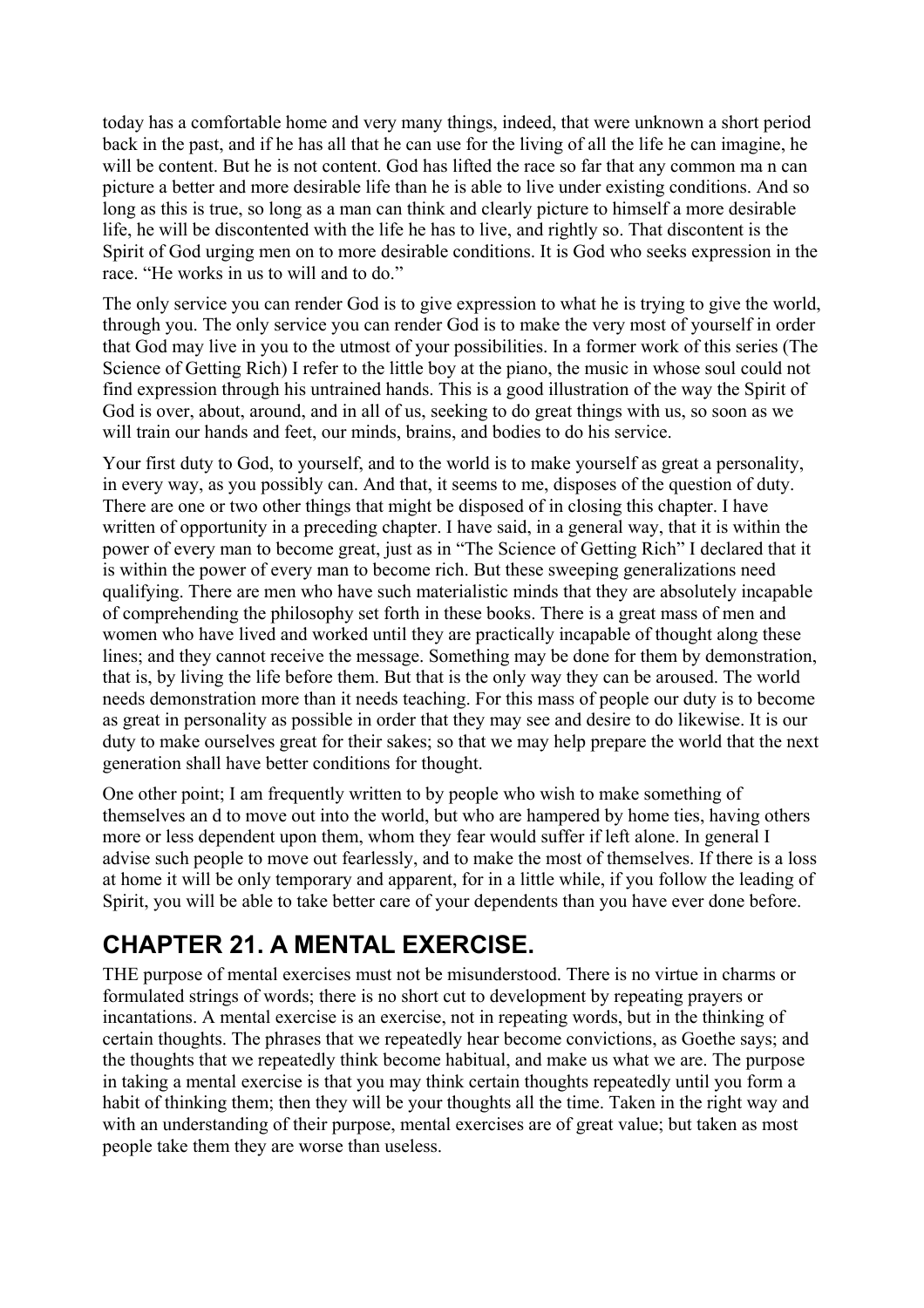The thoughts embodied in the following exercise are the ones you want to think. You should take the exercise once or twice daily, but you should think the thoughts continuously. That is, do not think them twice a day for a stated time and then forget them until it is time to take the exercise again. The exercise is to impress you with the material for continuous thought.

Take a time when you can have from twenty minutes to half an hour secure from interruption, and proceed first to make yourself physically comfortable. Lie at ease in a Morris chair, or on a couch, or in bed; it is best to lie flat on your back. If you have no other time, take the exercise on going to bed at night and before rising in the morning.

First let your attention travel over your body from the crown of your head to the soles of your feet, relaxing every muscle as you go.

Relax completely. And next, get physical and other ills off your mind. Let the attention pass down the spinal cord and out over the nerves to the extremities, and as you do so think: - "My nerves are in perfect order all over my body. They obey my will, and I have great nerve force." Next bring your attention to the lungs and think: - "I am breathing deeply and quietly, and the air goes into every cell of my lungs, which are in perfect condition. My blood is purified and made clean." Next, to the heart: - "My heart is beating strongly and steadily, and my circulation is perfect, even to the extremities.' Next, to the digestive system: - "My stomach and bowels perform their work perfectly. My food is digested and assimilated and my body rebuilt and nourished. My liver, kidneys, and bladder each perform their several functions without pain or strain; I am perfectly well. My body is resting, my mind is quiet, and my soul is at peace.

"I have no anxiety about financial or other matters. God, who is within me, is also in all things I want, impelling them toward me; all that I want is already given to me. I have no anxiety about my health, for I am perfectly well. I have no worry or fear whatever.

"I rise above all temptation to moral evil. I cast out all greed, selfishness, and narrow personal ambition; I do not hold envy, malice, or enmity toward any living soul. I will follow no course of action which is not in accord 'with my highest ideals. I am right and I will do right."

#### VIEWPOINT.

All is right with the world. It is perfect and advancing to completion. I will contemplate the facts of social, political, and industrial life only from this high viewpoint. Behold, it is all very good. I will see all human beings, all my acquaintances, friends, neighbors, and the members of my own household in the same way. They are all good. Nothing is wrong with the universe; nothing can be wrong but my own personal attitude, and henceforth I keep that right. My whole trust is in God.

#### CONSECRATION.

I will obey my soul and be true to that within me that is highest. I will search within for the pure idea of right in all things, and when I find it I will express it in my outward life. I will abandon everything I have outgrown for the best I can think. I will have the highest thoughts concerning all my relationships, and my manner and action shal1 express these thought s. I surrender my body to be ruled by my mind; I yield my mind to the dominion of my soul, and I give my soul to the guidance of God.

#### IDENTIFICATION.

There is but one substance and source, and of that I am made and with it I am one. It is my Father; I proceeded forth and came from it. My Father and I are one, and my Father is greater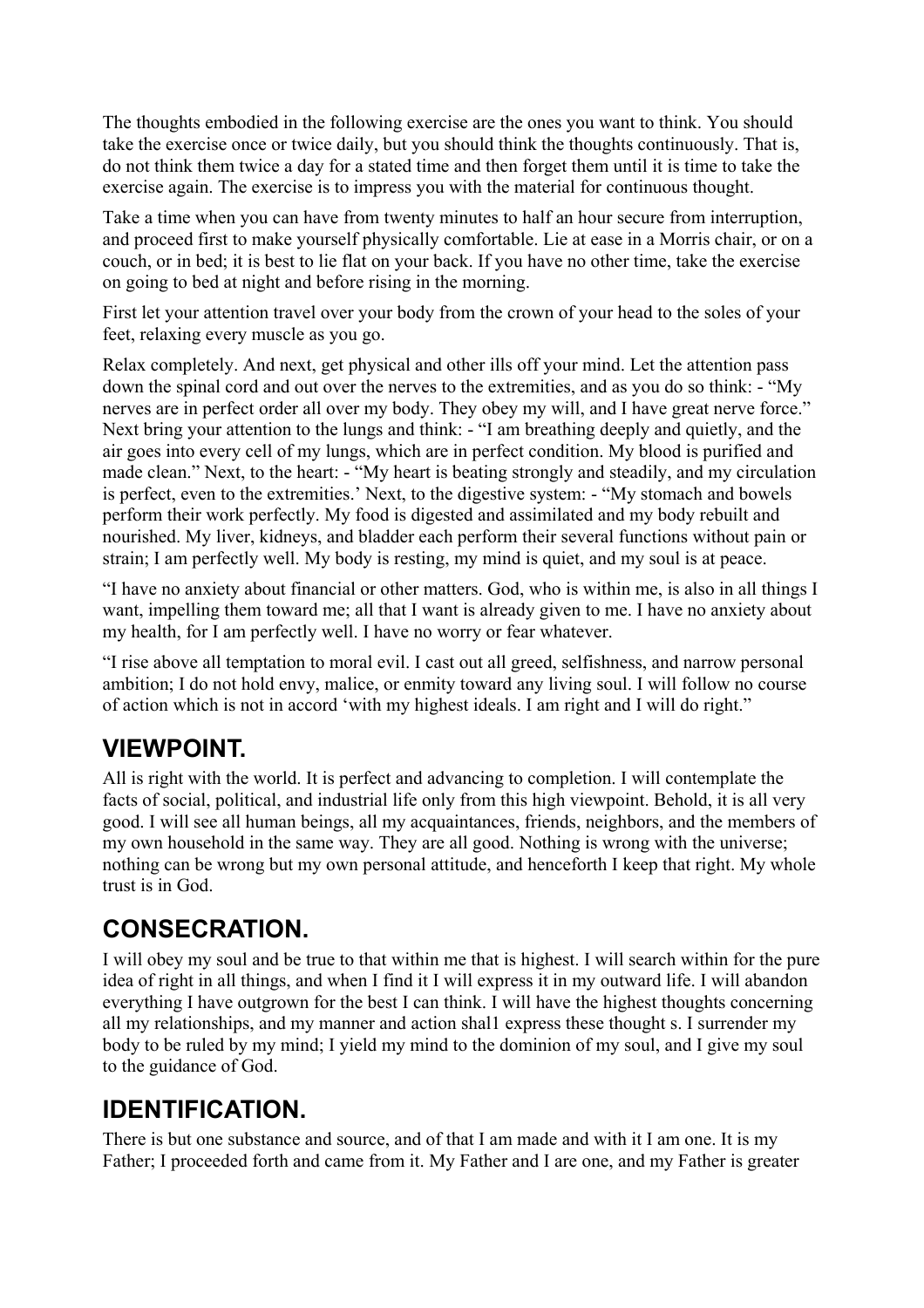than I, and I do His will. I surrender myself to conscious unity with Pure Spirit; there is but one and that one is everywhere. I am one with the Eternal Consciousness.

## IDEALIZATION.

Form a mental picture of your self as you want to be, and at the greatest height your imagination can picture. Dwell upon this for some little time, holding the thought: "This is what I really am; it is a picture of my own perfect and advancing to completion. I will contemplate the facts of social, political, and industrial life only from this high viewpoint. Behold, it is all very good. I will see all human beings, all my acquaintances, friends, neighbors, and the members of my own household in the same way. They are all good.

Nothing is wrong with the universe, nothing can he wrong but my own personal attitude, and henceforth I keep that right. My whole trust is in God.

### REALIZATION.

I appropriate to myself the power to become what I want to be, and to do what I want to do. I exercise creative energy; all the power there is, is mine. I will arise and go forth with power and perfect confidence; I will do mighty works in the strength of the Lord, my God. I will trust and not fear, for God is with me.

#### CHAPTER 22. A SUMMARY OF THE SCIENCE OF BEING GREAT.

ALL men are made of the one intelligent substance, and therefore all contain the same essential powers and possibilities. Greatness is equally inherent in all, and may be manifested by all. Every person may become great. Every constituent of God is a constituent of man.

Man may overcome both heredity and circumstances by exercising the inherent creative power of the soul. If he is to become great, the soul must act, and must rule the mind and the body.

Man's knowledge is limited, and he falls into error through ignorance; to avoid this he must connect his soul with Universal Spirit. Universal Spirit is the intelligent substance from which all things come; it is in and through all things. All things are known to this universal mind, and man can so unite himself with it as to enter into all knowledge.

To do this man must cast out of himself everything that separates him from God. He must will to live the divine life, and he must rise above all moral temptations; he must forsake every course of action that is not in accord with his highest ideals.

He must reach the right viewpoint, recognizing that God is all, in all, and that there is nothing wrong. He must see that nature, society, government, and industry are perfect in their present stage, and advancing toward completion; and that all men and women everywhere are good and perfect. He must know that all is right with the world, and unite with God for the completion of the perfect work. It is only as man sees God as the Great Advancing Presence in all, and good in all that he can rise to real greatness.

He must consecrate himself to the service of the highest that is within himself, obeying the voice of the soul. There is an Inner Light in every man that continuously impels him toward the highest, and he must be guided by this light if he would become great.

He must recognize the fact that he is one with the Father, and consciously affirm this unity for himself and for all others. He must know himself to be a god among gods, and act accordingly. He must have absolute faith in his own perceptions of truth, and begin at home to act upon these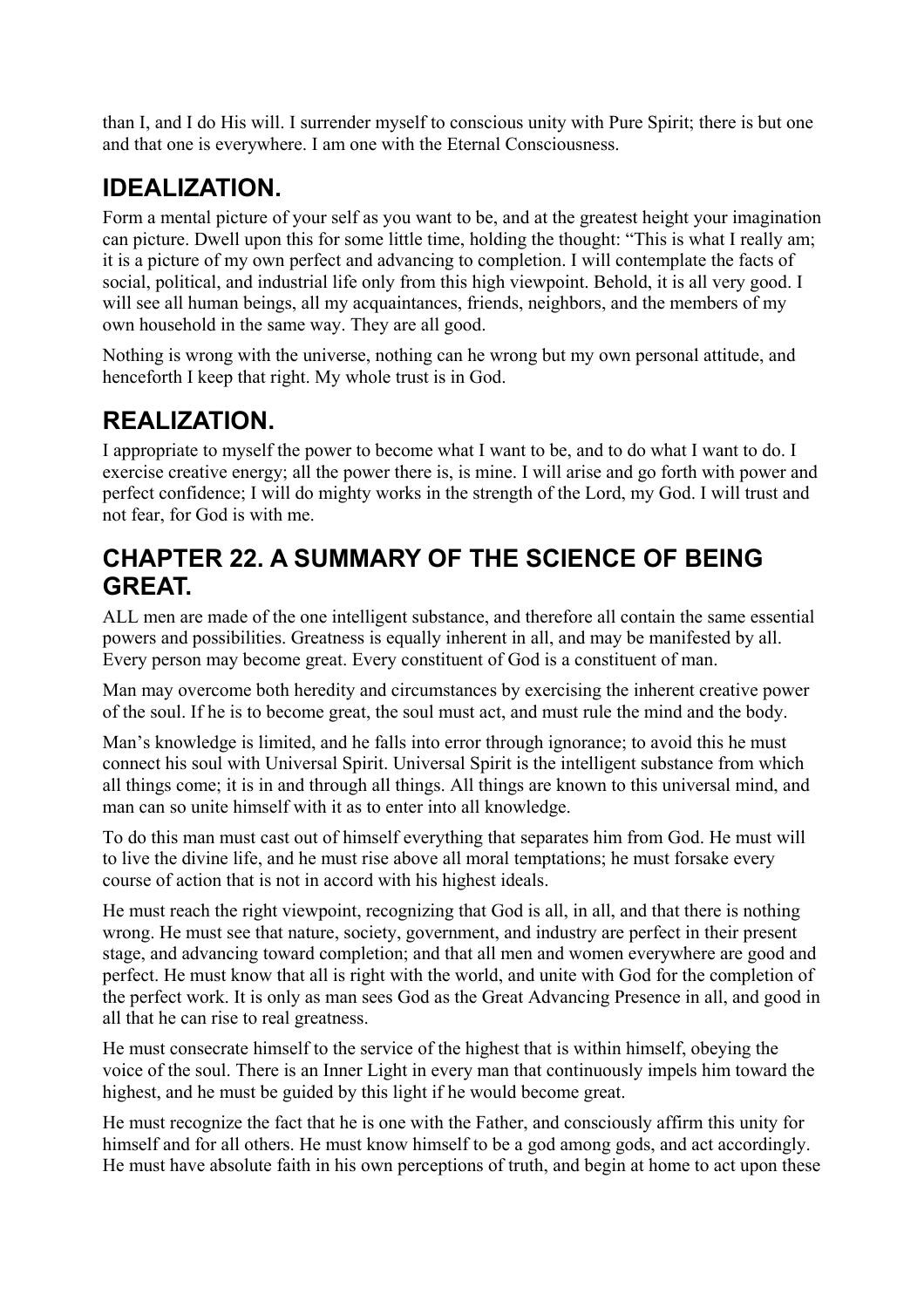perceptions. As he sees the true and right course in small things, he must take that course. He must cease to act unthinkingly, and begin to think; and he must be sincere in his thought.

He must form a mental conception of himself at the highest, and hold this conception until it is his habitual thought-form of himself. This thought-form he must keep continuously in view. He must outwardly realize and express that thought-form in his actions. He must do everything that he does in a great way. In dealing with his family, his neighbors, acquaintances, and friends, he must make every act an expression of his ideal. The man who reaches the right viewpoint and makes full consecration, and who fully idealizes himself as great, and who makes every act, however trivial, an expression of the ideal, has already attained to greatness. Everything he does will be done in a great way. He will make himself known, and will be recognized as a personality of power. He will receive knowledge by inspiration, and will know all that he needs to know. He will receive all the material wealth he forms in his thoughts, and will not lack for any good thing. He will be given ability to deal with any combination of circumstances that may arise, and his growth and progress will be continuous and rapid.

Great works will seek him out, and all men will delight to do him honor. Because of its peculiar value to the student of the Science of Being Great, I close this book by giving a portion of Emerson's essay on the "Oversoul." This great essay is fundamental, showing the foundation principles of monism and the science of greatness. I recommend the student to study it most carefully in connection with this book.

What is the universal sense of want and ignorance, but the fine innuendo by which the great soul makes its enormous claim? Why do men feel that the natural history of man has never been written, but always he is leaving behind what you have said of him, and it becomes old, and books of metaphysics worthless? The philosophy of six thousand years has not searched the chambers and magazines of the soul. In its experiments there has always remained, in the last analysis, a residuum it could not resolve. Man is a stream whose source is hidden. Always our being is descending into us from we know not whence. The most exact calculator has no prescience that somewhat incalculable may not balk the very next moment. I am constrained every moment to acknowledge a higher origin for events than the will I call mine.

As with events, so it is with thoughts. When I watch that flowing river, which, out of regions I see not, pours for a season its streams into me, -I see that I am a pensioner, -not a cause, but a surprised spectator of this ethereal water; that I desire and look up, and put myself in the attitude for reception, but from some alien energy the visions come.

The Supreme Critic on all the errors of the past and present, and the only prophet of that which must be, is that great nature in which we rest, as the earth lies in the soft arms of the atmosphere; that Unity, that Oversoul, with which every man's particular being is contained and made one with all other; that common heart, of which all sincere conversation is the worship, to which all right action is submission; that overpowering reality which confutes our tricks and talents, and constrains every one to pass for what he is, and to speak from his character and not from his tongue; and which evermore tends and aims to pass into our thought and hand, and become wisdom, and virtue, and power, and beauty. We live in succession, in division, in parts, in particles.

Meantime within man is the soul of the whole; the wise silence; the universal beauty, to which every part and particle is equally related, the eternal One. And this deep power in which we exist, and whose beatitude is all-accessible to us, is not only self- sufficing and perfect in every hour, but the act of seeing, and the thing seen, the seer and the spectacle, the subject and the object, are one. We see the world piece by piece, as the sun, the moon, the animal, the tree; but the whole, of which these are the shining parts, is the soul. It is only by the vision of that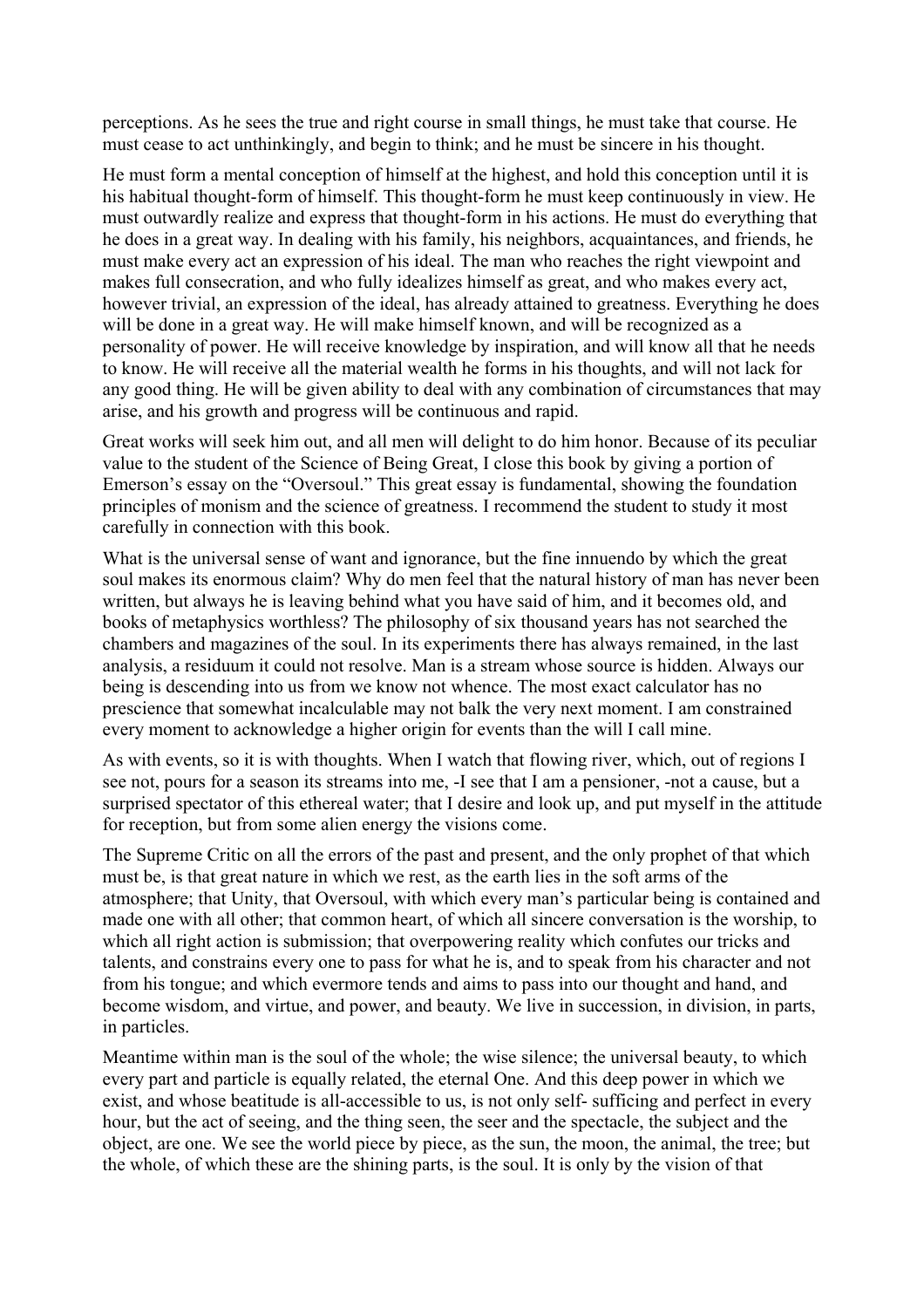Wisdom, that the horoscope of the ages can be read, and it is only by falling back on our better thoughts, by yielding to the spirit of prophecy which is innate in every man, that we know what it saith. Every man s words, who speaks from that life, must sound vain to those who do not dwell in the same thought on their own part. I dare not speak for it. My words do not carry its august sense; they fall short and cold. Only itself can inspire whom it will, and behold! Their speech shall he lyrical and sweet, and universal as the rising of the wind.

Yet I desire, even by profane word s, if sacred I may not use, to indicate the heaven of this deity, and to report what hints I have collected of the transcendent simplicity and energy of the Highest

Law.

If we consider what happens in conversation, in reveries, in remorse, in times of passion, in surprises, in the instruction of dreams wherein often we see ourselves in masquerade, -the droll disguises only magnifying and enhancing a real element, and forcing it on our distinct notice, we shall catch many hints that will broaden and lighten into knowledge of the secret of nature. All goes to show that the soul in man is not an organ, but animates and exercises all the organs; is not a function, like the power of memory, of calculation, of comparison, -but uses these as hands and feet; is not a faculty, but a light; is not the intellect or the will, but the master of the intellect an d the will; - is the vast background

of our being, in which they lie,-an immensity not possessed and that cannot be possessed. From within or from behind, a light shines through us upon things, and makes us aware that we are nothing, but the light is all. A ma n is the facade of a temple wherein all wisdom and all good abide. What we commonly call man, the eating, drinking, planting, counting man, does not, as we know him, represent himself, but misrepresents himself. Him we do not respect, but the soul, whose organ he is, would he let it appear through his action, would make our knees bend. When it breathes through his intellect, it is genius; when it flows through his affection it is love.

After its own law and not by arithmetic is the rate of its progress to be computed. The soul's advances are not made by gradation, such as can be represented by motion in a straight line; but rather by ascension of state, such as can be represented by metamorphosis,-from the egg to the worm, from the worm to the fly. The growths of genius are of a certain total character, that does not advance the elect individual first over John, then Adam, then Richard, and give to each the pain of discovered inferiority, but by every throe of growth the man expands there where he works, passing, at each pulsation, classes, populations of men. With each divine impulse the mind rends the thin rinds of the visible and finite, and comes out into eternity, and inspires and expires its air.

This is the law of moral and of mental gain. The simple rise, as by specific levity, not into a particular virtue, but into the region of all the virtues. They are in the spirit that contains them all. The soul is superior to all the particulars of merit. The soul requires purity, but purity is not it; requires justice, but justice is not that; requires beneficence, but is somewhat better; so that there is a kind of descent and accommodation felt when we leave speaking of moral nature, to urge a virtue which it en joins. For, to the soul in her pure action, all the virtues are natural, and not painfully acquired. Speak to his heart and the man becomes suddenly virtuous. Within the same sentiment is the germ of intellectual growth, which obeys the same law. Those who are capable of humility, of justice, of love, of aspiration, are already on a platform that commands the sciences and arts, speech and poetry, action and grace. For whoso dwells in this mortal beatitude, does already anticipate those special powers which men prize so highly; just as love does justice to all the gifts of the object beloved. The lover has no talent, no skill, which passes for quite nothing with his enamored maiden, however little she may possess of related faculty.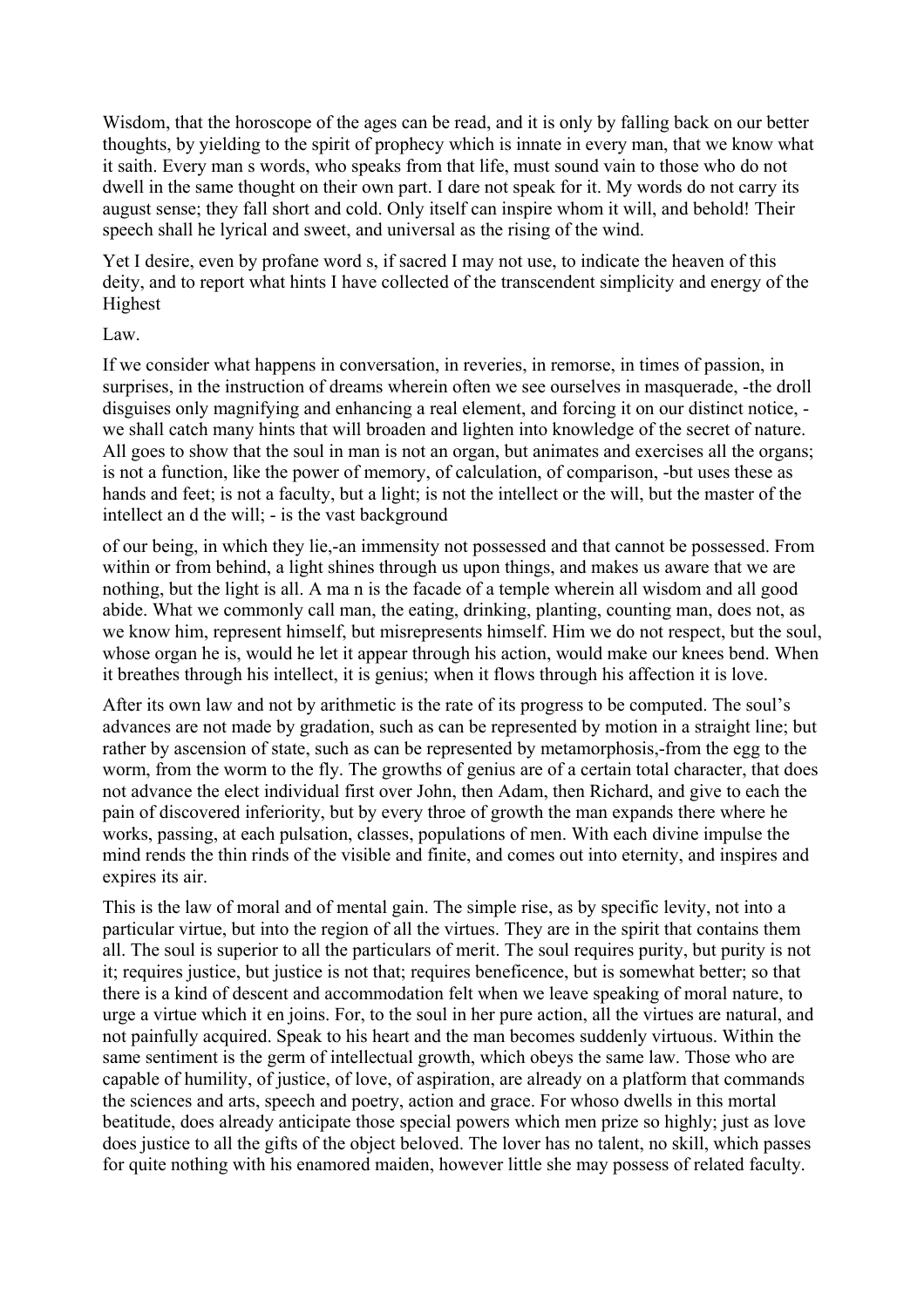And the heart that abandons itself to the Supreme Mind finds itself related to all its works and w ill travel a royal road to particular knowledge and powers. For, in ascending to this primary and aboriginal sentiment, we have come from our remote station on the circumference instantaneously to the center of the world, where, as in the closet of God, we see causes, and anticipate the universe, which is but a slow effect.

#### Information portal[: SiteRooms.com](http://siterooms.com/?the-science-of-being-great)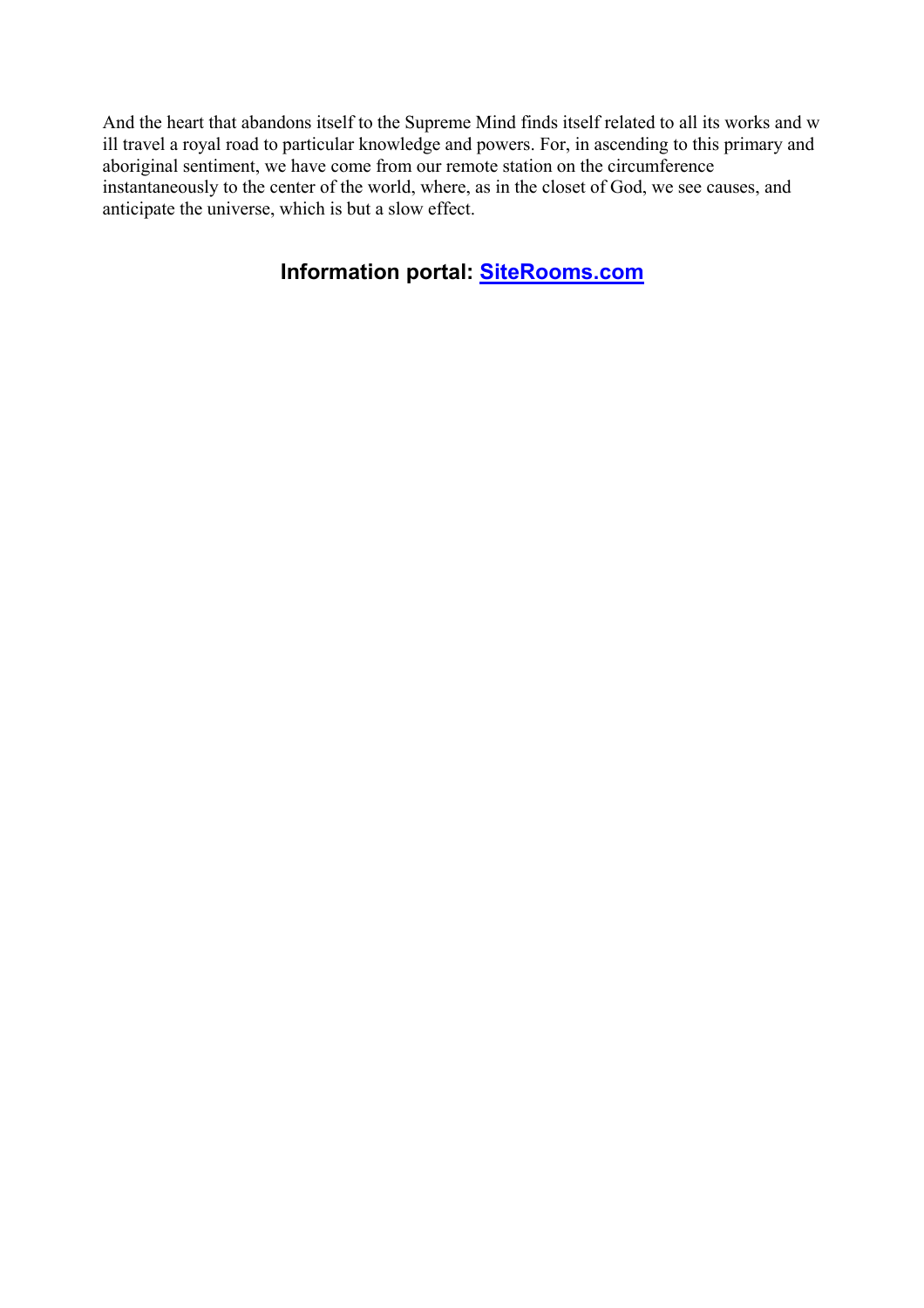This book was distributed courtesy of:



# For your own Unlimited Reading and FREE eBooks today, visit: [http://www.Free-eBooks.net](http://www.free-ebooks.net/)

*Share this eBook with anyone and everyone automatically by selecting any of options below:*



To show your appreciation to the author and help others have wonderful reading experiences and find helpful information too, we'd be very grateful if you'd kindly [post your comments for this book here.](http://www.free-ebooks.net/ebook/The-Science-Of-Being-Great/review)



#### **COPYRIGHT INFORMATION**

Free-eBooks.net respects the intellectual property of others. When a book's copyright owner submits their work to Free-eBooks.net, they are granting us permission to distribute such material. Unless otherwise stated in this book, this permission is not passed onto others. As such, redistributing this book without the copyright owner's permission can constitute copyright infringement. If you believe that your work has been used in a manner that constitutes copyright infringement, please follow our Notice and Procedure for Making Claims of Copyright Infringement as seen in our Terms of Service here:

<http://www.free-ebooks.net/tos.html>